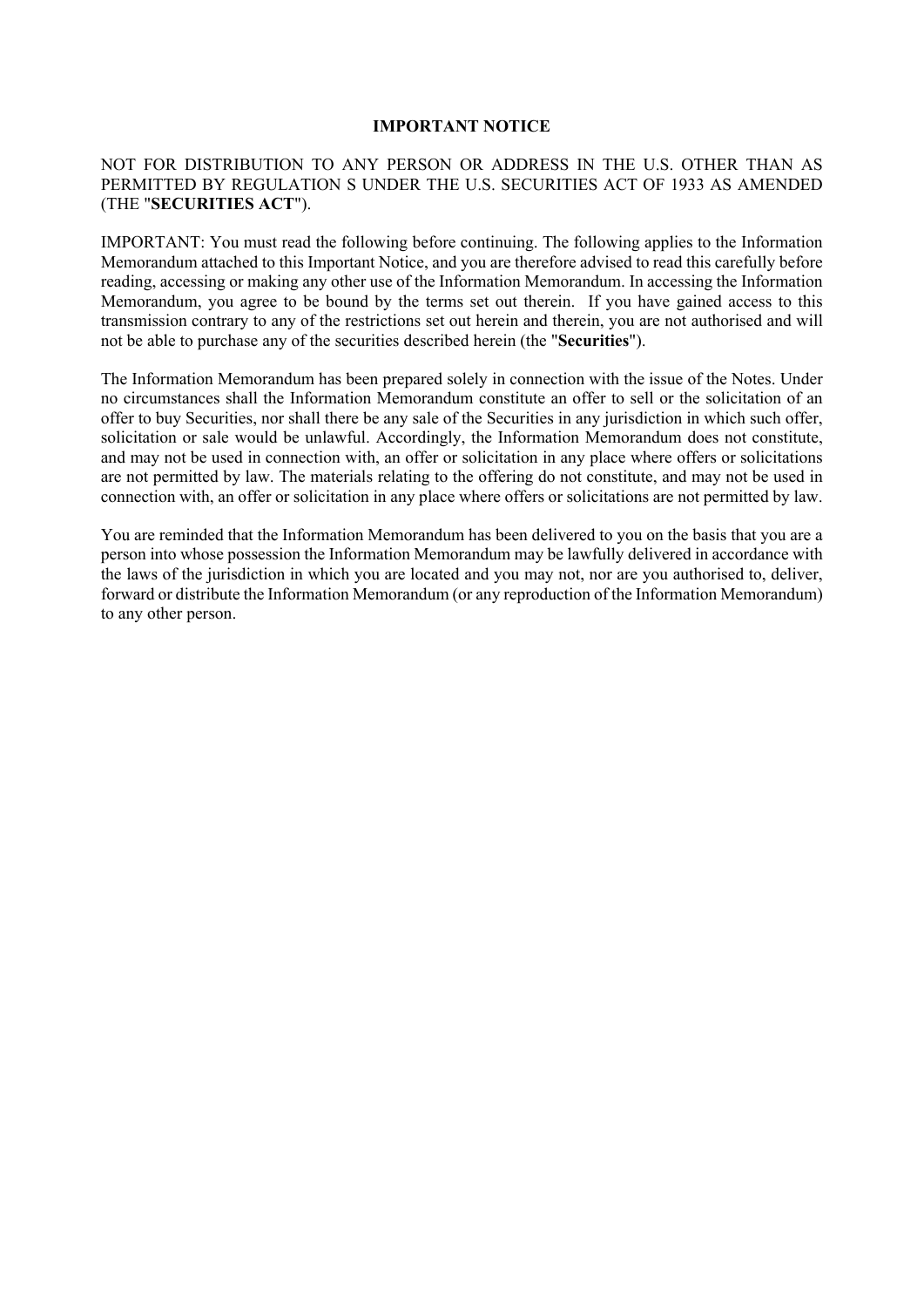

# **JOINT-STOCK COMMERCIAL MORTGAGE BANK "IPOTEKA-BANK"**

*(incorporated in the Republic of Uzbekistan)* 

# **INFORMATION MEMORANDUM**

**UZS 785,000,000,000 16.00% NOTES DUE 2024** 

**20 April 2021**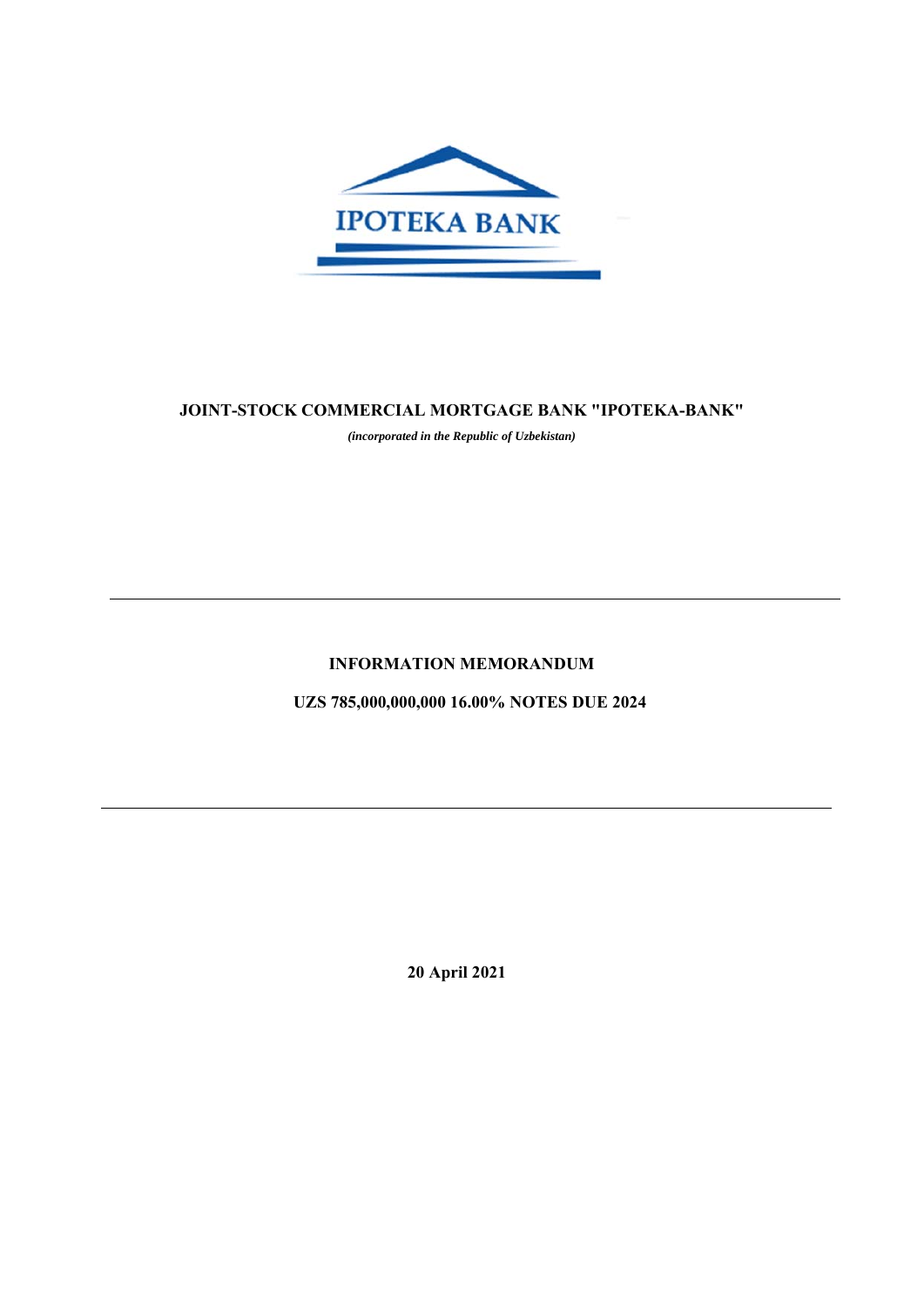THIS DOCUMENT IS IMPORTANT AND REQUIRES YOUR ATTENTION. If you need any explanations and / or clarifications on this information memorandum (the "**Information Memorandum**"), you should consult a qualified independent financial adviser. An investment in the Notes involves a high degree of risk. See "Risk Factors" beginning on page 9.

**WARNING:** This document, including its delivery, circulation or publication, does not constitute a public offer. The securities admitted to trading on the Vienna MTF are not listed on the regulated markets of the Vienna Stock Exchange. The Information Memorandum applies to the Multilateral Trading Facility. The information contained herein is published and is accurate as of the date of this Information Memorandum and is less than the information published in regulated markets. Potential investors should be aware of the risks relating to investment in securities trading on the Vienna MTF and should decide to invest in them only after careful consideration of this Information Memorandum. Prospective holders of the Notes are advised to seek their own professional advice in relation to the investment in the Notes.

This Information Memorandum is addressed only to persons who could lawfully accept it. Specifically, and in compliance with relevant securities laws of the following countries, this Information Memorandum is not addressed in any way or form (written or otherwise), directly or indirectly, to or within any person resident or located in the United States, Canada, Australia, South Africa or Japan or any other country or territory, in which according to its laws, the offering of the Notes or the mailing / distribution of this Information Memorandum is illegal or violates any law, rule or regulation (the "**Excluded Territories**"). For this reason, it is prohibited to transmit, distribute, post or otherwise promote copies of this Information Memorandum and/or any other document which is supplemental, incidental, promotional and/or otherwise related thereto to or from the Excluded Territories and offer, buy, sell or otherwise dispose of or transfer the Notes to or from persons located or resident in the Excluded Territories.

The date of the Information Memorandum is 20 April 2021.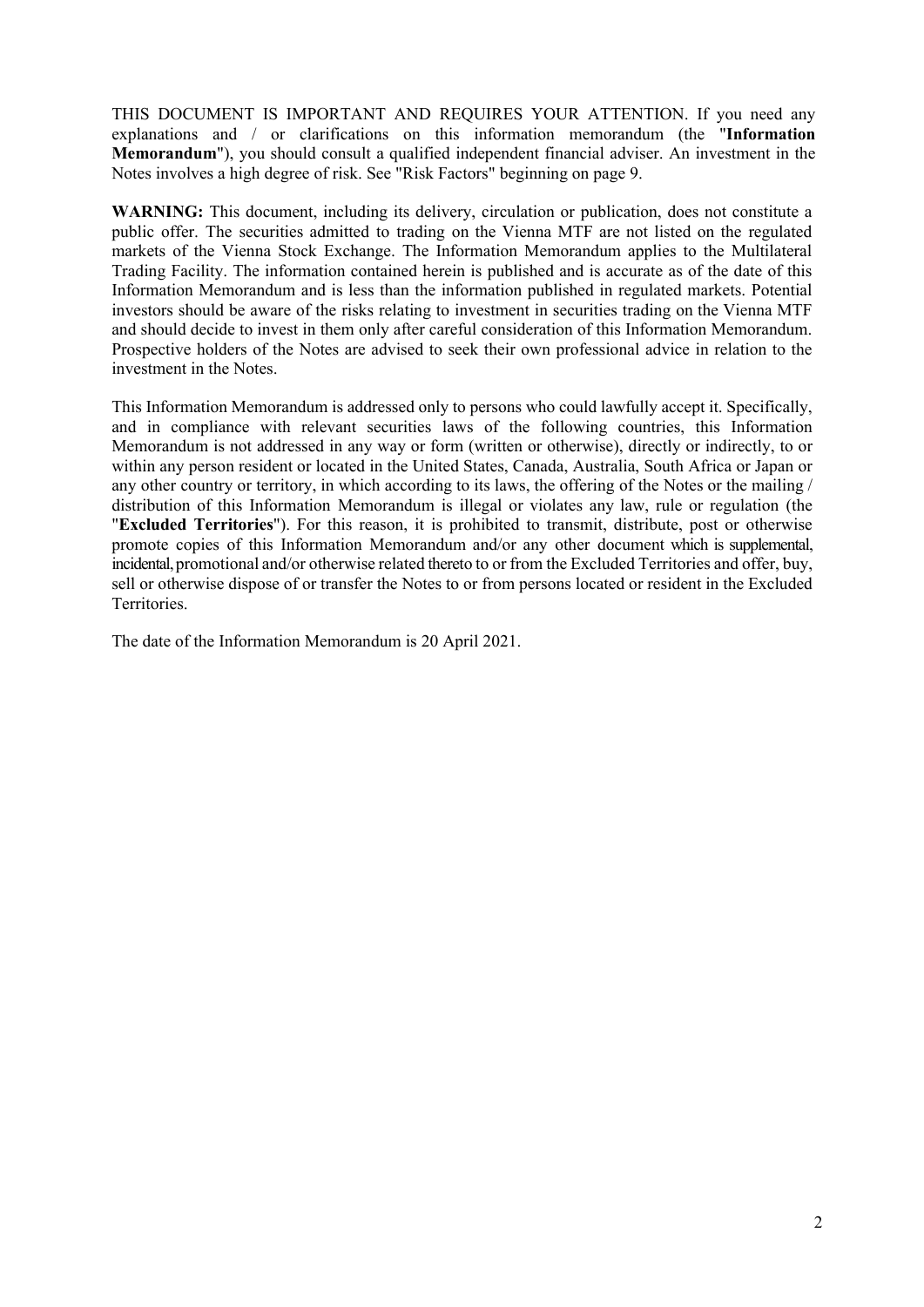#### **Forward-looking Statements**

All statements other than statements of historical fact contained in this Information Memorandum, including, without limitation, those regarding the Group's future financial position and results of operations, strategy, plans, objectives, goals and targets, future developments in the markets in which the Group participates or seeks to participate, and any statements preceded by, followed by or that include the words "believes", "expects", "aims", "intends", "plans", "will", "may", "anticipates" or similar expressions or the negative thereof, are forward-looking statements. These forward-looking statements include, among other things, statements concerning:

- overall business conditions:
- the impact of COVID-19 pandemic;
- changes in tax requirements (including tax rate changes, new tax laws and revised tax law interpretations);
- economic and political conditions in Uzbekistan;
- the timing, impact and other uncertainties of future actions;
- inflation, interest rate fluctuations, foreign currency and exchange rate fluctuations and other capital market conditions in Uzbekistan;
- the condition and performance of the economy, including the Uzbekistan's banking sector;
- the effects of, and changes in, the policy of the Government of the Republic of Uzbekistan (the "**Government**") and the Central Bank of Uzbekistan (the "**CBU**") including on interest rate limits and mandatory dividend requirements;
- the effects of changes in laws, regulations and taxation or accounting standards or practices in Uzbekistan;
- the Bank's ability to maintain or increase market share for its products and services and control expenses;
- the Bank's ability to meet its funding obligations and develop and maintain additional sources of financing;
- the Bank's ability to continue to diversify its client base;
- the impact of the growth of the Bank's loan portfolio on its revenue potential and overall asset quality;
- technological changes; and
- the Bank's ability to manage the risks associated with the aforementioned factors.

The forward-looking statements included in this Information Memorandum involve known and unknown risks, uncertainties and other factors which may cause the Group's actual results, performance, achievements or industry results to be materially different from any future results, performance or achievements expressed or implied by such forward-looking statements. These forward-looking statements are based on numerous assumptions regarding present and future business strategies and the environment in which the Group will operate in the future. You should be aware that a number of important factors provided above could cause the industry's or the Group's own actual results or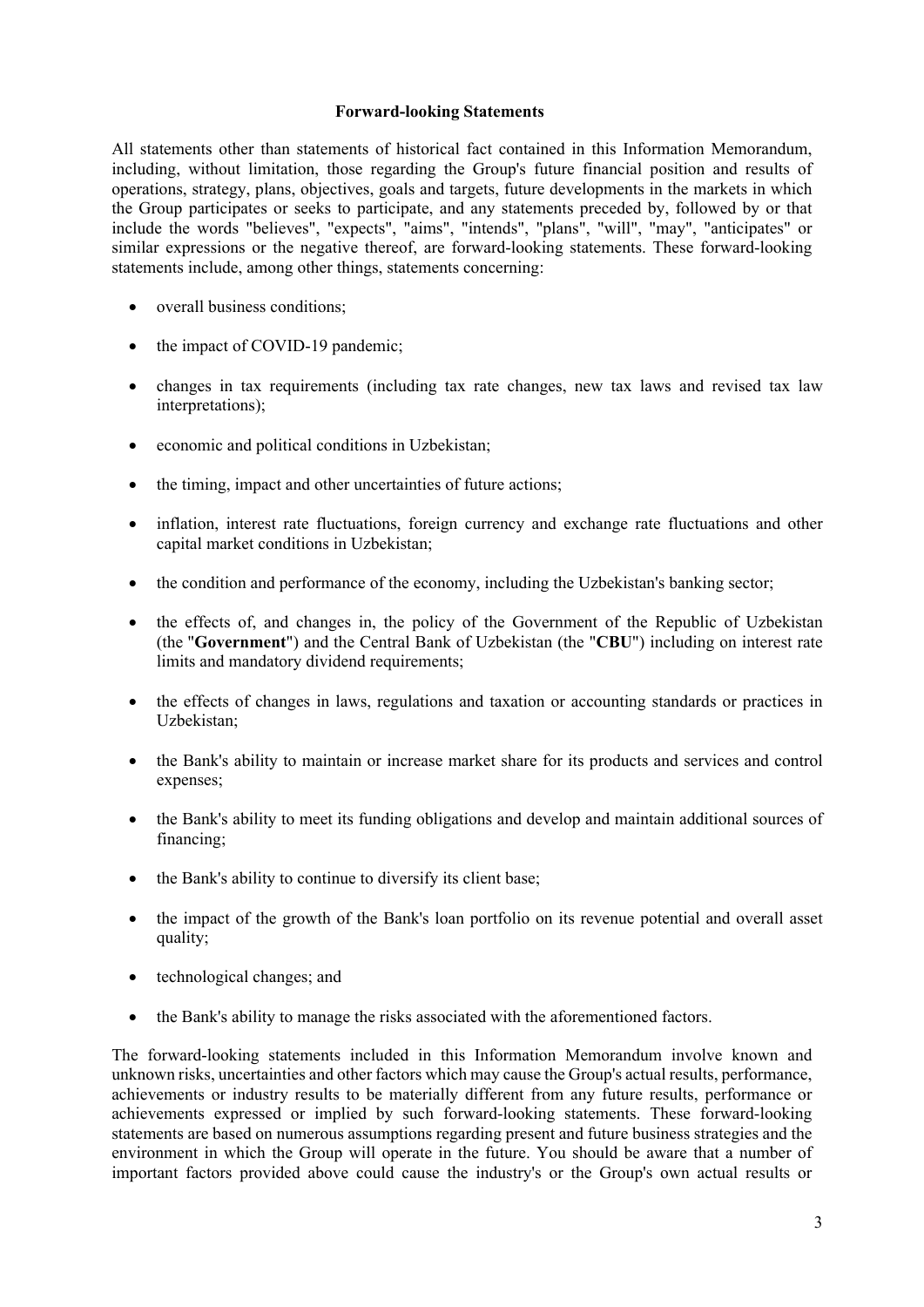performance to differ materially from the plans, objectives, expectations, estimates and intentions expressed in such forward-looking statements.

This list of important factors is not exhaustive. Additional factors that could cause actual results, performance or achievements to differ materially include those discussed under "*Risk Factors*". When considering forward-looking statements, you should carefully consider the foregoing factors and other uncertainties and events, especially in light of the political, economic, social and legal environment in which the Group operates. Such forward-looking statements speak only as at the date on which they are made, and the Issuer expressly disclaims any obligation or undertaking to release publicly any updates or revisions to any forward-looking statement contained herein to reflect any change in their expectations with regard thereto or any change in events, conditions or circumstances on which any such statement is based. The Issuer does not make any representation or warranty that the results anticipated by such forward-looking statements will be achieved.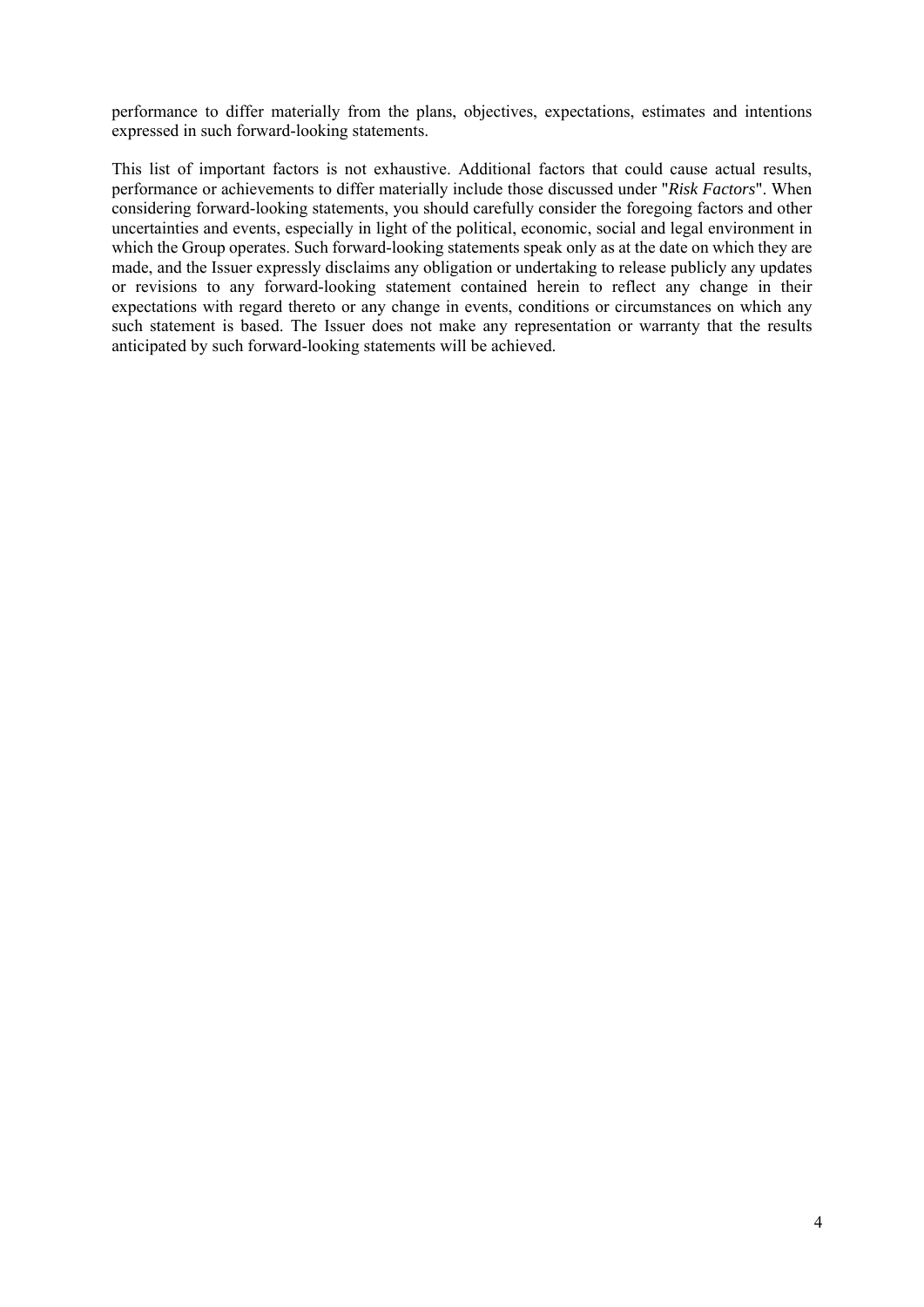#### **IMPORTANT INFORMATION ABOUT THIS INFORMATION MEMORANDUM**

The Issuer accepts responsibility for the information contained in this Information Memorandum relating to the Issuer and the Notes (the "**Issuer Information**"). To the best of the knowledge of the Issuer (who has taken all reasonable care to ensure that such is the case), the Issuer Information contained in this Information Memorandum is, as of the date of this Information Memorandum, in accordance with the facts and does not omit anything likely to affect the accuracy of such information in any material respect.

#### **THE NOTES ARE OF A SPECIALIST NATURE AND SHOULD ONLY BE BOUGHT AND TRADED BY INVESTORS WHO ARE PARTICULARLY KNOWLEDGEABLE IN INVESTMENT MATTERS. AN INVESTMENT IN THE NOTES IS SPECULATIVE, INVOLVES A HIGH DEGREE OF RISK AND MAY RESULT IN THE LOSS OF ALL OR PART OF THE INVESTMENT.**

The Issuer is not responsible for any of the information in this Information Memorandum except the Overview of the Bank and the Agents are not responsible for any of the contents of this Information Memorandum in any respect. The distribution of this Information Memorandum and the offering of the Notes in certain jurisdictions may be restricted by law.

No person is authorised to provide any information or to make any representation in connection with the offer or sale of the Notes other than as contained in this Information Memorandum and any information or representation not so contained must not be relied upon as having been authorised by or on behalf of the Issuer, the Trustee or the Principal Paying Agent and the Paying Agents. The delivery of this Information Memorandum at any time does not imply that the information contained in it is correct as at any time subsequent to its date. Neither the delivery of this Information Memorandum nor any sale made in connection herewith shall in any circumstances create any implication that there has been no change in the business and affairs of the Issuer or the Group since the date hereof or that there has been no adverse change in the financial position of the Issuer or the Group since the date hereof or that the information contained in it is correct as at any time subsequent to the date on which it is supplied. No representation or warranty, express or implied, is made by the Trustee, the Principal Paying Agent and the Paying Agents as to the accuracy or completeness of such information. None of the Trustee or the Principal Paying Agent and the Paying Agents accepts any responsibility whatsoever for the contents of this Information Memorandum or for any other statement made or purported to be made by it, or on its behalf, in connection with the Issuer or the Notes. Each of the Trustee, the Principal Paying Agent and the Paying Agents accordingly disclaims all and any liability whether arising in tort, contract or otherwise which it might otherwise have in respect of this Information Memorandum or any such statement.

This Information Memorandum does not constitute an offer to sell, or a solicitation to subscribe for or purchase, by or on behalf of the Issuer or any other person, any of the Notes in any jurisdiction where it is unlawful for such person to make such offer or solicitation. The distribution of this Information Memorandum and the offer and sale of the Notes in certain jurisdictions is restricted by law. Persons into whose possession this Information Memorandum may come are required by the Issuer to inform themselves about and to observe such restrictions. This Information Memorandum may not be used for, or in connection with, any offer to, or solicitation by, anyone in any jurisdiction or under any circumstances in which such offer or solicitation is not authorised or is unlawful.

No action has been or will be taken to permit a public offering of the Notes or the distribution of this Information Memorandum (in any form) in any jurisdiction where action is required for such purposes.

To the fullest extent permitted by law, none of the Issuer, the Trustee, the Principal Paying Agent and the Paying Agents, or any of its respective representatives or affiliates makes any representation to any offeree or purchaser of the Notes offered hereby regarding the legality of an investment by such offeree or purchaser under applicable legal, investment or similar laws. The contents of this Information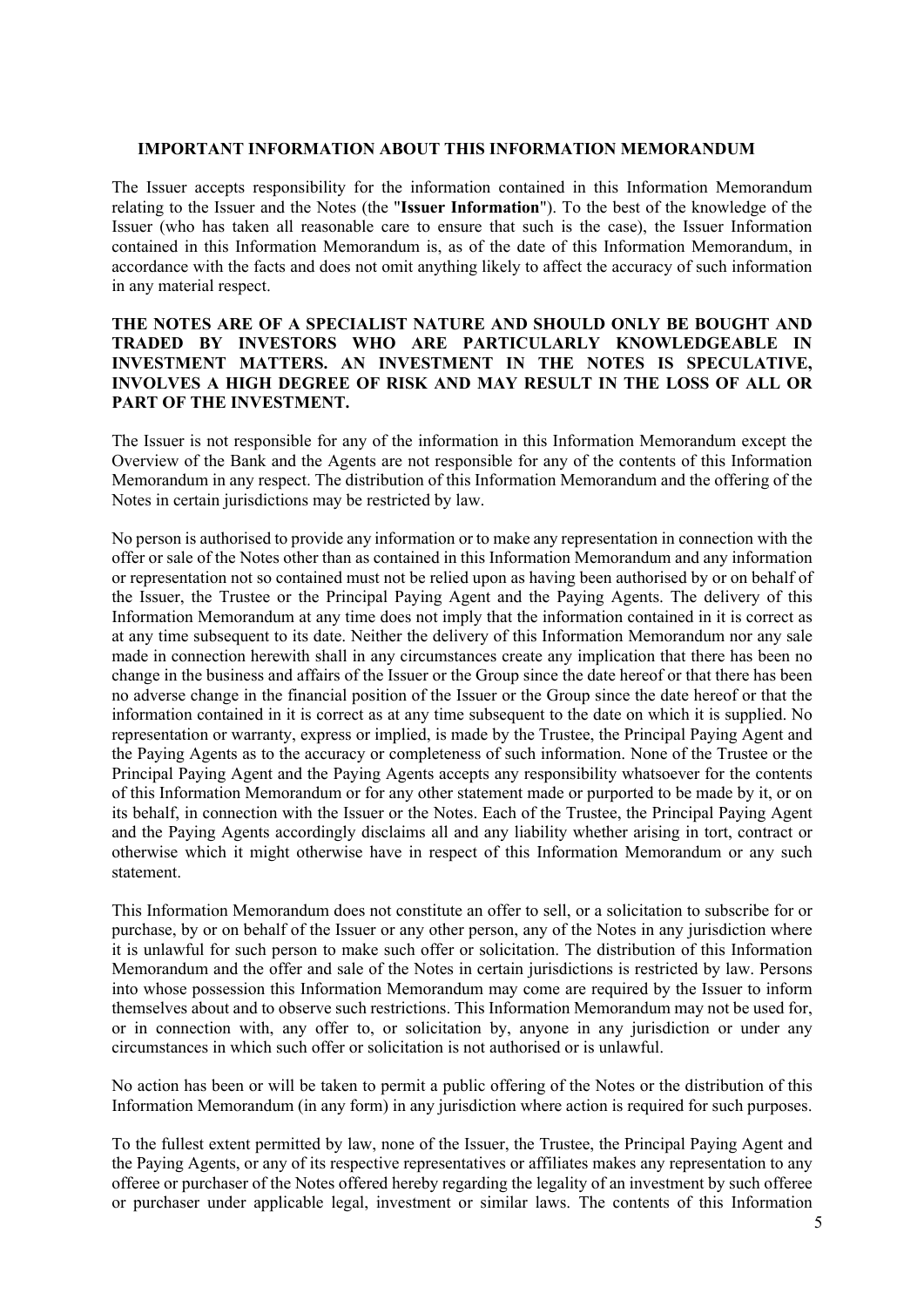Memorandum should not be construed as legal, financial, business or tax advice. Each prospective investor should consult with its own advisers as to the legal, tax, business, financial and related aspects of the purchase of the Notes.

Prospective purchasers must comply with all laws that apply to them in any place in which they buy, offer or sell any Notes or possess this Information Memorandum. Any consents or approvals that are needed in order to purchase any Notes must be obtained. The Issuer is not responsible for compliance with or advising on these legal requirements. The appropriate characterization of the Notes under various legal, regulatory and investment restrictions, and thus the ability of investors to comply with these restrictions and to purchase the Notes, may be subject to significant interpretation uncertainties. No representation or warranty is made as to whether, or the extent to which, the Notes constitute a legitimate investment for investors whose investment capacity is subject to legal restrictions, and investors should consult their legal advisers regarding such matters. The Issuer provides no representation or advice with respect to any regulatory, accounting or tax consequences arising out of or in connection with any transaction in, or dealing with, the Notes.

Prior to making any decision as to whether to invest in the Notes, prospective investors should read this Information Memorandum. In making an investment decision, prospective investors must rely upon their own examination of the Issuer and the Group and the terms of this Information Memorandum, including the risks involved. Each potential investor in the Notes must determine the suitability of that investment in light of its own circumstances. In particular, each potential investor should:

- have sufficient knowledge and experience to make a meaningful evaluation of the Notes and, in particular, the information contained or incorporated by reference in this Information Memorandum;
- have access to, and knowledge of, appropriate analytical tools to evaluate, in the context of its particular financial situation, the merit and risks of an investment in the Notes and the impact the Notes will have on its overall investment portfolio;
- have sufficient financial resources and liquidity to bear all of the risks of an investment in the Notes;
- understand thoroughly the terms of the Notes; and
- be able to evaluate (either alone or with the help of a financial adviser) possible scenarios for economic considerations, interest rate volatility and other factors that may affect its investment and its ability to bear the applicable risks.

If investors are in any doubt about the contents of this Information Memorandum, investors should consult a stockbroker, bank manager, solicitor, accountant or other financial adviser.

The contents of the website https://www.ipotekabank.uz/en/ do not and will not form any part of this Information Memorandum.

Each person contemplating making an investment in the Notes from time to time must make its own investigation and analysis of the creditworthiness of the Issuer and its own determination of the suitability of any such investment, with particular reference to its own investment objectives and experience, and any other factors which may be relevant to it in connection with such investment.

Any investment in Notes does not have the status of a bank deposit and is not within the scope of the deposit protection scheme operated by the Fund of Guarantee of Citizens' Deposits in Banks of the Republic of Uzbekistan. The Issuer does not intend to provide post-issuance reporting with respect to the Notes.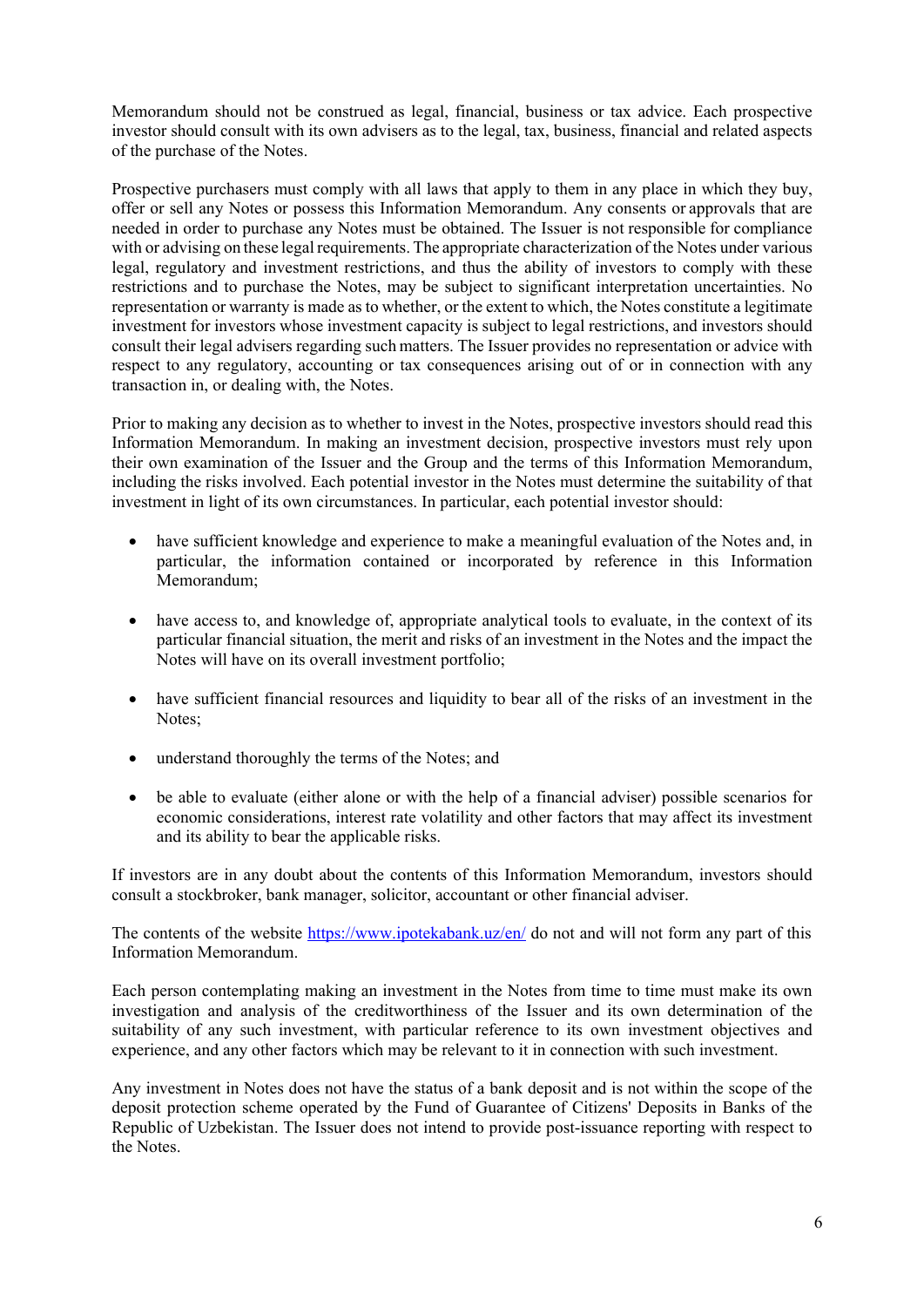THE NOTES HAVE NOT BEEN AND WILL NOT BE REGISTERED UNDER THE SECURITIES ACT OR WITH ANY SECURITIES REGULATORY AUTHORITY OF ANY STATE OR OTHER JURISDICTION OF THE UNITED STATES. SUBJECT TO CERTAIN EXCEPTIONS, THE NOTES MAY NOT BE OFFERED OR SOLD WITHIN THE UNITED STATES OR TO, OR FOR THE ACCOUNT OR BENEFIT OF, U.S. PERSONS (AS DEFINED IN REGULATION S).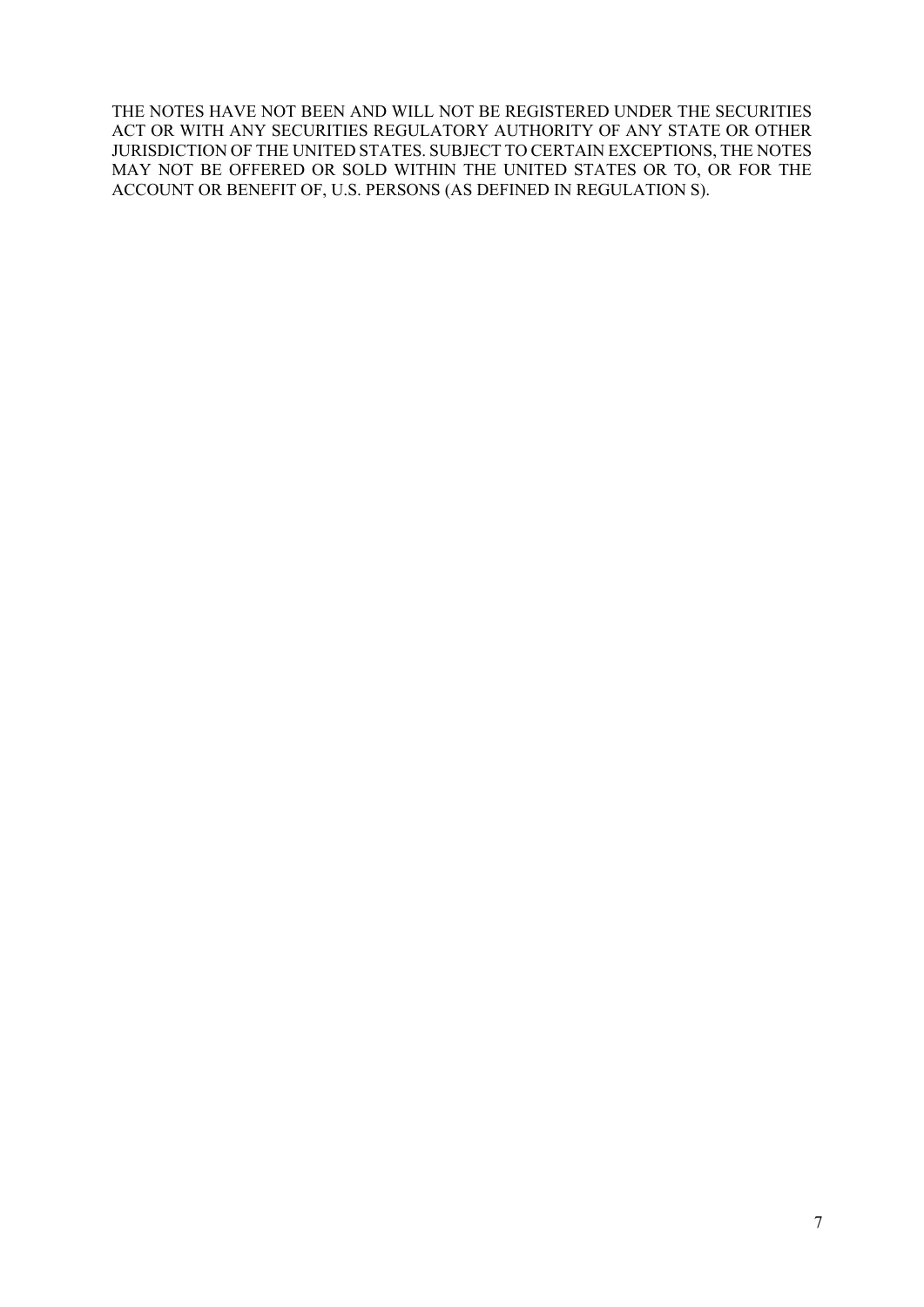# **Table of Contents**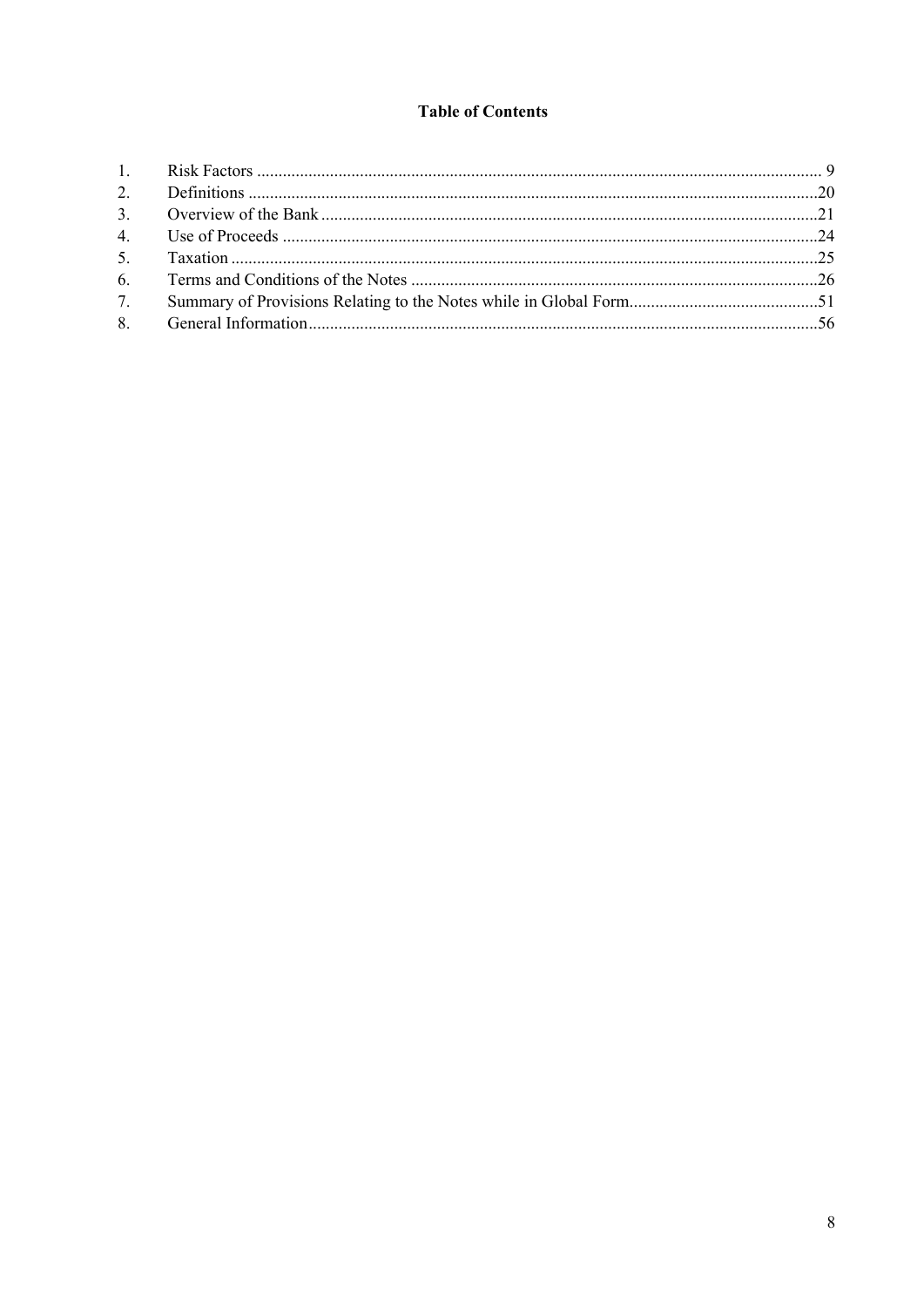#### **1. Risk Factors**

An investment in the Notes involves risks. Accordingly, prospective investors should carefully consider the risks described below, as well as the other information in this Information Memorandum, before making an investment decision. The risks and uncertainties below are not the only ones the Bank faces. Additional risks and uncertainties not presently known to the Bank, or that the Bank currently believes are immaterial, could also impair the business operations of the Bank. Factors which the Bank believes are specific to the Bank, the Bank and/or the Notes and material for an informed investment decision with respect to investing in the Notes are described below. In each category below the Bank sets out the most material risks, in its assessment, taking into account the negative impact of such risks on the Bank and the Bank and the probability of their occurrence. If any of the following risks actually materialises, the Bank's business, results of operations and financial condition could be materially and adversely affected and it could affect the Bank's ability to meet its obligations under the Notes.

#### *The COVID-19 pandemic has had, and will likely continue to have, a significant effect upon the economy of Uzbekistan, which consequently may adversely affect the Bank's business, financial condition and results of operations*

#### *Impact of the COVID-19 pandemic*

The outbreak of COVID-19, which emerged in East Asia in December 2019, has spread globally and has been declared by the World Health Organisation to be a global pandemic. The COVID-19 pandemic has since caused stock markets worldwide to lose significant value and impacted economic activity worldwide. Since then, there has been a sharp decrease in global economic growth rate and business activities due to the measures adopted by the governments to mitigate the impact of the COVID-19 pandemic. The decrease in business activities and a decrease in household income may result in a significant decrease in demand for banking products, as well as decrease the quality of the bank's loan portfolio. A number of governments have revised gross domestic product ("**GDP**") growth forecasts for 2020 downward in response to the economic slowdown caused by the spread of the COVID-19 pandemic, and it is possible that the COVID-19 pandemic will cause a prolonged global economic crisis, recession or depression despite monetary and fiscal interventions by governments and central banks globally. The COVID-19 pandemic has also resulted in restrictions on travel and transportation and prolonged closures of workspaces and business. All of these factors may have a material adverse impact on the Bank's business, results of operations, financial condition and prospects.

The COVID-19 pandemic has had, and is likely to continue to have, an adverse effect on the level of economic activity in Uzbekistan. The first confirmed case of COVID-19 in Uzbekistan was announced on 15 March 2020. As at 31 March 2021, the country had approximately 82,682 confirmed cases and approximately 628 deaths.

While the COVID-19 pandemic has already impacted the Bank's non-performing loans (the "**NPLs**"), the full impact of the COVID-19 pandemic on the Banks's business will depend on a range of factors, which the Bank is not able to accurately predict as at the date of this Information Memorandum, including the duration and scope of the pandemic, the impact on economic activity and the measures adopted by governments to mitigate the impact of the COVID-19 pandemic. The Bank's management is closely monitoring the development of the COVID-19 pandemic and its impact on the Bank's business and, in particular, the adequacy of the Bank's expected credit loss measurements as more information becomes available to support an update of its measurements by incorporating alternative economic scenarios (which may result in a material adjustment to the Bank's judgments and assumptions for subsequent reporting periods). Depending on the length of duration and severity of the impact of the COVID-19 pandemic, it is reasonable to assume that the COVID-19 pandemic will continue to have a negative and possibly prolonged impact on banking systems globally and in Uzbekistan and on the Banks's general business operations, which could have a material adverse effect on the Bank's business, results of operations, financial condition and prospects.

Although the number of cases recorded in Uzbekistan remains comparatively low, the COVID-19 pandemic has had a significant effect on the country's economy and is expected to adversely affect operations in certain industries and cause companies within these industries to incur additional costs or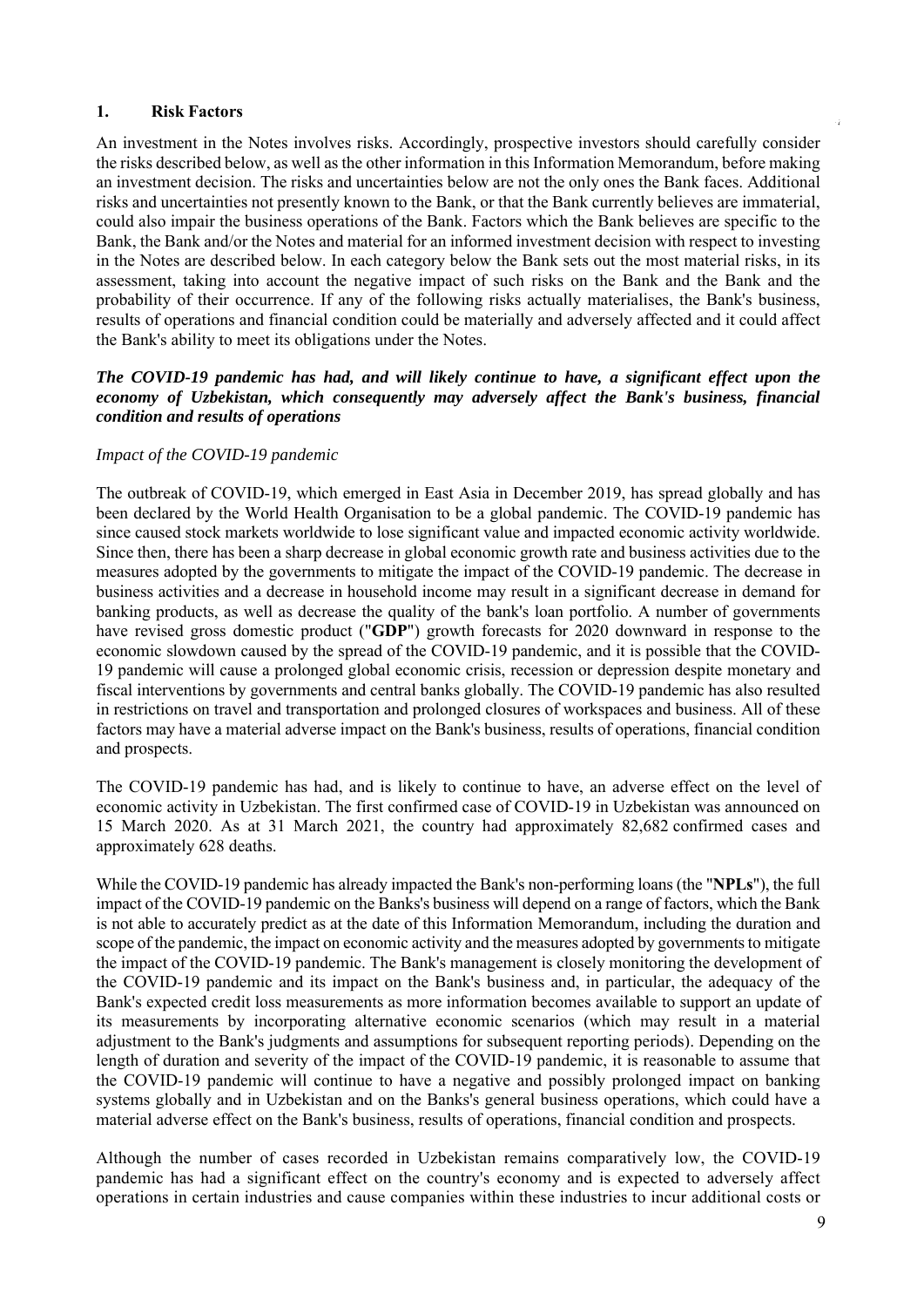prevent them from carrying out their core activities and initiatives. As in many other countries, the Government responded to the pandemic by mandating restrictions upon international and domestic travel, restricting business activities and instituting social distancing rules. On 23 March 2020, the Government announced a lockdown, closing all province borders and forcing all non-essential businesses to temporarily shut down. This lockdown was lifted as part of a general easing of restrictions in late May and early June. On 8 July 2020, the Government reinstated significant restrictions on the movement of vehicles and closed non-food shopping malls, markets, parks, cafes, restaurants and entertainment venues in response to a surge of new cases in the country. These restrictions were lifted on 15 August 2020. In March 2021, Uzbekistan received 660,000 doses of the vaccine Astra Zeneca and one million doses of the vaccine which was developed by China and registered in Uzbekistan in March 2021. Vaccination of the population is planned to commence in April 2021 on a voluntary basis. In March 2021, due to the increased number of cases of COVID-19 in the city of Tashkent and Tashkent region, several educational institutions where the cases of COVID-19 were identified were transferred to online learning and several limits on public gatherings were established. As at the date of this Information Memorandum, the government of Uzbekistan does not show any intentions to further toughen the quarantine requirements but to reinforce the control over the existing measures.

In response to the pandemic, the Government has provided significant fiscal stimulus in order to support the economy. The Government has provided support for the country's energy networks, air transport and tourism, manufacturing (which includes the mining sector) and other industries, as well as other key sectors of the economy, and has provided significant funding for the health service to deal with the increased demand resulting from the pandemic. The Government also implemented measures to ensure the timely payment of wages of public sector employees, pensions, scholarships and allowances. In addition, the Government has introduced significant tax reductions and deferrals so as to alleviate financial pressure on businesses and households.

As at 31 March 2021, the Bank conducted all of its banking operations from its 39 branches, 36 mini-banks and 101 banking centres (including mortgage centres) located throughout Uzbekistan and generated substantively all of its revenue from the domestic market. As a result, the Bank is highly vulnerable to downturns in the domestic economy. Even in spite of the measures introduced by the Government and the CBU, the COVID-19 pandemic has had a significant effect upon the Uzbekistan economy, reducing exports and remittances, straining public finances and forcing small businesses across the country to close at various points. Exports out of Uzbekistan dropped by 21.8 per cent. during the first quarter of 2020 as compared to a decrease of 8.9 per cent. during the same period in 2019 and by 11.9 per cent. during the second quarter of 2020 as compared to a growth of 17.7 per cent. during the same period in 2019. According to the initial calculations of the State Committee of the Republic of Uzbekistan on Statistics, Uzbekistan's GDP grew by 1.6 percent in 2020.

According to the International Monetary Fund's World Economic Outlook published in October 2020, the International Monetary Fund expects 5.0 per cent. real GDP growth in Uzbekistan in 2021, supported by new investment opportunities and structural reforms directed to further diversify the economy, as well as by projected recovery from the COVID-19 outbreak.

According to the Asian Development Bank's Outlook Update published in September 2020, the Asian Development Bank (the "**ADB**") expects 6.5 per cent. GDP growth in Uzbekistan in 2021.

In April 2020, the CBU devalued the soum against the U.S. dollar twice in three days by a total of 5.5 per cent. in response to significant downward pressure on the soum as a result of the measures taken in response to the COVID-19 pandemic and falling energy prices and remittances. According to the CBU, remittances into Uzbekistan also dropped by 5.4 per cent. as at 1 September 2020 as compared to the same period of 2019. On 5 June 2020, S&P changed Uzbekistan's ratings outlook to negative from stable, citing expectations of a significant rise in the country's external debt and fiscal deficit over the next 12 months, partly due to more than U.S.\$1 billion additional Government spending in response to the COVID-19 pandemic. Following the sovereign downgrade, on 10 June 2020, S&P changed the Bank's outlook to negative from stable, citing the negative impact that the potential deterioration of the sovereign's creditworthiness can have on the Bank's credit profile as a largely state-owned bank.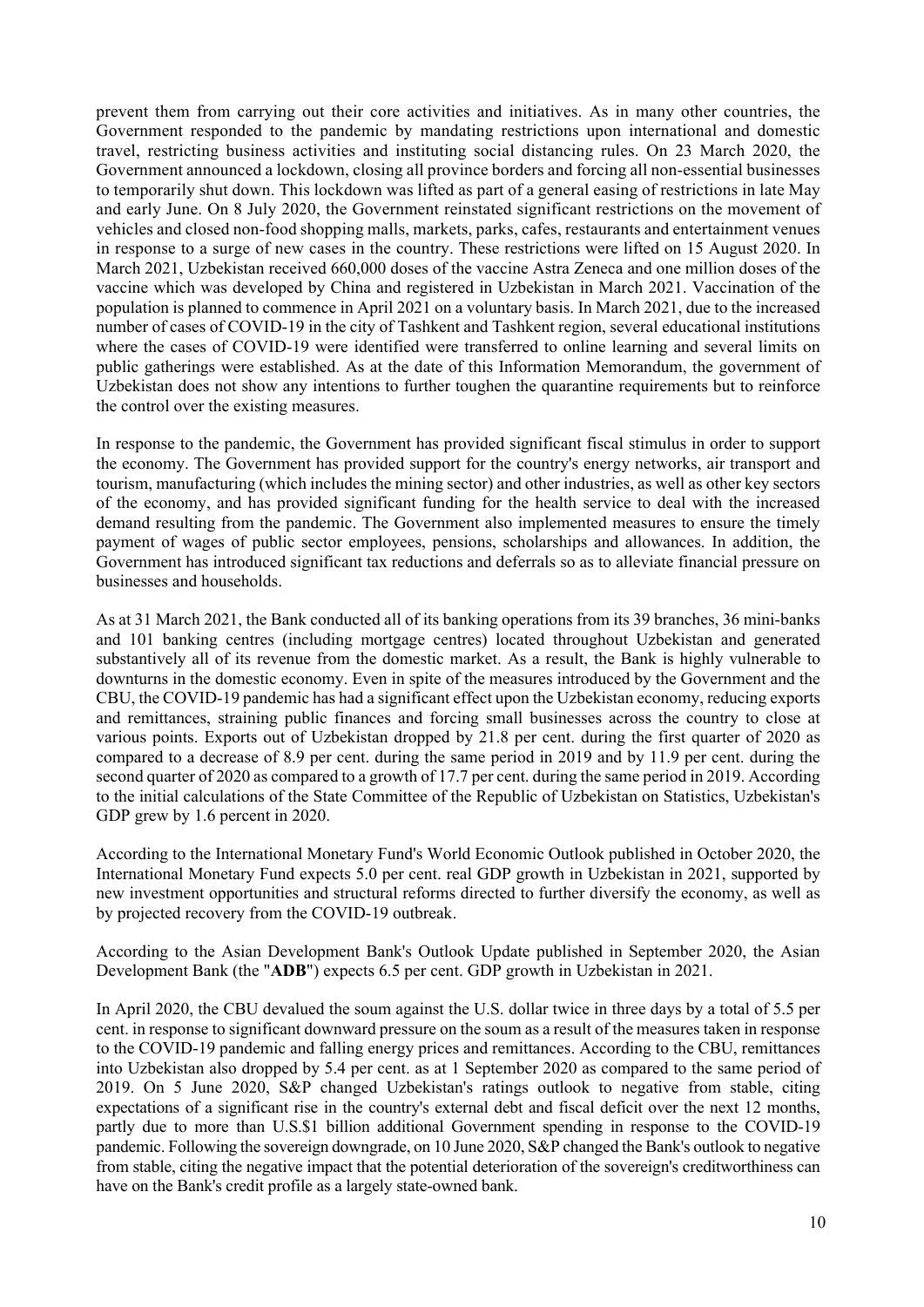The impact of the COVID-19 pandemic on Uzbekistan's economy therefore poses a number of interrelated risks to the business and financial condition of the Bank. In line with global economic trends, the financial performance of the Bank has been affected by these trends, and could be materially adversely affected in the future, by a continuation of the aforementioned challenging economic conditions and uncertainty. The demand for the Bank's products and services has already been impacted and may continue to be impacted significantly by the COVID-19 pandemic. A substantial proportion of the Bank's business involves providing credit and other financial services to large corporates in the manufacturing (which includes the mining sector) and construction industry, which continued to operate notwithstanding the mandatory quarantine measures imposed by the Government. For example, as at 30 June 2020, 11.9 per cent. of the Bank's loan portfolio was concentrated with two state-owned mining companies. There can be no assurance that such exposures would not be negatively impacted by macroeconomic challenges arising out of any protracted COVID-19-induced restrictions. This also applies for medium, small and micro-sized enterprises ("**MSME**s") and individuals, who constitute a significant share of the Bank's total loan portfolio.

The extent to which the COVID-19 pandemic impacts the Bank's business, results of operations, and financial condition, as well as the Bank's regulatory capital and liquidity ratios going forward, will depend on future developments, which, as at the date of this Information Memorandum, are highly uncertain and cannot be predicted. These developments may include, but are not limited to, the duration and spread of COVID-19, its severity, actions taken to contain the virus or treat its impact (including any potential reintroduction of restrictive measures or implementation of new measures), the extent and effectiveness of economic stimulus taken to contain the virus or treat its impact and how quickly and to what extent normal economic and business activity can resume.

Throughout the COVID-19 pandemic, and as at the date of this Information Memorandum, most of the Bank's branches and centres were not and have not been subject to any closures as a result of the COVID-19 pandemic. Moreover, as a result of widespread lockdowns across various economic sectors of Uzbekistan, the Government encouraged commercial banks to maintain banking services for legal entities and individuals in order to meet their day-to-day need to access funds and banking services. While there have been certain short-term disruptions as a result of the Government's responses to the COVID-19 pandemic in Uzbekistan, the Bank is able to continue operations through the implementation of strict safety and hygiene requirements and the use of remote technology by the Bank's employees and clients for dayto-day banking activities. However, there are likely to be heightened operational risks as the Bank responds to the pandemic, including in the areas of cyber-related attacks, fraud, people, technology and operational resilience such as those associated with increased remote working, the implementation of new processes, pressure on customer support areas, disruptions to infrastructure and technology services and/or failures of third parties to supply services to usual standards which could lead to increased errors or delays and/or customer detriment and could cause subsequent loss for the Bank. In the event these conditions persist, the Bank's business, financial condition, results of operations, liquidity and prospects are likely to be negatively affected.

#### *Impact of the Central Bank of Uzbekistan's Measures relating to the COVID-19 pandemic*

The CBU has also taken measures to respond to the economic effects of the pandemic. On 14 April 2020, the CBU cut the main policy rate from 16 per cent. to 15 per cent. and further reduced the rate to 14 per cent. on 11 September 2020. In accordance with Presidential Decree No. PF-5978 dated 3 April 2020 "*On additional measures to support the population, economic sectors and business entities during the coronavirus pandemic*", the CBU and other Government institutions and agencies have among other things: (i) eased the requirements for mandatory reserves, and by so doing, provided commercial banks with additional liquidity valued at UZS 2.6 trillion (which, following amendments by the CBU to mandatory reserves calculations in September 2020, allowed the Bank to access approximately UZS 224 billion in aggregate of additional liquidity), (ii) introduced a special facility for providing liquidity to commercial banks for a period of up to three years. As a precaution measure, the Bank has applied and received the CBU's approval for a non-recallable credit line in the amount of up to UZS 640 billion. As at the date of this Information Memorandum, the Bank has not received any actual funding under this facility due to its stable liquidity position and access to other funding sources (such as borrowings from international financial institutions ("**IFIs**"), but can access it at any time if required; (iii) implemented a moratorium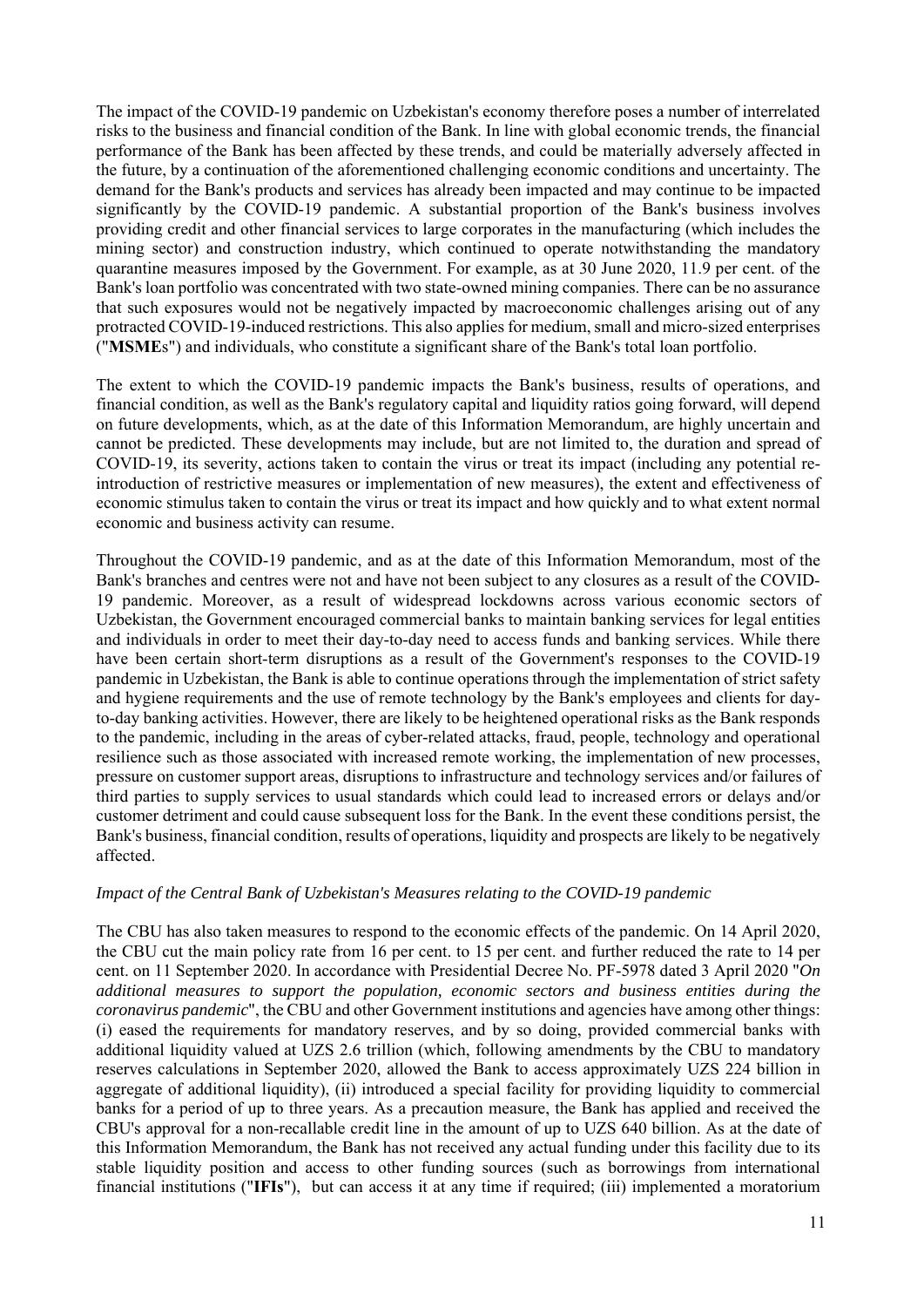with effect until 1 October 2020 in respect of any bankruptcy proceedings relating to enterprises that have experienced financial difficulties as a result of the restrictive measures introduced by the Government to counter the spread of COVID-19, (iv) introduced payment holidays deferring repayments of principal and interest accrued on loans by legal entities, individual entrepreneurs and natural persons experiencing financial difficulties until 1 October 2020, (v) deferred any income taxes payable by commercial banks on interest on loans accrued and deferred (due to the pandemic) by commercial banks until 1 October 2020, and (vi) waived any penalties and foreclosure measures on collateralised overdue loans borrowed by legal entities, individual entrepreneurs and natural persons whose activities were negatively affected by mandatory quarantine in Uzbekistan.

The abovementioned deferral of repayments of principal and/or interest until 1 October 2020 applied to loans with the outstanding balance of approximately UZS 8 trillion or nearly 37 per cent. of the Bank's total loan portfolio (or nearly 45 per cent. of loans to legal entities and nearly 26 per cent. of loans to individuals) as at 30 June 2020. Under all of these loans, the payments of interest, principal or certain principal instalments were due before 1 October 2020. Upon the end of the abovementioned deferral period on 1 October 2020, the Bank rescheduled payments of principal or certain principal instalments due during the deferral period under these loans in the amount of UZS 1,377,739 million (in the case of loans to legal entities, which represented 10.4 per cent. of loans to legal entities) and UZS 144,216 million (in the case of loans to individuals, which represented 1.7 per cent. of loans to individuals) such that their due dates were extended beyond the third quarter of 2020. For the avoidance of doubt, all such loans continued to accrue interest on the outstanding principal amount as scheduled and are not subject to any further deferrals beyond 1 October 2020 except for a limited number of customers.

After 1 October 2020, the Bank did not and does not currently intend to grant a further deferral of payments on any loans (and, as at the date of this Information Memorandum, is not required to do so under the CBU regulations), save for a limited number of customers that continue to experience financial hardship as a result of the pandemic, and may in such circumstances also restructure such loans. As at 1 January 2021, the Bank has deferred until 1 April 2021 the principal and interest payments of loans in the total amount less than 1.5 per cent of the Bank's gross loan portfolio.

The financial condition of all of the Bank's clients who have been granted credit holidays is carefully analysed and constantly monitored. With a large number of the Bank's corporate and individual clients suffering financially as a result of the pandemic, the Bank's assessments of expected credit losses in its loan portfolio has been impacted, necessitating increases in provisions to account for such losses, particularly if businesses remain closed and as more customers draw on lines of credit or seek additional finance. Such impairment losses are expected to increase at least until Uzbekistan recovers from the effects of the COVID-19-induced restrictions; however, the potential for domestic consumption remittances and energy prices remaining depressed for a significant period of time could considerably impact the impairment losses in the short- and medium-term, which in turn could have an adverse effect on the Bank's business, financial condition, results of operations and prospects. There is also a risk that additional capital may be required by the Bank to absorb the impact of increased levels of credit risk and any increase in impairment levels over time. Higher impairment provisions could potentially reduce the Bank's capital and its ability to engage in lending and other income-generating activities, any or all of which may negatively impact the Bank's business, revenues, results of operations, financial condition and prospects.

The Bank recorded UZS 461 billion of NPLs as at 31 March 2020 (being before the imposition of the abovementioned deferral of repayments), or 2.3 per cent. of the Bank's total loan portfolio, which increased to UZS 584 billion as at 30 September 2020, or 2.6 per cent. of the Bank's total loan portfolio, in each case as calculated based on Uzbekistan GAAP. In light of the adverse economic impacts of the ongoing pandemic, the Bank further reassessed its expected credit losses and recorded a UZS 803,600 million provision for expected credit losses for the six months ended 30 June 2020 as compared to UZS 541,986 million for the year ended 31 December 2019.

The CBU additionally introduced further measures in its statement 213/1 dated 7 April 2020 "*On additional measures in the banking system based on the Presidential Decree No. PF-5978 dated 3 April 2020*" which provide relief to corporate and individual borrowers, as well as commercial banks. The relief measures for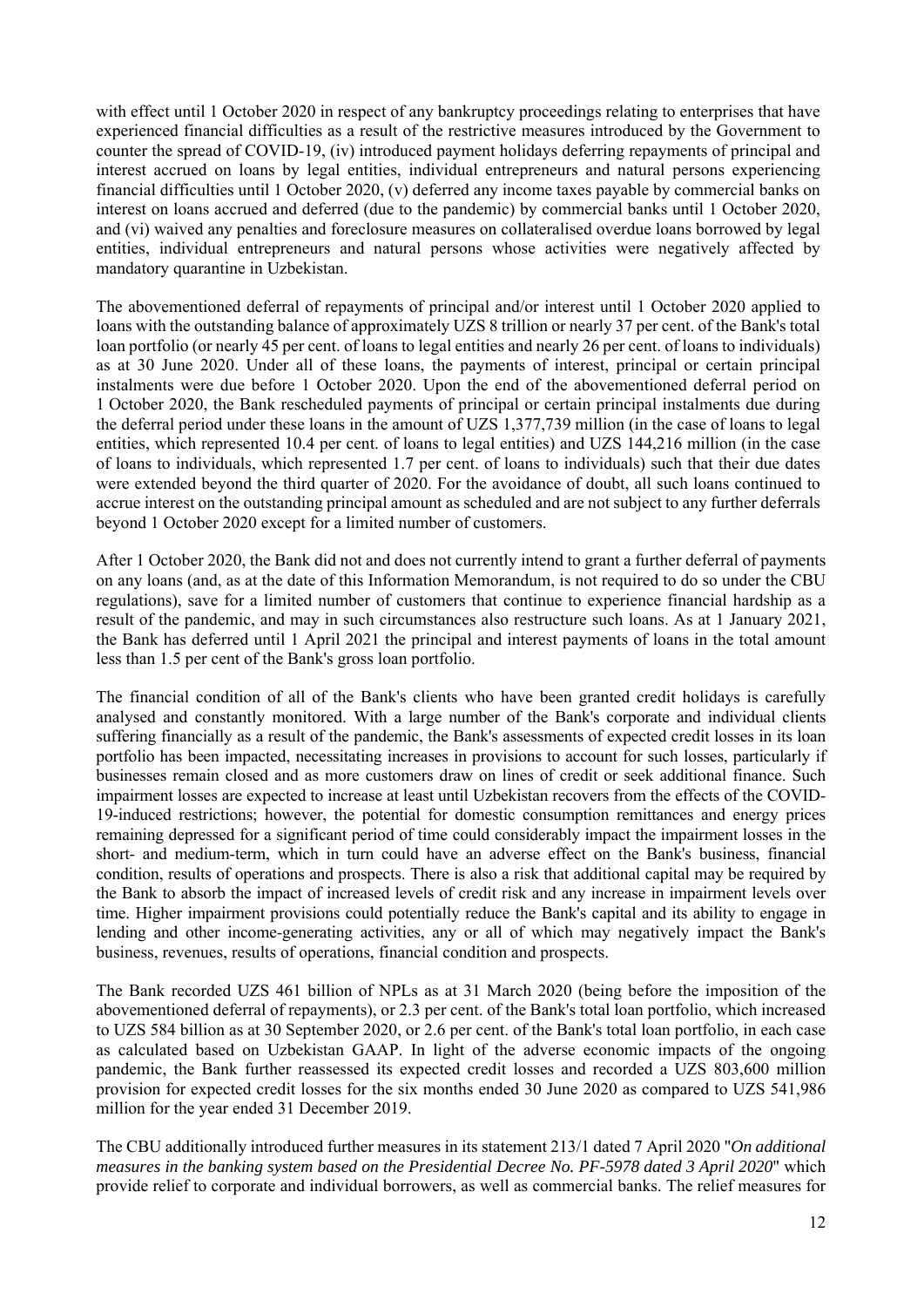commercial banks including the Bank consists of: (i) a deferral of any distribution of dividends to a bank's shareholders pending receipt of a special instruction from the CBU, and (ii) allowing commercial banks to implement amendments to existing loan agreements with individuals or corporate customers as a result of the effects of the pandemic without adversely affecting such customers' asset quality classification under Uzbekistan GAAP, credit history and scoring indicator.

Whilst these measures are expected to help mitigate against the negative impact of COVID-19, the impact of these measures cannot be predicted. Among other things, these measures might, and in some cases, have already and will continue to, impose limitations on the Bank's ability to enforce its contracts (including in relation to the repayment of loans and enforcement of collateral), affect pricing in Uzbekistan's competitive banking industry, alter the decision-making process of the Bank and result in financial calculations that are not comparable to those of previous and later periods (including resulting in potentially significant and material changes in key financial metrics after such temporary measures expire) thereby making it more difficult for investors to assess financial results on a comparative basis. Further, and as a result of such measures, the Bank has experienced a significant increase in its levels of non-performing loans as calculated under International Financial Reporting Standards ("**IFRS**") (See "—*The Bank is required to comply with certain financial and other restrictive covenants*" for further information).

#### *Expected privatisation of the Bank, strategic transition of the Bank's business model to a more marketorientated commercial model and decrease of the Government support might have adverse impact on the Bank's strategy and its financial performance*

In line with the Decree No. DP-5992 "*On the strategy of reforming the banking system of the Republic of Uzbekistan for 2020-2025*" which approved the transformation and privatisation strategy for a number of state-owned banks, including the Bank, and other related reform measures, the Government will, among other things, decrease its influence on the business and loan portfolio of the Bank, as well as it might reduce direct state financing available to the Bank and the state guarantees that borrowers of the Bank have benefitted from and which the Bank has received as credit support. As part of this strategic transition, the state intends to decrease its ownership of the Bank to less than 50 per cent. by the end of 2022 and to do so in cooperation with the International Finance Corporation (the "**IFC**") in order to achieve a successful transition of the Bank's business model to a modernised framework that is compliant with best international practices, which in part will also include the IFC's acquisition of shares in the Bank's issued share capital pursuant to the terms of a convertible loan agreement and investment from other potential stakeholders.

The strategic transition also envisages a reduction of state financing in its funding base thereby requiring the Bank to rely to a larger extent on funding from other sources, such as syndicated loans from foreign financial institutions, asset backed securities, customer deposits, the interbank lending market, the international capital markets and other analogous instruments and sources as well as funding provided by the State Fund for Support of Entrepreneurs Activity and JSC "Mortgage Refinancing Company of Uzbekistan" (the "**MRCU**") (which replaced previous specific state funding programmes conducted through the local banks). Furthermore, the Bank is seeking to diversify its loan portfolio and expand its client base to further benefit from the higher margins from loans attributable to the key sectors of Uzbekistan's economy, such as the construction sector and residential mortgage market, as well as continuing to build its client base amongst MSMEs and retail customers, including private entrepreneurs and other sectors, on commercial and market-orientated terms, while maintaining and developing its existing strength in the manufacturing (which includes the mining sector), trade and services and agricultural sectors.

In line with the broader programme of economic reform in Uzbekistan, many of the Bank's existing corporate clients are undergoing either privatisations or similar transition processes, which are expected to result, among other things, both in these corporate clients experiencing volatility in their businesses, and in them having to obtain funding on more commercial (as opposed to concessionary) terms. There can be no assurance that following the transition of the Bank to a market-based pricing policy and possible reduction of state support, long-term corporate clients of the Bank, who previously benefitted from state guarantees of their borrowings but are unlikely to do so going forward, will retain their low -risk credit profile. Equally, there can be no assurance that, following privatisation or a transition to more independent management,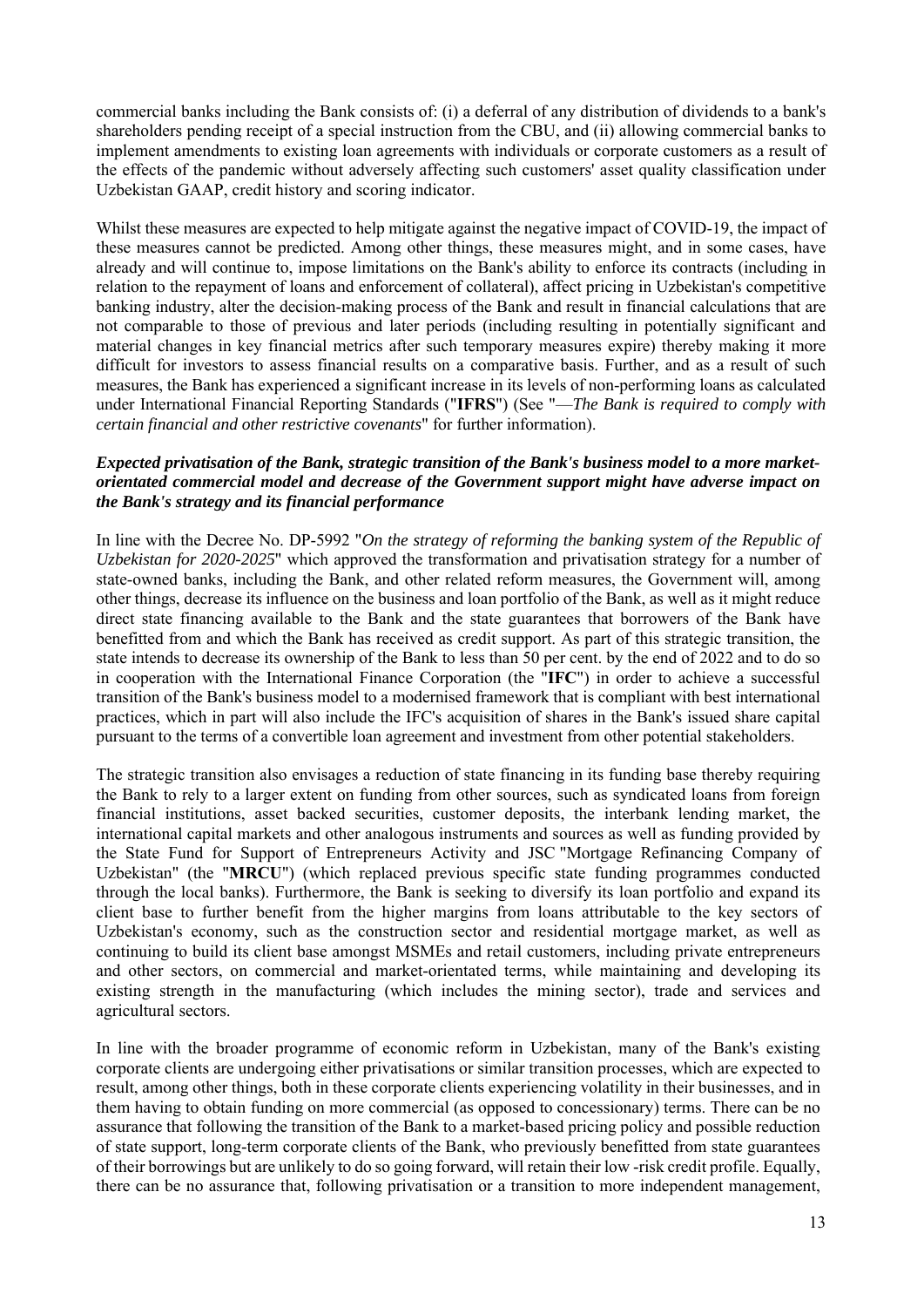the credit profiles of such corporate clients will not be negatively affected or such existing corporate clients would not attract financing from, or place their deposits with, the Bank's competitors offering better terms on banking products.

The transition of the Bank and the banking industry generally to a more market-orientated and commercial model will also likely result in increased competition for the Bank with other state-owned banks, foreign and private banks for the same client base. See "—*The Bank operates in a competitive industry*" below. In particular, expansion of the Bank's client base to new industries and sectors holds an additional degree of operational and credit risk, as the Bank may not have sufficient knowledge, procedures and resources to adequately evaluate and measure creditworthiness of new types of customers, including retail customers and those in new sectors. That in turn, can have adverse impact on the overall assets quality of the Bank, lead to a potential strain on its financial position, including an increase in the level of provisions as well as a potential increase of its internal limits and NPL levels. Furthermore, as the transitional strategy of the Bank is in its early stages and is expected to take at least three years to complete given a number of internal, market and macroeconomic risks associated with such transition, there can be no assurance that the Bank will succeed in implementing all of the necessary stages of transformation or achieve the growth or profitability that it would expect. Any of these events could have a material adverse effect on the Bank's business, results of operations, financial condition and prospects.

## *The Bank operates in a competitive industry*

In recent years, Uzbekistan's banking sector has become increasingly competitive. According to the CBU, as at 1 January 2021, there were 32 commercial banks (including the Bank) operating in Uzbekistan. The Bank competes with a number of domestic banks including the National Bank of Uzbekistan (the "**NBU**"), Asaka Bank, Agrobank and SQB in the corporate banking segment, Hamkorbank, Kapitalbank and Ipakyo'li in the retail segment, and Microcreditbank and Agrobank in the retail and micro finance loans and corporate sector. As at 30 June 2020, the Bank was the fourth largest bank in Uzbekistan by total assets (according to the most recent published financial statements of banks in Uzbekistan). In addition, the mortgage market is highly competitive in Uzbekistan, with some competitors implementing aggressive pricing policies in order to retain or build their market share. Further, according to the CBU, as at 1 January 2021, there were six banks with foreign capital in Uzbekistan, which, following the liberalisation of the economy and transitional development of the banking sector, pose an increased competitive challenge for the local market. Although the Bank believes it continues to offer highly competitive products, there can be no assurance that the Bank's customers will not transfer a significant portion of their deposits and/or loans to one or more of the Bank's competitors or that the Bank will gain a significant share of new customers in the market.

Increased competition may have a negative impact on the Bank, particularly (in the light of the expected privatisation of the Bank) if the Bank's competitors possess greater financial resources (especially in the case of banks with significant foreign capital investment or banks which are branches or subsidiaries of non-resident foreign banks, by way of access to funding from foreign capital or their parent entity or which, like the NBU, is not expected to be privatised and will retain majority state ownership) have access to lower-cost funding, provide a broader offering of products, or if the Bank's competitors merged to significantly enhance their financial resources, access to funding and product offerings. Consequently, an increase in competition could lead to significant pressure on the Bank's market share and has already led to, and may, in the future continue to lead to, increased pricing pressures on the Bank's products and services, which could in turn have a material adverse effect on the Bank's business results of operations, financial condition and prospects.

# *The Bank is required to comply with certain financial and other restrictive covenants*

The Bank is subject to certain financial and other restrictive covenants under the terms of its indebtedness that impose certain restrictions on the Bank. The Bank's ability to meet its financial covenants and tests under the terms of its indebtedness are, to an extent, affected by events beyond the Bank's control, such events may include, *inter alia*, macroeconomic and political shocks, sharp fluctuations in foreign currency exchange rates and commodity prices.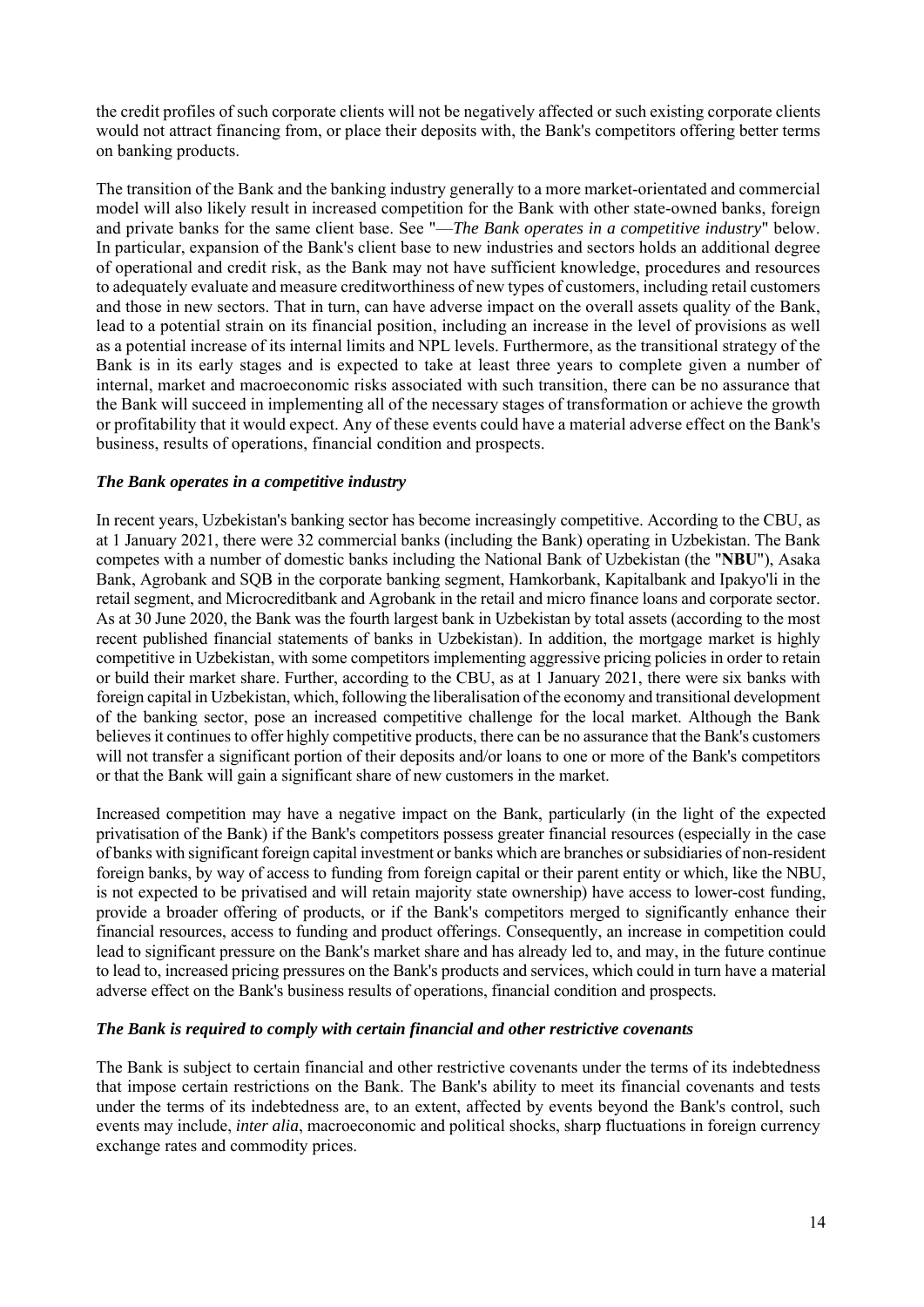The Bank is currently not in compliance with a cost-to-income ratio covenant under the two loan agreements dated 5 April 2017 and 19 November 2018 between the Republic of Uzbekistan, the Rural Restructuring Agency and the Bank (the "**Subsidiary Loan Agreements**") issued in connection with a programme between the Republic of Uzbekistan and the ADB and the project agreements with ADB. Under the Subsidiary Loan Agreements, the cost-to-income ratio which is calculated in accordance with the ADB methodology on the basis of IFRS, expressing the Bank's operating and non-operating expenses as a ratio of operating and nonoperating income must not exceed 75 per cent. The cost-to-income ratio calculated in accordance with the ADB methodology is ADB specific and differs from cost-to-income ratio calculated by the Bank. As at 31 December 2019 and 30 June 2020, the Bank's cost-to-income ratio calculated based on the ADB methodology under the Subsidiary Loan Agreements was 85.1 per cent. and 82.3 per cent., respectively. The growth of the Bank's interest expense, operating expense and additional reserves for loan impairment in 2019 and 2020 (which in turn triggered the non-compliance with the covenant) was mainly due to the increased volumes of state, customer and IFI funding supporting asset growth, changes in the Bank's risk-appetite policies and increased staff costs as a result of aligning remuneration of the Bank's employees with prevailing market rates. The Subsidiary Loan Agreements are governed by Uzbek law and do not contain any event of default provisions. Therefore, no cross-default provisions under the Bank's other outstanding indebtedness were triggered as a result of the non-compliance with this covenant. At the same time, the Subsidiary Loan Agreements provide for the right of the Republic of Uzbekistan to demand prepayment of the relevant loans in case of a non-compliance with covenants. This required the Bank to classify the loans under the Subsidiary Loan Agreements as "less than three months" loans in the Group's audited consolidated financial statements for the years ended 31 December 2019, 2018 and 2017 (the "**Annual Financial Statements**" and, together with the Interim Financial Information (as defined below), the "**Financial Statements**") and the Group's unaudited interim condensed consolidated financial information for the period ended 30 June 2020 and 2019 prepared in accordance with IAS 34 Interim Financial Reporting (the "**Interim Financial Information**") as further disclosed in Note 3 to the Annual Financial Statements and Note 15 to the Interim Financial Information, respectively. As a result, the auditors' report on the Annual Financial Statements of the Bank classified the going concern as a key audit matter. The Bank has prepared and agreed with the ADB and the Republic of Uzbekistan an action plan (the "**Action Plan**") to address the non-compliance by the end of 2024 and the Republic of Uzbekistan has agreed that it will not demand pre-payment of the Subsidiary Loan Agreements as a consequence of past and/or on-going breaches of the cost-to-income ratio covenant. The Bank believes that such non-compliance is not expected to adversely affect the Group's financial performance, and in particular its liquidity position.

The implementation of the Action Plan is going in line with the forecasts and as of 1 January 2021, the Bank's cost-to-income ratio was below 86 per cent. (calculated as per Uzbekistan GAAP) whereas according to the Action Plan it should not have exceeded 91.7 per cent.

In 2020 – 2021, the Bank received from the IFC waivers of compliance with the Economic Group Exposure Ratios (the "**EGER**") set out in the loan agreement between the Bank and the IFC dated 22 June 2020 in relation to its three large clients. As at 1 January 2021, the Bank was in compliance with the EGER within the revised limits set out in the waiver letters (calculated as per Uzbekistan GAAP).

In addition, the Bank monitors the impact of various measures adopted by the Republic of Uzbekistan to combat the negative impact of the COVID-19 pandemic (including deferral of repayment of interest and principal granted to borrowers facing financial difficulties until 1 October 2020 and a moratorium on enforcement measures in relation to assets of the borrowers negatively impacted by the pandemic) on its NPLs to total gross loans ratio ("**NPL ratio**"). See "*—Impact of the Central Bank of Uzbekistan's Measures relating to the COVID-19 pandemic*." In particular, the Action Plan agreed with ADB and the Republic of Uzbekistan addresses potential non-compliance with the NPL ratio under the Subsidiary Loan Agreements should any such non-compliance arise before the end of 2022.

The Bank endeavours to ensure compliance with all financial covenants applicable to it and, except as discussed above, the Bank is currently in compliance with the financial covenants in its loan agreements. However, the Bank's management cannot give any assurance that the Bank will be able to meet the tests imposed by the financial and other restrictive covenants under the terms of its indebtedness or that it will be able to obtain consents to amend or waivers in respect of such covenants in the future. A failure by the Bank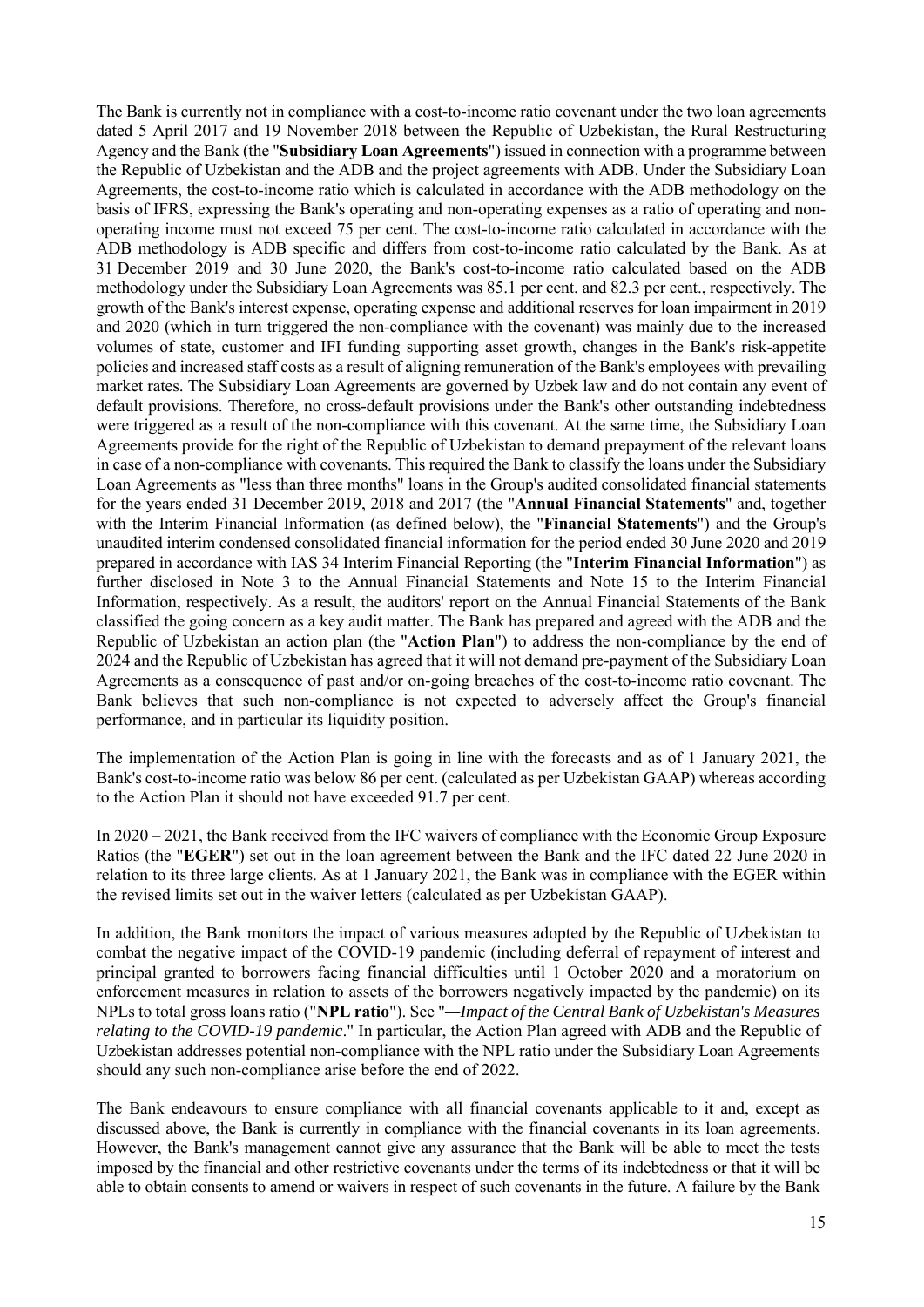to comply with the restrictions and covenants in its existing or future debt and other agreements, may result in a default under the terms of those agreements. In the event of a default under these agreements, the parties may terminate their commitments to further lend to the Bank or accelerate the loans and declare all amounts borrowed due and payable triggering events of default in other finance agreements. Such events may also trigger an event of default under the Notes. If any of these events occurs, the Bank cannot give any assurance that available assets would be sufficient to repay in full all of the Bank's affected indebtedness, or that the Bank would be able to secure alternative financing. Even if the Bank could obtain alternative financing, the Bank's management cannot give any assurance that such financing would be on terms that are favourable or acceptable to the Bank.

#### *The Bank's strategy is determined by the Government as its major shareholder. Interests of the Bank's shareholders or management may conflict with those of the Noteholders*

As at the date of this Information Memorandum, the Ministry of Finance of the Republic of Uzbekistan (the "**Ministry of Finance**") acting on behalf of the Government, through its own stake and that held by the State Fund for the Reconstruction and Development of the Republic of Uzbekistan ("**UFRD**"), ultimately controls a stake exceeding 90 per cent. of the voting shares and the charter capital of the Bank. Currently, representatives of the UFRD, and the Ministry of Finance hold four out of the nine seats on the Bank's Supervisory Board. Certain of the Bank's directors and officers also serve as directors or officers of governmental agencies that regulate the Bank's business.

The Government is therefore able to determine the outcome of all material matters concerning the Bank that may be decided by the shareholders and can appoint the Bank's directors and management. Accordingly, the Government could cause the Bank to pursue transactions or to make large dividend payments (such as mandatory dividend payments representing at least 50 per cent. of the Bank's net profits as envisaged by Article 19 of the Law "*On the State Budget of the Republic of Uzbekistan for 2020*" No. 589 dated 9 December 2019 and Presidential Resolution No. PP-4679 dated 15 April 2020) or other distributions or payments to shareholders that are designed to implement the policy of the Government rather than benefit the Bank or the Noteholders, even though such transactions may involve increased risk for the Bank and, consequently, for the Noteholders. Although the Bank retains autonomy to determine day-to-day commercial matters, its overall strategy and, therefore, indirectly the focus of its loan portfolio, is prescribed by the Government. The interests of the Bank's shareholders and management may, in some circumstances, conflict with the interests of the Noteholders and any such conflict could have a material adverse effect on the Noteholders' investment in the Notes.

Historically, through its loan book, the Bank assisted the Government in financing mining projects as well as infrastructural and development projects for the Government in the construction and manufacturing sectors. The Bank continues to issue loans to state-owned companies operating in those sectors using funding provided by the Government in the form of loans to the state agencies. Such loans typically have low margins and interest rates below market rates, thus affecting the Bank's net profit. Since the Bank is expected to continue such activities in the future to a certain extent, Conditions  $5(e)$  and  $5(f)$  of the Notes provide for significant exceptions that permit the Bank to enter into such transactions with entities that are agencies of the Republic of Uzbekistan or persons that are otherwise controlled by an agency of the Republic of Uzbekistan.

Since 2018, in line with the general reform of the banking sector in Uzbekistan, the Government has been gradually decreasing its influence on the business and loan portfolio of the Bank, as well as reducing the state support financing available to the Bank. Nevertheless, following the implementation of the Bank's transition strategy and decrease of the state financial support provided to the Bank and decrease the state's share in the share capital of the Bank, it may still be directed by the state as (and for as long as it remains to be) its major shareholder to invest in subsidiaries or to provide lending to companies and projects which are not commercially viable or at below market rates. Notwithstanding the Government's established of the "Entrepreneurs Fund of Uzbekistan" which provides subsidies for processing projects in order to cease the foregoing practices, the Government may still require the Bank to engage in business practices in a way not necessarily consistent with the best interests of the Noteholders and which may negatively affect the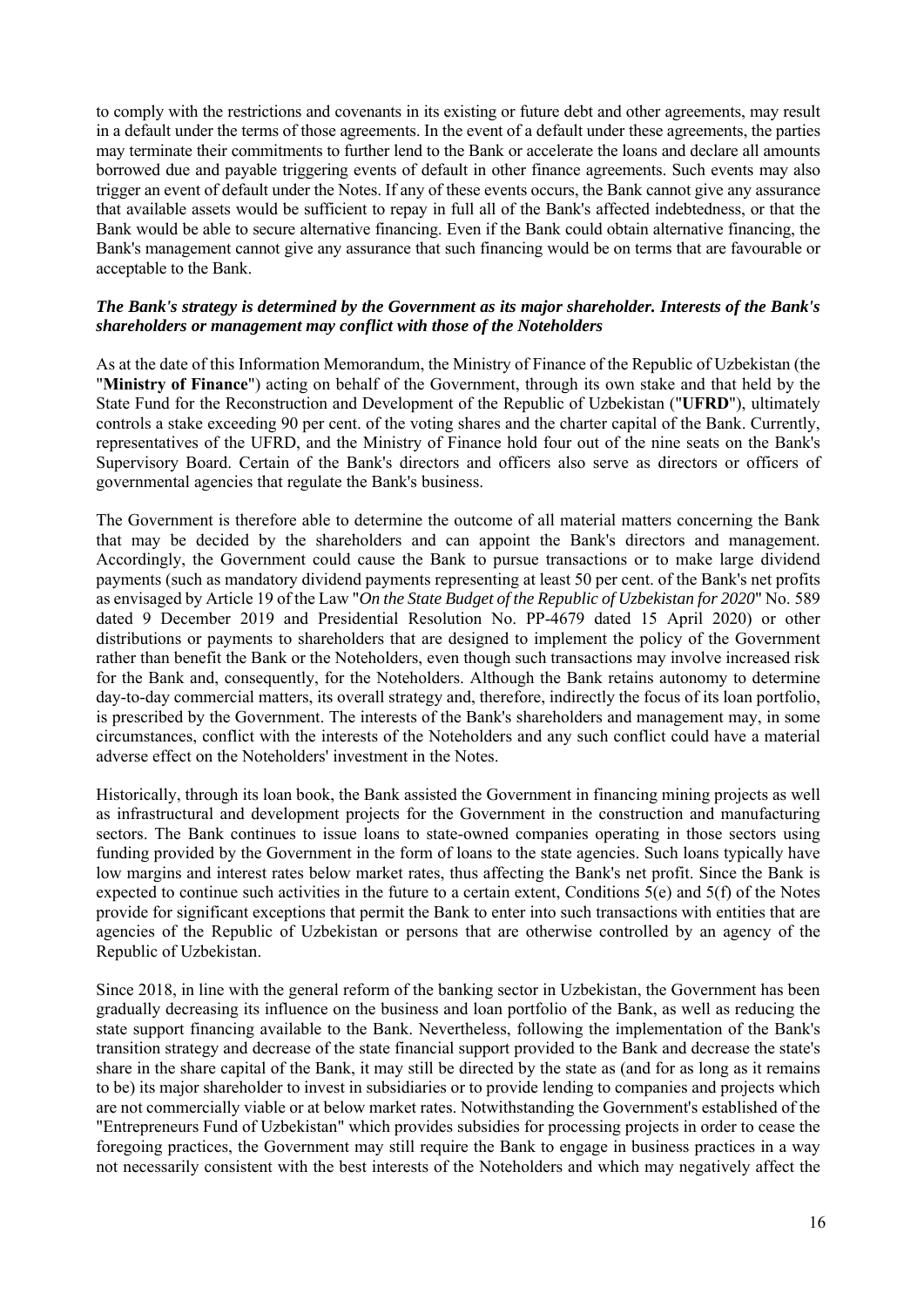Bank's net interest income, all of which could have a material adverse effect on the Bank's business, financial condition, results of operations and prospects.

## *Withholding Tax*

Pursuant to a new tax code effective from the 1 January 2020 (the "**New Tax Code**"), principal, interest or premium payable under international bonds (such as the Notes) by an Uzbek legal entity to non-resident or resident legal entities or individuals is not subject to any withholding tax in Uzbekistan.

If interest payments in respect of any Notes become subject to Uzbekistan withholding tax, the Bank shall (subject to certain exceptions) pay such additional amounts as will result in the receipt by the Noteholders of such amounts as would have been received had no such withholding been required as more fully described in Condition 9. The New Tax Code does not permit contractual provisions imposing on residents of the Republic of Uzbekistan an obligation to bear expenses in relation to tax obligations of foreign natural persons who are non-resident of the Republic of Uzbekistan (the "**Non-Uzbek natural persons**"). Whilst tax gross-up provisions of Condition 9 are expressed to impose on the Bank an obligation to pay additional amounts rather than to bear expenses in relation to tax obligations of the non-Uzbek natural persons, there is no assurance that an Uzbek court will agree with this interpretation and, therefore, there is a risk that such gross-up provisions may not be enforceable. So far as the Bank is aware, there has been no court case in the Republic of Uzbekistan in which tax gross-up or similar provisions were considered.

#### *Disclosure contained in this Information Memorandum is limited*

No disclosure document or listing particulars, other than the Information Memorandum, has been prepared by the Issuer or any other person in connection with the issuance of the Notes. The Information Memorandum contains limited disclosure about the Issuer and its business and no information on its financial position. Therefore, the prospective investors should perform their own extensive due diligence and risks assessment in relation to the Issuer and the Notes before making their investment decision.

#### *Depreciation of the soum against the U.S. Dollar*

As principal, interest and other amounts payable on the Notes are payable in U.S. Dollars, while the Notes are denominated in soum, the risk of a depreciation of the soum against the U.S. Dollar is one of the most significant risks that prospective purchasers of Notes are assuming. If the soum depreciates against the U.S. Dollar, the effective yield on the Notes (in U.S. Dollar terms) may decrease below the interest rate on the Notes, and the amount payable on an interest payment date, at maturity or upon acceleration may be less than an investor's original investment, resulting in a loss to investors. Depreciation of the soum against the U.S. Dollar may also adversely affect the market value of the Notes.

Although the soum is a fully convertible currency, generally, there is no market outside Uzbekistan for the exchange of amounts denominated in soum with amounts denominated in other currencies (such as U.S. Dollars) and the market for doing so in Uzbekistan is of a limited size. The ability of prospective purchasers of Notes to rely on the forward market for foreign exchange of soum to hedge their exposure to a devaluation of the soum relative to the U.S. Dollar may also be limited.

All amounts due in respect of the Notes, including principal, interest and other amounts (if any), shall be calculated by the Calculation Agent for payment in U.S. Dollars by dividing the relevant soum amounts by the Average Representative Market Rate on the applicable Rate Calculation Date. The Average Representative Market Rate shall be determined by the Calculation Agent based on the arithmetic mean of the Representative Market Rates (as defined in "*Terms and Conditions of the Notes*" below) for the last five business days on which commercial banks and foreign exchange markets are open in Tashkent, Uzbekistan immediately before any Rate Calculation Date, whereas a Rate Calculation Date is defined in "*Terms and Conditions of the Notes*" as the fourth such business day preceding any Interest Payment Date, the Maturity Date or any other date on which principal, interest or any other amount shall become payable pursuant to the Terms and Conditions of the Notes, all as more fully set out in "*Terms and Conditions of the Notes*". The Representative Market Rate shall be determined based on the soum/U.S. Dollar official daily exchange rate for the previous such business day as reported by the CBU and published on its website. In the event that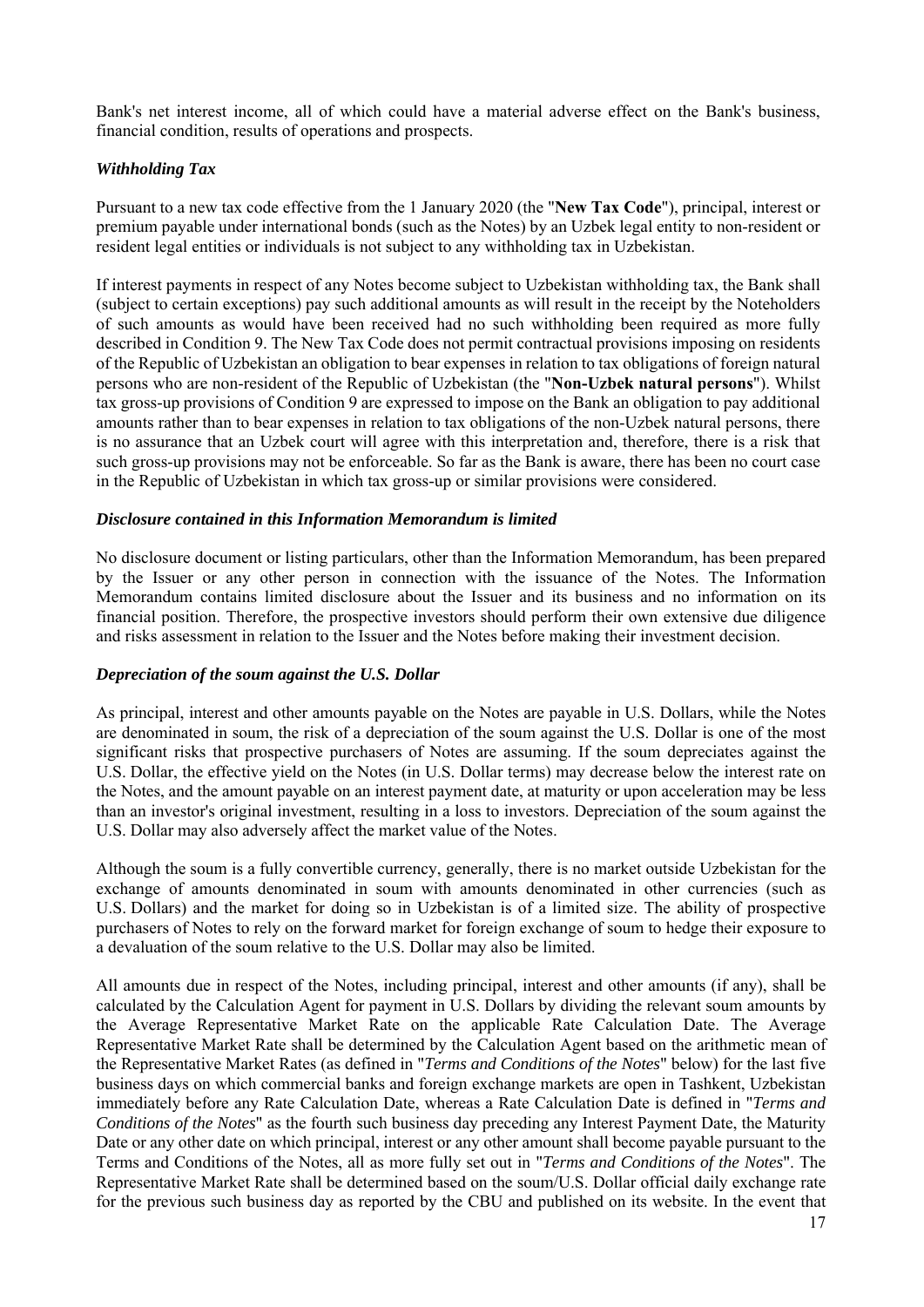such rate is not available, the Calculation Agent shall poll reference banks set out in "*Terms and Conditions of the Notes*" to determine the applicable Representative Market Rate, all as more fully described in "*Terms and Conditions of the Notes* ".

Absent manifest error, any calculation by the Calculation Agent shall be binding on all Noteholders and the Issuer's payment obligations with respect to the Notes will be fully satisfied by paying amounts notified to it by the Calculation Agent.

As at the date of this Information Memorandum, the yield on the Notes is 16.00% per annum. As the Notes are denominated in soum, however, while interest, principal and any other amounts are payable in U.S. Dollars, the total yield, stated in percentage terms, on an investment in Notes will be affected by fluctuations in the exchange rate between the soum and the U.S. Dollar and may not be the same when calculated in U.S. Dollars as when calculated in soum.

#### *Investors whose financial activities are denominated in a currency or currency unit other than U.S. Dollars may receive less interest or principal than expected, or no interest or principal on the Notes, as a result of fluctuations in exchange rates or changes to exchange controls*

The Issuer will pay principal and interest on the Notes in U.S. Dollars. This presents certain risks relating to currency conversions if an investor's financial activities are denominated principally in a currency or currency unit (the "**Investor's Currency**") other than U.S. Dollars. These include the risk that exchange rates may significantly change (including changes due to devaluation of the U.S. Dollar or revaluation of the Investor's Currency) and the risk that authorities with jurisdiction over the Issuer's or the Investor's Currency may impose or modify exchange controls. An appreciation in the value of the Investor's Currency relative to the U.S. Dollar would decrease (i) the Investor's Currency equivalent yield on the Notes, (ii) the Investor's Currency-equivalent value of the principal payable on the Notes and (iii) the Investor's Currencyequivalent market value of the Notes.

Governmental and monetary authorities may impose (as some have done in the past) exchange controls that could adversely affect an applicable exchange rate. As a result, investors may receive less interest or principal than expected, or no interest or principal on the Notes.

#### *The Notes are pari passu securities*

Subject to the restrictions on levels of indebtedness in other agreements and under prudential norms, there is no restriction on the amount of securities the Issuer may issue and which may rank equally in right of payment with the Notes. The issue of any such securities may reduce the amount investors may recover in respect of the Notes in certain scenarios as the incurrence of additional debt could affect the Issuer's ability to repay principal of, and make payments of interest on, the Notes. This could have a material adverse effect on the trading price of the Notes.

#### *The Notes constitute unsecured obligations of the Issuer*

The Issuer's obligations under the Notes will constitute unsecured obligations of the Issuer. Accordingly, any claims against the Issuer under the Notes would be unsecured claims, which would be satisfied only after any secured creditors, if at all. The ability of the Issuer to pay such claims will depend upon, among other factors, its liquidity, overall financial strength and ability to generate asset flows.

#### *There is no public market for the Notes*

There is no existing market for the Notes, and there can be no assurance regarding the future development of a market for the Notes. Application has been made for admission to the official list and trading of the Notes on Vienna MTF. However, an active trading market in the Notes may not develop or be maintained after listing. No assurance can be made as to the liquidity of any market that may develop for the Notes, the ability of Noteholders to sell the Notes or the price at which Noteholders may be able to sell the Notes. The liquidity of any market for the Notes will depend on the number of Noteholders, prevailing interest rates, the market for similar securities and other factors, including general economic conditions and the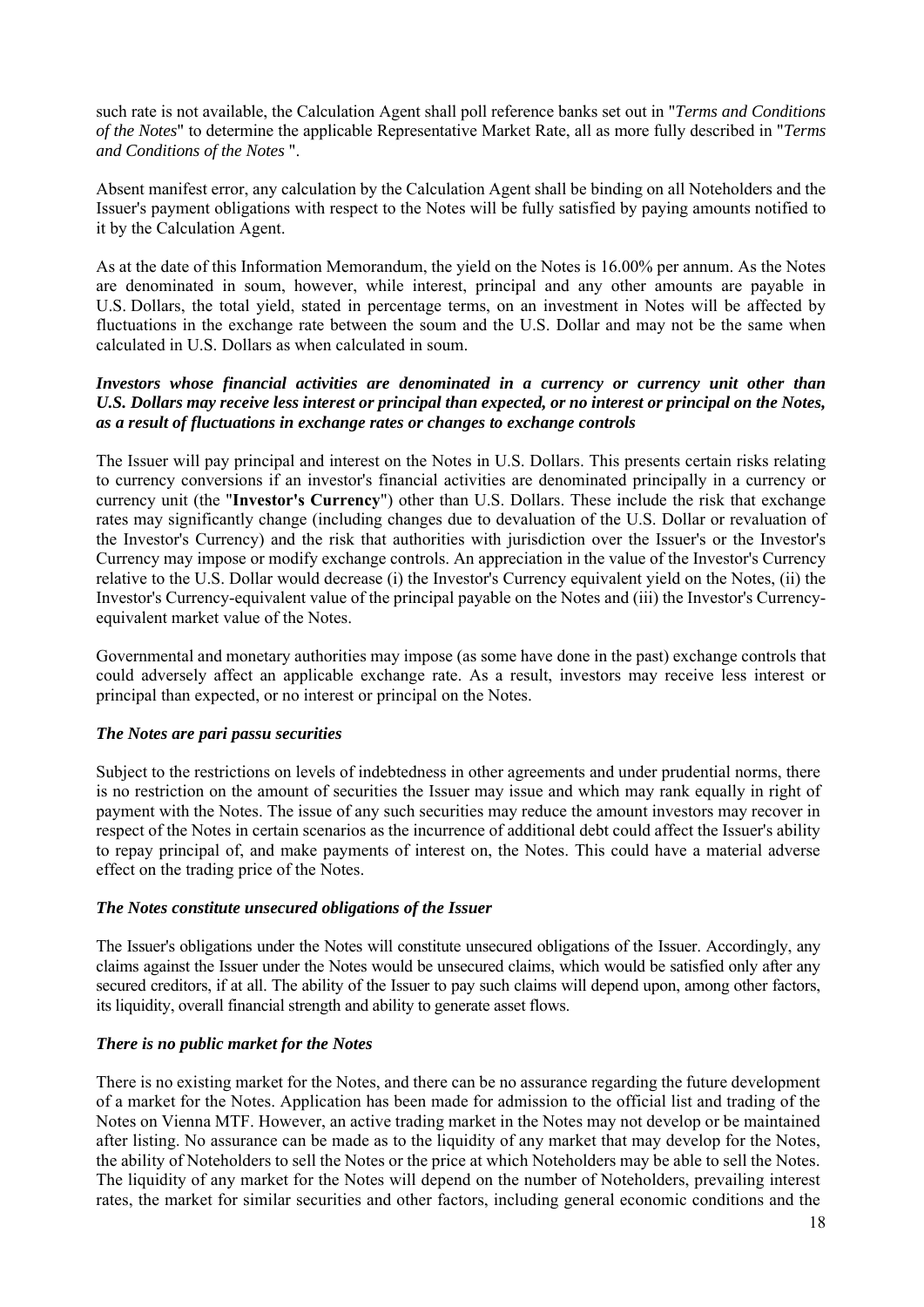Bank's financial condition, performance and prospects, as well as recommendations of securities analysts. Disruptions in the global capital markets may lead to reduced liquidity, increased credit risk premiums and a reduction in investment in securities. If an active trading market does not develop or cannot be maintained, this could have a material adverse effect on the liquidity and the trading price of the Notes.

## *The trading price of the Notes may be volatile*

The trading price of the Notes could be subject to significant fluctuations in response to actual or anticipated variations in the Bank's operating results and those of the Bank's competitors, adverse business developments, changes to the regulatory environment in which the Bank operates, changes in financial estimates by securities analysts and the actual or expected sale of a large number of Notes, as well as other factors, including the credit rating of the Bank. Historically, the market for non-investment grade debt, such as the Notes, has been subject to disruptions that cause substantial volatility in the prices of such securities. In addition, in recent years the global financial markets have experienced significant price and volume fluctuations which, if repeated in the future, could adversely affect the trading price of the Notes without regard to the Bank's operating results, financial conditions or prospects or credit rating.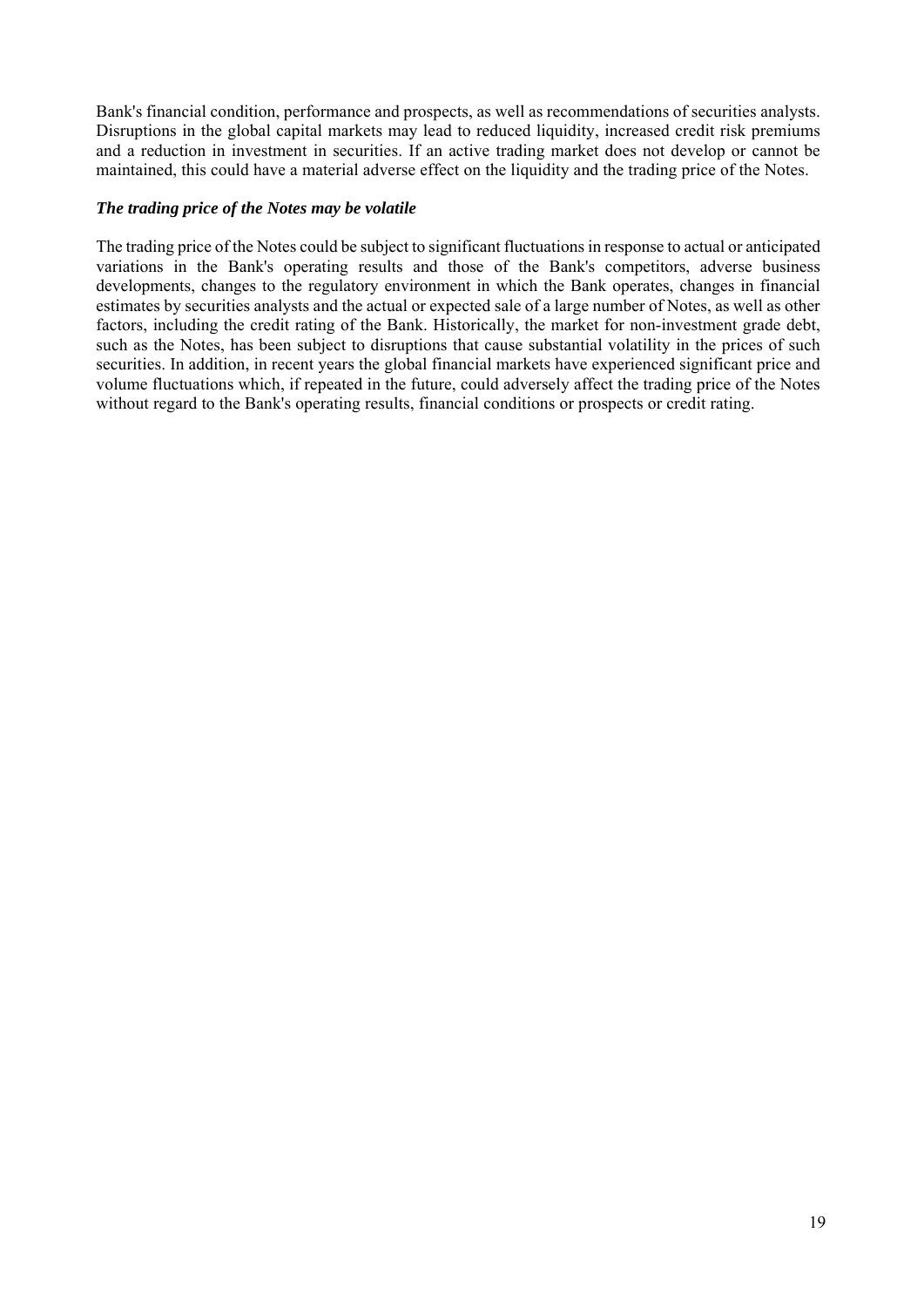# **2. Definitions**

The following definitions apply throughout this document, unless the context otherwise requires:

| "Business Day"               | Means a day (other than Saturday or Sunday) on which banks are open<br>for general business in Austria, United Kingdom and Uzbekistan |  |
|------------------------------|---------------------------------------------------------------------------------------------------------------------------------------|--|
| "Group" and "the<br>Bank"    | the Joint-stock commercial mortgage bank "Ipoteka-bank" and its<br>consolidated subsidiaries taken as a whole                         |  |
| "Issuer"                     | Joint-stock commercial mortgage bank "Ipoteka-Bank"                                                                                   |  |
| "Noteholders"                | Holders of Notes as set out in the Register of the Notes                                                                              |  |
| "Notes"                      | UZS 785,000,000,000 16.00% Notes due 2024                                                                                             |  |
| "U.S.\$" or "U.S.<br>dollar" | U.S. dollar, lawful currency of the United States                                                                                     |  |
| "UZS" or "soums"             | the lawful currency of the Republic of Uzbekistan;                                                                                    |  |
| "Vienna MTF"                 | a Multilateral Trading Facility market operated by the Vienna Stock<br>Exchange                                                       |  |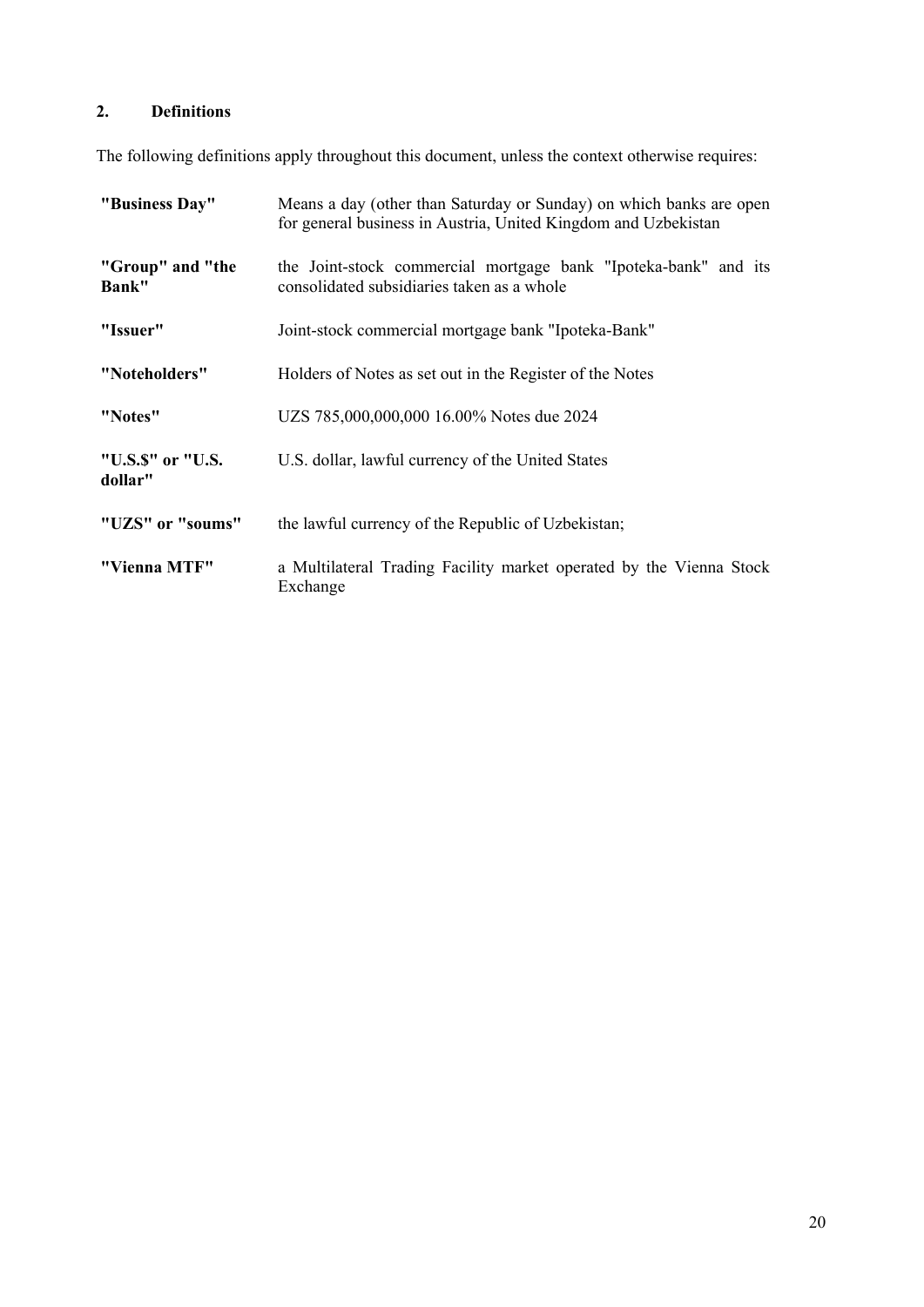#### **3. Overview of the Bank**

*This overview highlights certain information concerning the business of the Bank and the Notes. It does not contain all information that may be important to an investor in the Notes or an investment decision in relation to the Notes. This overview should be carefully read in conjunction with, and is qualified in its entirety by reference to, the more detailed information in this Information Memorandum, including the Financial Statements. Investors should also consider the matters set forth in "Risk Factors" before deciding to invest in the Notes. Certain statements in this Information Memorandum include forwardlooking statements which also involve risk and uncertainties as described under "Forward-Looking Statements".* 

#### **Overview**

The Bank was established by the Decree of the President of the Republic of Uzbekistan dated 16 February 2005, No. DP-10 "*On measures for housing construction and further development of the housing market*". The Bank's registered and head office is located at Shahrisabz Street 30, 100000 Tashkent, the Republic of Uzbekistan. The telephone number of the registered and head office of the Bank is +998 (78) 150-11-22. As at the date of this Information Memorandum, the Bank has the following long-term ratings: BB- (stable outlook) from Fitch, B1 (stable outlook) from Moody's and BB- (negative outlook) from S&P.

Based on the CBU information, the Bank is one of the leading universal banks in the Republic of Uzbekistan. Its principal areas of activity include commercial banking, retail banking, securities operations, foreign currency operations and trade financing. According to the CBU, as at 1 January 2021, the Bank ranked as the fourth largest commercial bank in Uzbekistan by total assets with an 8.9 per cent. and as the fifth loan portfolio size with an 8.8 per cent. market share. The Bank offers a comprehensive range of banking services, including state, corporate and retail lending with a particular focus on mortgage lending, deposit-taking, cash handling, international money transfers, documentary operations, guarantees, foreign exchange operations and other products. According to the CBU, the Bank is the largest mortgage lender in Uzbekistan accounting for approximately 25.4 per cent., 28.9 per cent. and 29.3 per cent. of the sector's total outstanding residential mortgage loan portfolio as at 31 December 2019, 1 July 2020 and 1 September 2020, respectively. The Bank conducts its banking operations from its head office in Tashkent and, as at 31 March 2021, had 39 branches, 36 mini-banks and 101 banking centres (including mortgage centres) and other sales points providing a range of banking services located across Uzbekistan.

In addition to its commercial banking activities, the Bank has historically operated as a state financing vehicle on the basis of funding provided by state agencies, such as the UFRD and the Ministry of Finance, for subsidised financing of investment projects in certain key industries (primarily being the manufacturing (which includes the mining sector), construction, trading and services, transport and communication and retail sectors) and has otherwise in its day-to-day operations relied on funding provided by the Government in the form of predominantly subsidised loans, deposits, capital injections and state guarantees, as well as funding received as borrowings from IFIs. Since 2018, as part of the ongoing economic reforms in Uzbekistan, the Bank has been undergoing a transitional reform of its banking organisation (namely, by moving away from being dependent on state control and funding to more of a market-orientated commercial structure). Under this transition strategy, the Government has been gradually decreasing its influence on the business and loan portfolio of the Bank, as well as narrowing the scope of state support financing available to the Bank to specific state-sponsored funds or programmes, such as the MRCU or the State Fund for Support of Entrepreneurs' Activity, and reducing the number of state guarantees that borrowers of the Bank have benefitted from and which the Bank has received as credit support. Following such a strategic transition, the Bank intends to reduce the share of state ownership to less than 50 per cent. by the end of 2022 and expects to rely less on state subsidised financing in its funding base and instead to rely to a larger extent on funding from other sources, such as customer accounts, the MRCU, interbank lending markets and international capital markets. Furthermore, the Bank is seeking to diversify its loan portfolio and expand its client base to further benefit from higher margins on loans attributable to the key sectors of Uzbekistan' s economy, such as the construction sector and residential mortgage market, as well as to further increase its client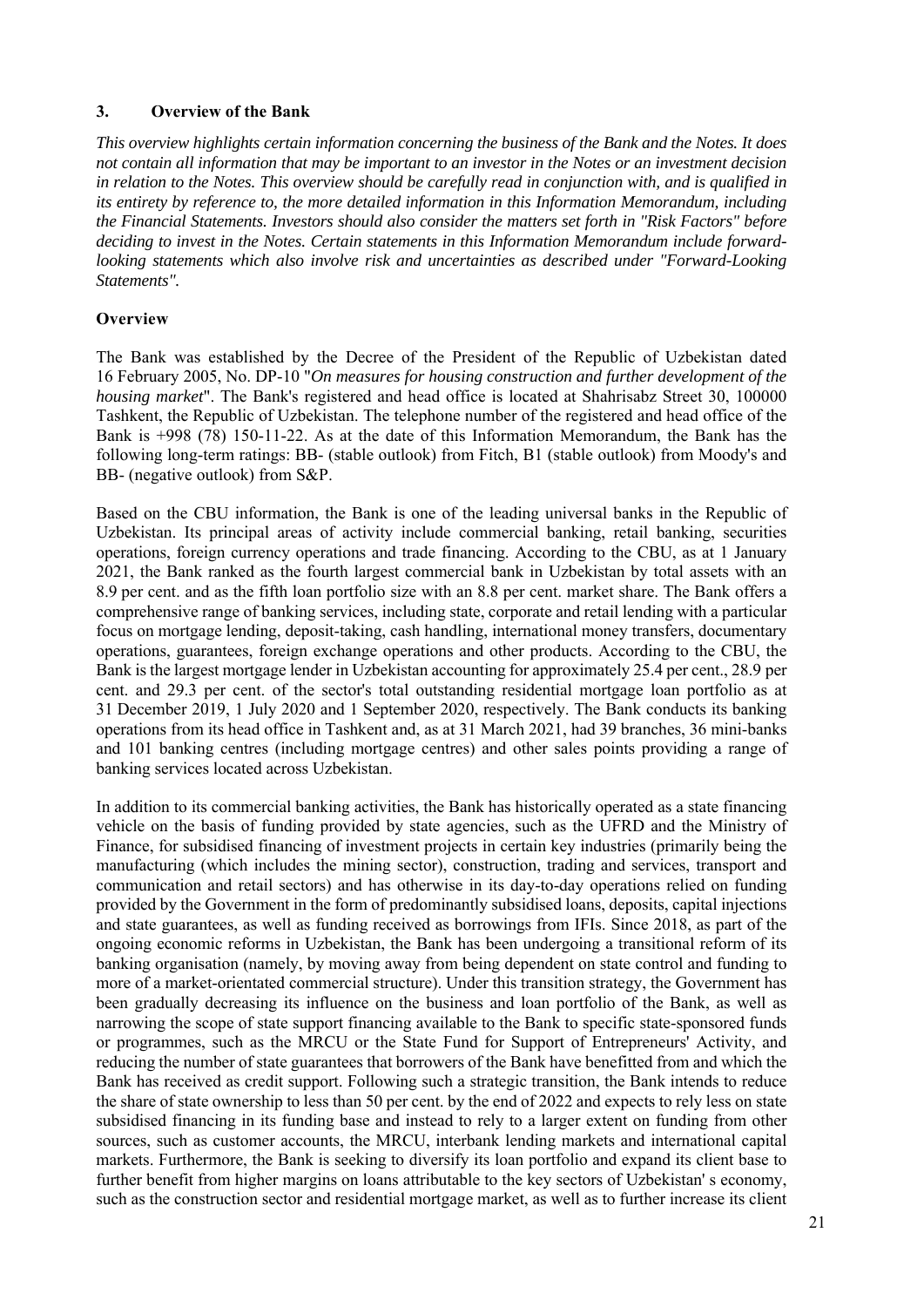base amongst MSMEs and retail customers, including private entrepreneurs and other sectors, on more commercial and market-orientated terms, while maintaining and developing its existing strong position in the manufacturing (which includes the mining sector), trade and services and agricultural sectors.

As at 30 June 2020, the Bank's total assets amounted to UZS 25,727,858 million. Total gross loans and advances to customers amounted to UZS 21,686,611 million as at 30 June 2020, with corporate loans, residential mortgage loans and small business loans accounting for 30.3 per cent., 33.0 per cent. and 30.8 per cent. of total gross loans, respectively. As at 31 March 2021, the Bank's share capital amounted to UZS 2,869,839,259,906. For the year ended 31 December 2019 and six months ended 30 June 2020, the Bank generated a net profit of UZS 339,018 million and UZS 238,445 million, respectively.

# **Competitive Strengths**

The Bank's management believes that the Bank has a number of competitive advantages, including the following:

- *History of strong Government support*;
- *Established position in the banking market and growing business volumes;*
- *Strong franchise and access to an extensive retail customer base;*
- *Comprehensive banking network;*
- *Focus on sound asset quality; and*
- *Developed corporate governance and experienced management with a deep understanding of the local market*.

#### **Strategy**

The following represent the key elements of the Bank's strategy:

- *Structural modernisation of the Bank;*
- *Diversification of banking activities with a focus on the private sector and retail customers;*
- *Development of IT infrastructure to improve customer services;*
- *Customer-centric sales models and reengineered business processes for improved efficiency;*
- *Further development of risk management and credit policies; and*
- *Further development of high-quality corporate governance, qualified personnel, an entrepreneurial corporate culture and efficient HR management systems*.

#### **Risk Factors**

An investment in the Notes involves a high degree of risk. For a detailed discussion of the risks and other factors to be considered when making an investment decision with respect to the Notes, see "*Risk Factors*" and "*Forward-Looking Statements*". Prospective investors in the Notes should carefully consider the risks and other information contained in this Information Memorandum prior to making any investment decision with respect to the Notes. Prospective investors should note that the risks described in this Information Memorandum are not the only risks the Bank faces. The Bank has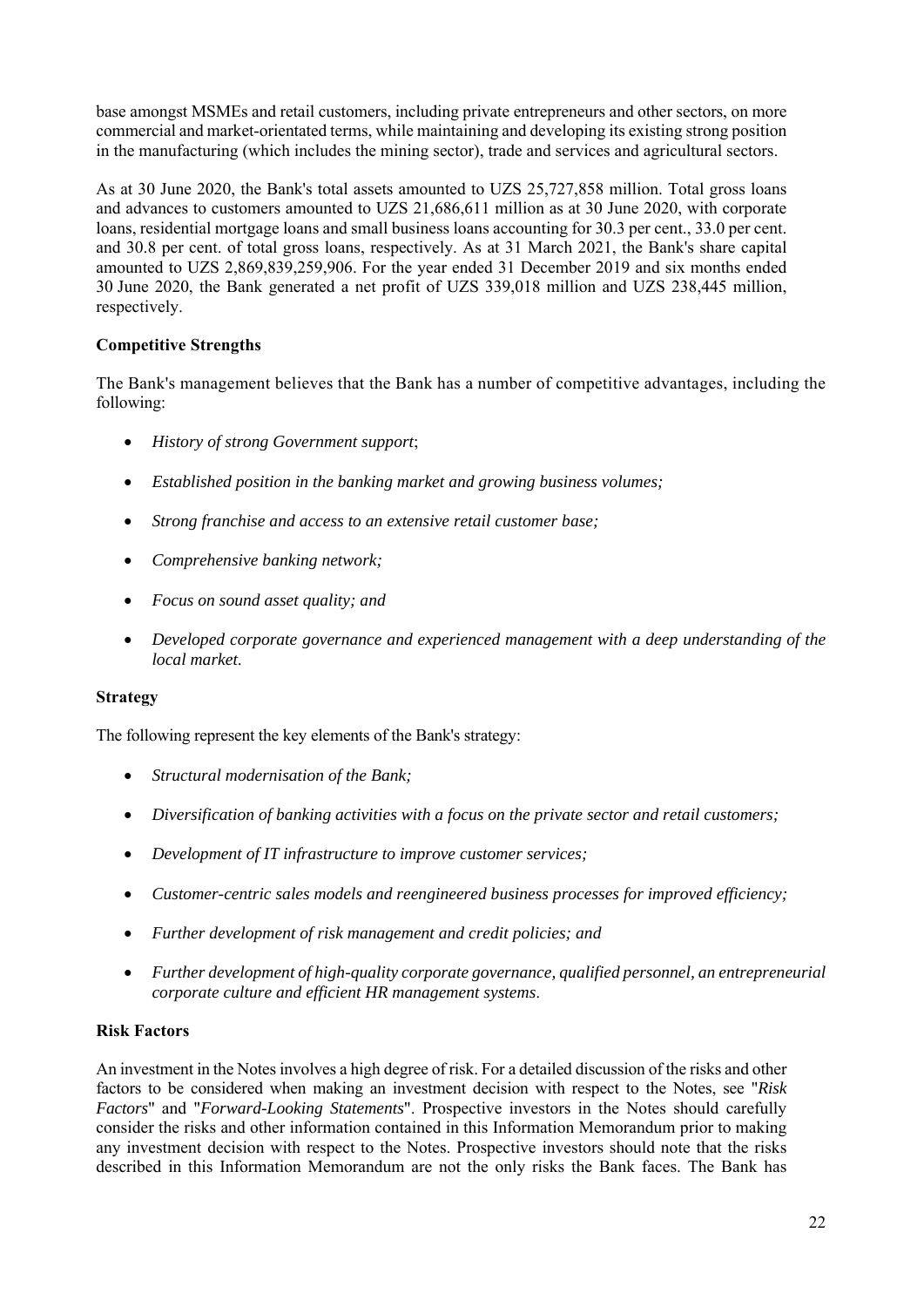described only the risks it considers to be material. However, there may be additional risks that it currently considers immaterial or of which it is currently unaware.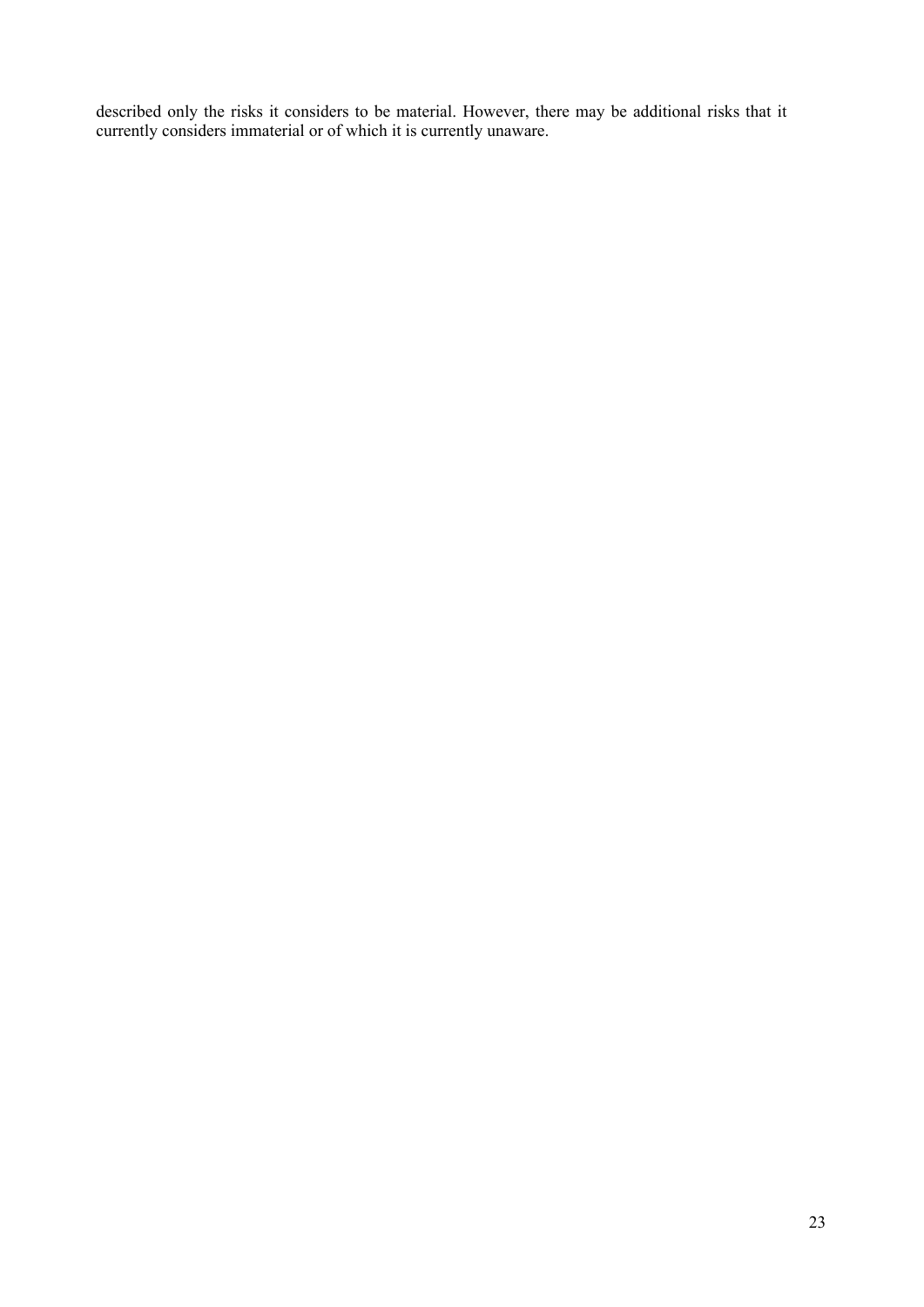# **4. Use of Proceeds**

The Issuer will use the proceeds of the issue of the Notes primarily for financing certain development finance projects.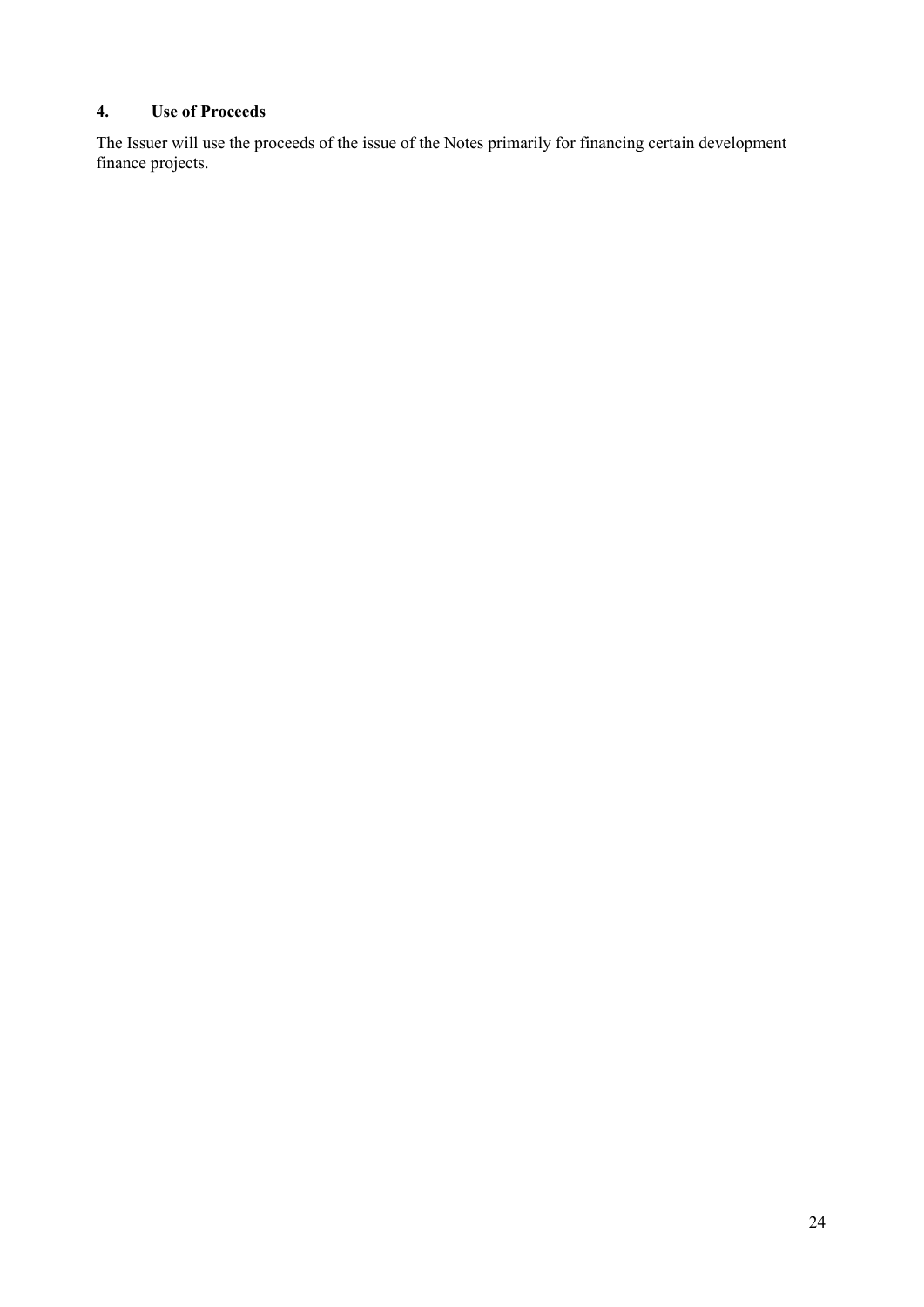# **5. Taxation**

*Prospective purchasers of the Notes are advised to consult their own tax advisers as to the consequences under the tax laws of the country of which they are resident of a purchase of Notes, including, but not limited*  to, the consequences of the receipt of interest and the sale or redemption of Notes. The following is a general *description of Uzbekistan withholding tax laws relating to the Notes as in effect on the date hereof, and does not purport to be a comprehensive discussion of the tax treatment of the Notes.* 

# **Withholding Tax in Uzbekistan**

Pursuant to Articles 304, 351, 369 and 464 of the Tax Code, principal, interest or premium payable under international bonds (such as the Notes) by an Uzbek legal entity to non-resident or resident legal entities or individuals is not subject to any withholding tax in Uzbekistan.

If interest payments in respect of any Notes become subject to Uzbekistan withholding tax, the Bank shall (subject to certain exceptions) pay such additional amounts as will result in the receipt by the Noteholders of such amounts as would have been received had no such withholding been required as more fully described in Condition 9. The Tax Code does not permit contractual provisions imposing on residents of the Republic of Uzbekistan an obligation to bear expenses in relation to tax obligations of foreign natural persons who are Non-Uzbek natural persons. Whilst tax gross-up provisions of Condition 9 are expressed to impose on the Bank an obligation to pay additional amounts rather than to bear expenses in relation to tax obligations of the non-Uzbek natural persons, there is no assurance that an Uzbek court will agree with this interpretation and, therefore, there is a risk that such gross-up provisions may not be enforceable. So far as the Bank is aware, there has been no court case in the Republic of Uzbekistan in which tax gross-up or similar provisions were considered.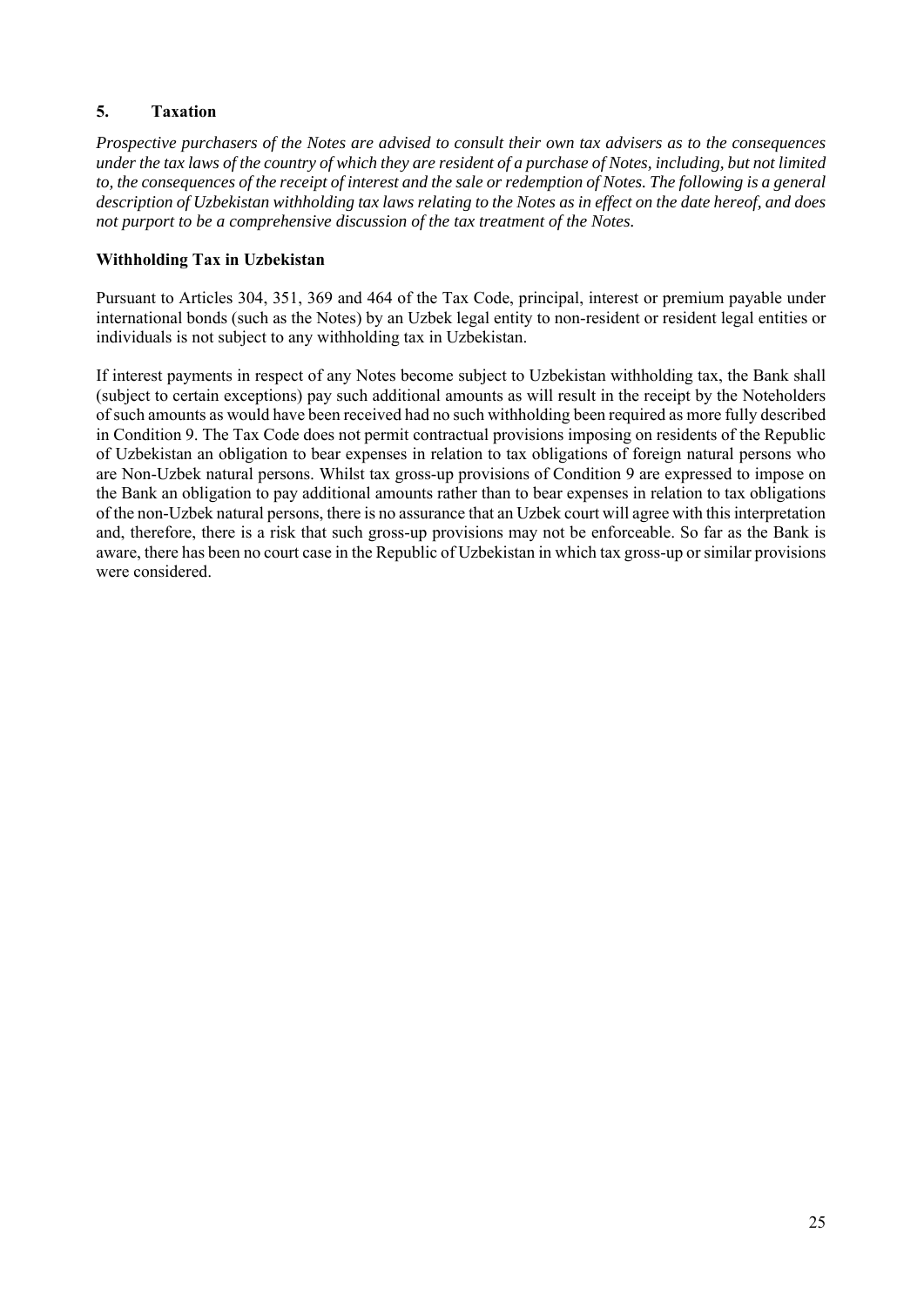# **6. Terms and Conditions of the Notes**

*The following is the text of the terms and conditions of the Notes, which, subject to amendment, will be endorsed on each Definitive Note and will (subject to the provisions thereof) apply to the Global Note.* 

The UZS785,000,000,000 16.00 per cent. notes due 2024 (the "Notes") which expression includes any further Notes issued pursuant to Condition 16 and forming a single series therewith of Joint-stock commercial mortgage bank "Ipoteka-bank" (the "**Issuer**") were authorised by a written resolution of the Supervisory Board of the Issuer dated 25 January 2021 No. 2. The Notes are constituted by a trust deed to be dated 16 April 2021 (the "**Trust Deed**") made between the Issuer and BNY Mellon Corporate Trustee Services Limited (the "**Trustee**", which expression shall include all persons for the time being who are the trustee or trustees under the Trust Deed) as trustee for the holders of the Notes.

These terms and conditions (the "**Conditions**") include summaries of, and are subject to, the detailed provisions of the Trust Deed. The Issuer will enter into a paying agency agreement, to be dated 16 April 2021 (the "**Agency Agreement**") with the Trustee, The Bank of New York Mellon, London Branch as principal paying agent (the "**Principal Paying Agent**" and, together with any other paying agents appointed under the Paying Agency Agreement, the "**Paying Agents**") and The Bank of New York Mellon SA/NV, Dublin Branch as registrar and transfer agent (the "**Registrar**" and the "**Transfer Agent**"). The Registrar, Paying Agents and Transfer Agent are together referred to herein as the "**Agents**", which expression includes any successor or additional paying and transfer agents or registrars appointed from time to time in connection with the Notes.

Copies of the Trust Deed and the Agency Agreement are available for inspection by appointment during normal business hours at the specified office of the Trustee, being at the date hereof One Canada Square, London, E14 5AL, United Kingdom, and at the specified offices of the Principal Paying Agent or at the Trustee's or the Principal Paying Agent's discretion such inspection can take place electronically. The Noteholders (as defined below) are entitled to the benefit of, are bound by, and are deemed to have notice of, all the provisions of the Trust Deed and are deemed to have notice of those provisions of the Agency Agreement applicable to them. Capitalised terms used but not defined in these Conditions shall have the respective meanings given to them in the Trust Deed.

# **1 Form and Denomination**

The Notes are issued in fully registered form, without interest coupons attached, in denominations of UZS2,500,000,000 or integral multiples of UZS10,000,000 in excess thereof ("**authorised denominations**"). Title to the Notes shall pass by registration in the register (the "**Register**") which the Issuer shall procure to be kept by the Registrar. The Notes are represented by registered definitive Notes ("**Definitive Notes**") and, save as provided in Condition 3(c), each Definitive Note shall represent the entire holding of Notes by the same holder.

#### **2 Status**

The Notes constitute direct, general, unsubordinated and (subject to Condition 4) unsecured obligations of the Issuer and shall at all times rank *pari passu* and without any preference among themselves. The payment obligations of the Issuer under the Notes shall, save for such exceptions as may arise by mandatory operation of law and subject to Condition 4, at all times rank at least equally with all its other present and future unsecured and unsubordinated obligations.

# **3 Register, Title and Transfers**

(a) **Register:** The Registrar shall maintain the Register in respect of the Notes in accordance with the provisions of the Agency Agreement. The Register shall be kept at the specified office for the time being of the Registrar and shall record the names and addresses of the holders of the Notes, particulars of the Notes and all transfers and redemptions thereof. In these Conditions, the "**holder**" of a Note means the person in whose name such Note is for the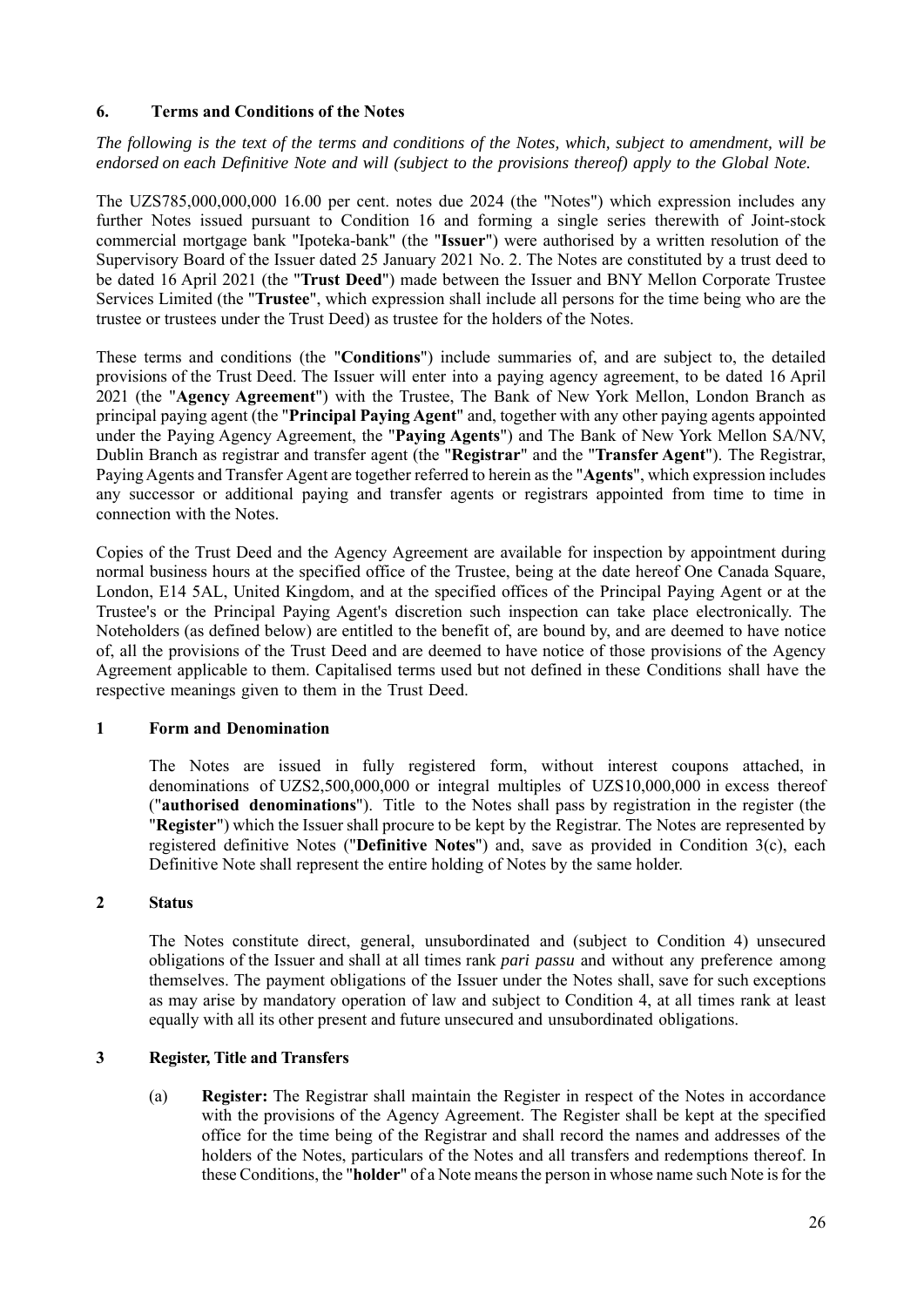time being registered in the Register (or, in the case of a joint holding, the first named thereof) and "**Noteholder**" shall be construed accordingly.

- (b) **Title:** Title to the Notes will pass by and upon registration in the Register. The holder of each Note shall (except as otherwise required by a court of competent jurisdiction or applicable law) be treated as the absolute owner of such Note for all purposes (whether or not it is overdue and regardless of any notice of ownership, trust or any other interest therein, any writing on the Definitive Note relating thereto (other than the endorsed form of transfer) or any notice of any previous loss or theft of such Definitive Note) and no person shall be liable for so treating such holder.
- (c) **Transfers:** Subject to Conditions 3(f) and 3(g) below, a holding of Notes may be transferred in whole or in part in an authorised denomination upon surrender (at the specified office of the Registrar or the Transfer Agent) of the relevant Definitive Note representing that Note, together with the form of transfer (including any certification as to compliance with restrictions on transfer included in such form of transfer endorsed thereon) (the "**Transfer Form**"), duly completed and executed, at the specified office of the Transfer Agent or of the Registrar, together with such evidence as the Transfer Agent or the Registrar may reasonably require to prove the title of the transferor and the authority of the persons who have executed the Transfer Form. In the case of a transfer of part only of a holding of Notes represented by one Definitive Note, a new Definitive Note shall be issued to the transferee in respect of the part transferred and a further new Definitive Note in respect of the balance of the holding not transferred shall be issued to the transferor. Neither the part transferred nor the balance not transferred may be less than the minimum authorised denomination. In the case of a transfer of Notes to a person who is already a holder of Notes, a new Definitive Note representing the enlarged holding shall only be issued against surrender of the Definitive Note representing the existing holding. No transfer of a Note will be valid unless and until entered on the Register.
- (d) **Exercise of Options or Partial Redemption in Respect of Notes:** In the case of an exercise of a Noteholders' option in respect of, and a partial redemption of, a holding of Notes represented by a single Definitive Note, a new Definitive Note shall be issued to the holder to reflect the exercise of such option or in respect of the balance of the holding not redeemed. In the case of a partial exercise of an option resulting in Notes of the same holding having different terms, separate Definitive Notes shall be issued in respect of those Notes of that holding that have the same terms. New Definitive Notes shall only be issued against surrender of the existing Definitive Notes to the Registrar or the Transfer Agent.
- (e) **Delivery of New Definitive Notes:** Each new Definitive Note to be issued pursuant to Condition 3(c) or 3(d) shall be available for delivery within three business days of receipt of a duly completed form of transfer or Change of Status Put Option Notice (as defined in Condition  $7(g)$ ) and surrender of the existing Definitive Note(s). Delivery of the new Definitive Note(s) shall be made at the specified office of the Transfer Agent or of the Registrar (as the case may be) to whom delivery or surrender of such form of transfer, Change of Status Put Option Notice or Definitive Note shall have been made or, at the option of the holder making such delivery or surrender as aforesaid and as specified in the relevant form of transfer or Change of Status Put Option Notice or otherwise in writing, be mailed by uninsured post at the risk of the holder entitled to the new Definitive Note to such address as may be so specified, unless such holder requests otherwise and pays in advance to the Transfer Agent or the Registrar (as the case may be) the costs of such other method of delivery and/ or such insurance as it may specify. In this Condition 3(e), "**business day**" means a day, other than a Saturday or Sunday, on which banks are open for business in the place of the specified office of the Transfer Agent or the Registrar (as the case may be).
- (f) **Transfer or Exercise Free of Charge:** Definitive Notes, on transfer or exercise of an option and partial redemption, shall be issued and registered without charge by or on behalf of the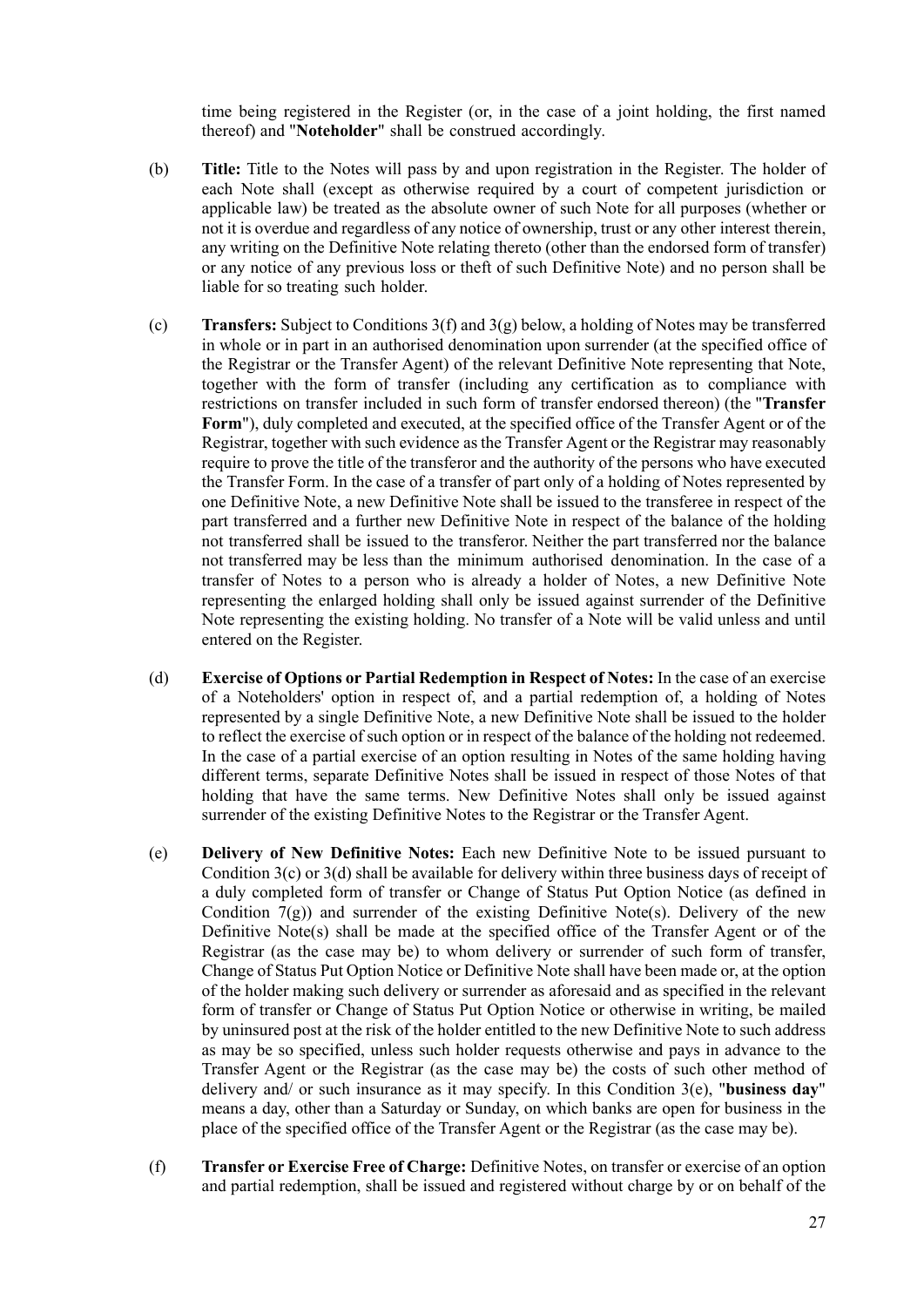Issuer, the Registrar or the Transfer Agent, but upon payment by the person making such application for transfer or exercise of an option of any tax or other governmental charges that may be imposed in relation to it (or the giving of such indemnity as the Registrar or the Transfer Agent may require).

- (g) **Closed Periods:** No Noteholder may require the transfer of a Note to be registered (i) during the period of 15 days ending on (and including) the due date for redemption of that Note, (ii) during the period of 15 days prior to (and including) any date on which Notes may be called for redemption by the Issuer at its option pursuant to Condition 7(b), Condition 7(c), and Condition 7(d), (iii) after any such Note has been called for redemption, or (iv) during the period of seven days ending on (and including) any Record Date.
- (h) **Regulations concerning Transfer and Registration:** All transfers of Notes and entries on the Register are subject to the detailed regulations concerning the transfer and registration of Notes set out in Schedule 1 to the Agency Agreement. The regulations may be changed by the Issuer with the prior written approval of the Trustee and the Agents (such approval not to be unreasonably withheld or delayed). A copy of the current regulations will be sent by the Registrar free of charge to any person who so requests and will be available at the specified offices of the Registrar and at the specified office of the Transfer Agent.

#### **4 Negative Pledge**

So long as any Note remains outstanding (as defined in the Trust Deed), the Issuer will not, and will ensure that none of its Material Subsidiaries will create, or permit to arise or subsist any mortgage, charge, pledge, lien or other form of encumbrance or security interest including, without limitation, anything analogous to the foregoing under the laws of any jurisdiction (a "**Security Interest**") other than a Permitted Security Interest upon the whole or any part of its property, assets or revenues, present or future, to secure any Indebtedness, unless in any such case at the same time or prior thereto, the Issuer's obligations under the Notes are secured equally and rateably with such other Indebtedness or have the benefit of such other arrangement as (i) the Trustee shall in its absolute discretion deem not materially less beneficial to the interest of the Noteholders or (ii) shall be approved by an Extraordinary Resolution (as defined in the Trust Deed) of the Noteholders.

# **5 Covenants**

#### (a) **Regulatory Compliance**

- (i) So long as any Note remains outstanding, the Issuer shall not permit its:
	- **A.** CBU Capital Adequacy Ratio to fall below the minimum percentage set by the CBU;
	- **B.** CBU Tier 1 Capital Adequacy Ratio to fall below the minimum percentage set by the CBU; and
	- **C.** CBU Leverage Ratio to fall below the minimum percentage set by the CBU.
- (ii) The Issuer shall comply with all other financial and prudential ratios set by the CBU applicable to banks generally in Uzbekistan except where the failure to do so would not, individually or in the aggregate, have a Material Adverse Effect.
- (b) **Restricted Payments:** So long as any Note remains outstanding, the Issuer will not, and will not permit any of its Subsidiaries, directly or indirectly, to make a Restricted Payment, unless at the time of and after giving effect to such Restricted Payment:
	- (i) no Event of Default shall have occurred and be continuing (or would result therefrom); and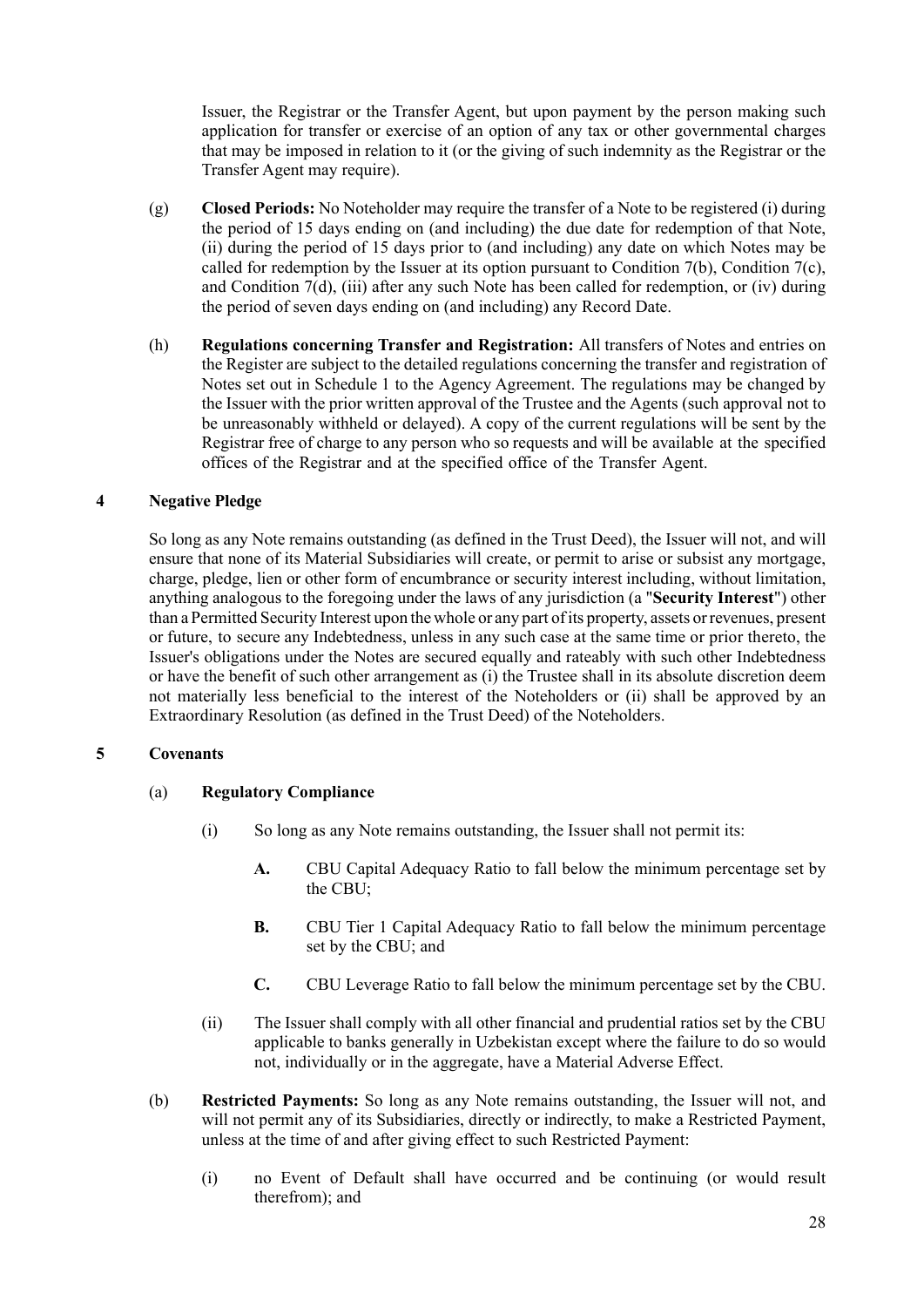(ii) the aggregate amount of such Restricted Payment made during any financial year of the Issuer would not exceed 50 per cent. of the Consolidated Net Profit for the previous financial year determined by reference to the Issuer's audited consolidated financial statements for the previous financial year delivered to the Trustee pursuant to Condition 5(c),

provided, however, that in any financial year where the Issuer is required under the Law on the State Budget, the Presidential Decree dated 29 June 2018 No. UP-5468, as amended or superseded from time to time (the "**Decree**"), the Presidential Resolution dated 15 April 2020 No. PP-4679 (the "**Resolution**") or any law, Presidential or Governmental resolution having similar effect, to make any Restricted Payments to its shareholders and the mandatory amount of such Restricted Payments exceeds the threshold set out in paragraph (ii) above, such higher threshold as specified in the Law on the State Budget, the Decree, the Resolution or any law, Presidential or Governmental resolution having similar effect shall apply for the purposes of this Condition 5(b).

- (c) **Financial Statements etc.:** So long as any Note remains outstanding, the Issuer shall deliver to the Trustee:
	- (i) not later than 180 days after the end of the Issuer's financial year, copies (in English) of the Issuer's audited consolidated financial statements for such financial year, prepared in accordance with IFRS consistently applied, together with the corresponding financial statements for the preceding period, and all such annual financial statements of the Issuer shall be accompanied by the audit report (in English) of the Auditors thereon and supplemented with information as to (A) the CBU Capital Adequacy Ratio, (B) the CBU Tier 1 Capital Adequacy Ratio and (C) the CBU Leverage Ratio; and
	- (ii) not later than 120 days after the end of the first six months of each of the Issuer's financial years, copies ( in English) of the Issuer's unaudited consolidated financial statements for such six-month period, prepared in accordance with IFRS consistently applied, together with the corresponding financial statements for the preceding period and all such financial statements of the Issuer shall be accompanied by the review report (in English) of the Auditors thereon and supplemented with information as to (A) the CBU Capital Adequacy Ratio, (B) the CBU Tier 1 Capital Adequacy Ratio and (C) the CBU Leverage Ratio,

in the case of each of (i) and (ii) above, together with a written notice in the form of an Officer's Certificate in the form set out in the Trust Deed stating whether since the date of the last certificate or, if none, the Issue Date an Event of Default or a Potential Event of Default shall have occurred and be continuing, describing all such Events of Default or Potential Events of Default and what action the Issuer is taking or proposes to take with respect thereto; and

(iii) the Issuer shall also post such financial statements on its website within the time periods referred to in Condition  $5(c)(i)$  or  $5(c)(ii)$  above, as the case may be.

#### (d) **Limitation on Mergers:**

(i) So long as any Note remains outstanding, the Issuer shall not (x) enter into any reorganisation (whether by way of a merger, accession, division, separation or transformation, as these terms may be construed under applicable Uzbek law) or undergo any other type of corporate reconstruction, or (y) in a single transaction or a series of related transactions, directly or indirectly, merge, consolidate, amalgamate or otherwise combine with or into another Person or sell, assign, transfer, convey or otherwise dispose of all or substantially all of the properties or assets of the Issuer or the Group, to another Person, unless: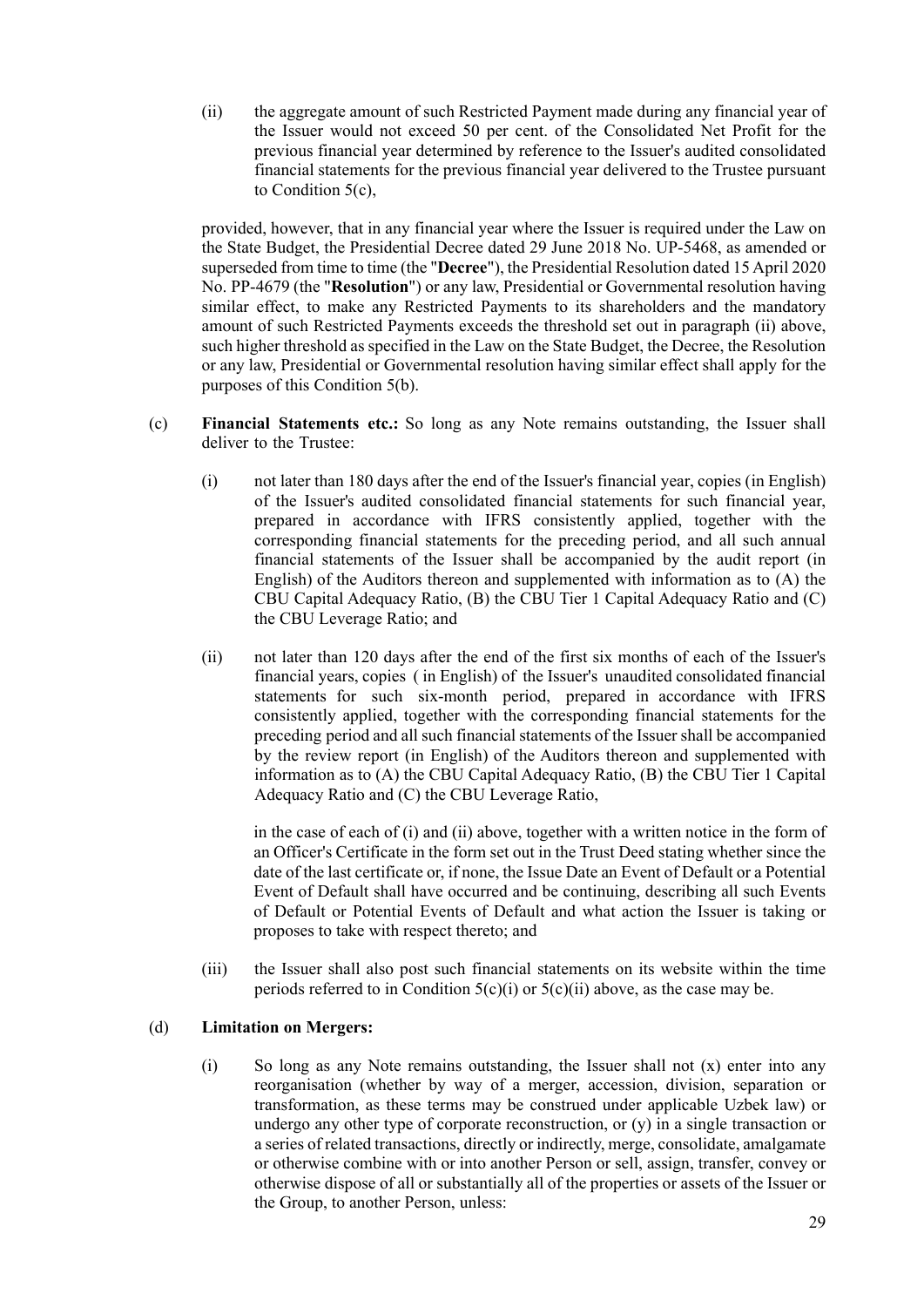- **A.** (i) the surviving or resulting entity or the transferee (the "**Successor Entity**") is the Issuer or, (ii) if not the Issuer, the Successor Entity  $(x)$  assumes all the obligations (if any) of the Issuer under the Notes and the Trust Deed, and (y) retains or succeeds to all of the rights and obligations of the Issuer under all of its material government permits, licenses, consents and authorisations; and
- **B.** such transaction(s) would not, individually or in the aggregate, have a Material Adverse Effect; and
- **C.** immediately after such transaction(s), the Successor Entity certifies to the Trustee that the transaction complies with these Conditions (upon which certification the Trustee shall be entitled to rely without further enquiry and without liability to any person).
- (ii) So long as any Note remains outstanding, the Issuer shall ensure that none of the Material Subsidiaries shall (x) enter into any reorganisation (whether by way of a merger, accession, division, separation or transformation, as these terms may be construed under applicable law) or undergo any other type of corporate reconstruction or (y) in a single transaction or a series of related transactions, merge, consolidate, amalgamate or otherwise combine with or into another Person or sell, assign, transfer, convey or otherwise dispose of all or substantially all of the properties or assets of such Material Subsidiary, unless:
	- **A.** (i) such Material Subsidiary is the Successor Entity or (ii) the Successor Entity (if not such Material Subsidiary) retains or succeeds to all of the rights and obligations of such Material Subsidiary under all of its material government permits, licenses, consents and authorisations (if any); and
	- **B.** such transaction(s) would not, individually or in the aggregate, have a Material Adverse Effect; and
	- **C.** immediately after such transaction(s), the Issuer (on behalf of the Successor Entity) certifies to the Trustee that the transaction complies with these Conditions (upon which certification the Trustee shall be entitled to rely without further enquiry and without liability to any person).
- (iii) Notwithstanding the foregoing:
	- **A.** The Issuer may perform acts set out in Condition  $5(d)(i)$  if required to do so by statute or a Government resolution applicable to the Issuer, provided that (i) the Issuer is the Successor Entity or (ii) if not the Issuer, the Successor Entity (x) assumes all the obligations (if any) of the Issuer under the Notes and the Trust Deed, and (y) retains or succeeds to all of the rights and obligations of the Issuer under all of its material government permits, licenses, consents and authorisations;
	- **B.** Any Material Subsidiary of the Issuer may perform acts set out in Condition 5(d)(ii) if required to do so by statute or a Government resolution applicable to the Issuer or such Material Subsidiary, provided that (i) such Material Subsidiary is the Successor Entity or (ii) the Successor Entity (if not such Material Subsidiary) retains or succeeds to all of the rights and obligations of such Material Subsidiary under all of its material government permits, licenses, consents and authorisations (if any); and
	- **C.** Any Subsidiary of the Issuer may consolidate with, merge with or into, amalgamate or otherwise combine with or sell, assign, transfer, convey or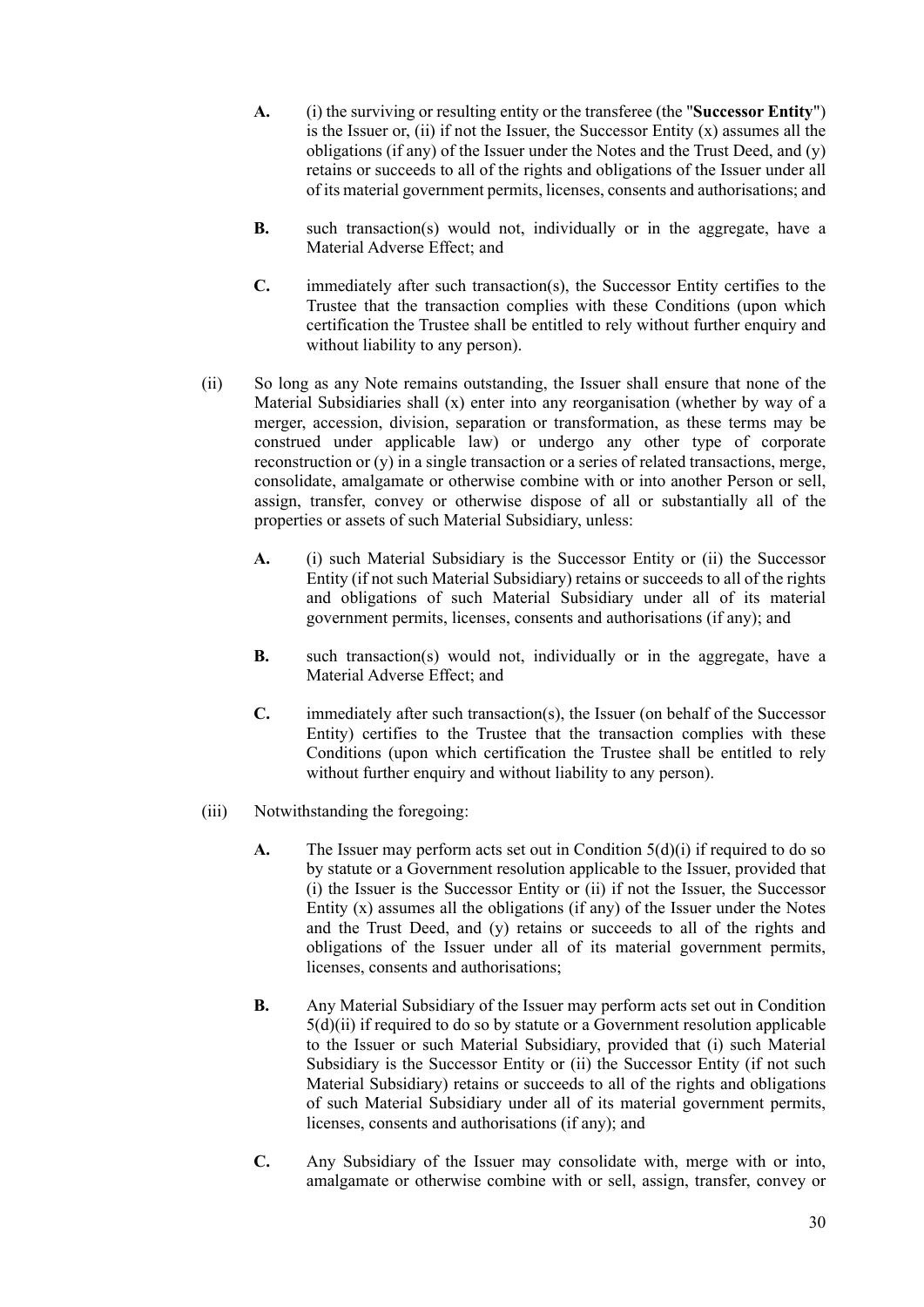otherwise dispose of all of its assets to the Issuer or another Subsidiary of the Issuer.

#### (e) **Asset Sales**

- (i) So long as any Note remains outstanding, the Issuer shall not, and shall ensure that none of its Material Subsidiaries shall, directly or indirectly, consummate an Asset Sale, unless:
	- **A.** the terms of such Asset Sale are substantially no less favourable to the Issuer or the relevant Subsidiary, as the case may be, than those which would be obtained in a comparable arm's length transaction and on commercially reasonable terms; and
	- **B.** the Issuer delivers to the Trustee a resolution of the appropriate decisionmaking body of the Issuer or the relevant Material Subsidiary (in the English language) along with an Officer's Certificate certifying that such Asset Sale complies with this Condition 5(e); and
- (ii) The Trustee may rely on such resolution and such Officer's Certificate referred to in this Condition 5(e) without further enquiry and will not be responsible or liable to any person for so doing.
- (f) **Affiliate Transactions:** So long as any Note remains outstanding, the Issuer will not, and will not permit any of its Material Subsidiaries to, enter into or permit to exist any transaction or series of related transactions (including the purchase, sale, lease or exchange of any property or the rendering of any service) with, or for the benefit of, any Affiliate of the Issuer or such Material Subsidiary (an "**Affiliate Transaction**") unless:
	- (i) the terms of the Affiliate Transaction are no less favourable to the Issuer or such Material Subsidiary than those that could be obtained at the time of the Affiliate Transaction in a comparable arm's-length transaction with a Person who is not an Affiliate of the Issuer or such Material Subsidiary; and
	- (ii) the Issuer delivers to the Trustee with respect to any Affiliate Transaction, or series of related Affiliate Transactions involving aggregate consideration in excess of U.S.\$75,000,000 (or its U.S. Dollar Equivalent), a resolution of the Issuer's Board of Directors (in the English language) along with an Officer's Certificate certifying that such Affiliate Transaction complies with this Condition 5(f) and that such Affiliate Transaction has been approved by a majority of the disinterested members of the Issuer's Board of Directors or such Material Subsidiary's Board of Directors (or, in the event there is only one disinterested member of the Issuer's or Material Subsidiary's Board of Directors, approved by such disinterested member); provided, however, that the provisions of these Conditions  $5(f)(i)$  and  $5(f)(ii)$  shall not apply to:
		- **A.** any Affiliate Transaction where the Affiliate in question is an Agency of the Republic of Uzbekistan or a Person which is a Subsidiary of, or is otherwise controlled by an Agency of the Republic of Uzbekistan;
		- **B.** any employment agreement, employee compensation arrangements, consulting agreement, employee benefit plan, officer and director indemnification agreement or any similar arrangement entered into by the Issuer or any of its Material Subsidiaries in the ordinary course of business and compensation (including bonuses and equity compensation) paid to and other benefits (including retirement, health and other benefit plans) and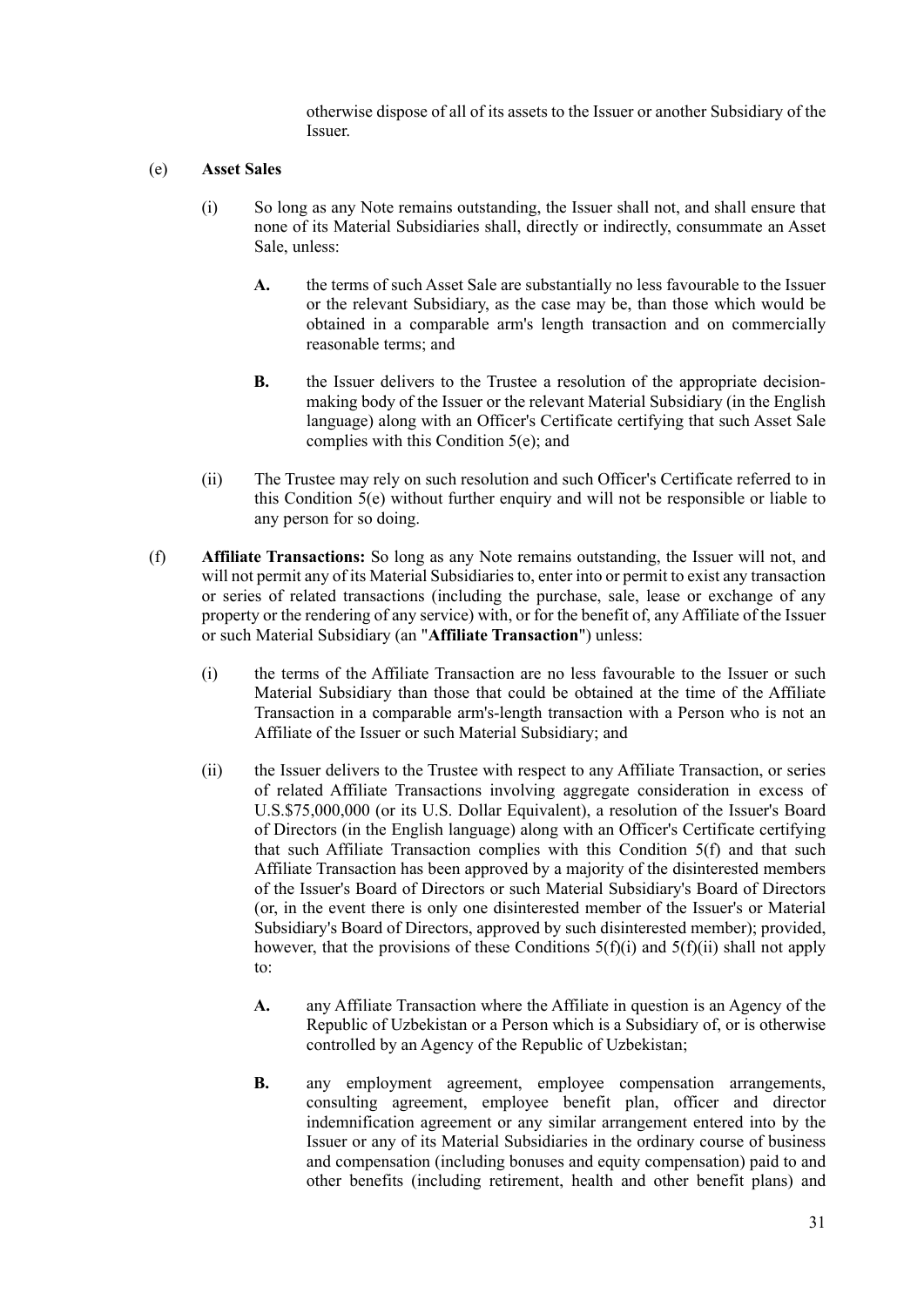indemnification arrangements provided on behalf of directors, officers, consultants and employees of the Issuer or any of its Material Subsidiaries;

- **C.** transactions between or among or solely for the benefit of the Issuer and/or its Subsidiaries;
- **D.** any issuance of Capital Stock of the Issuer to Affiliates of the Issuer or the receipt of capital contributions by the Issuer from Affiliates of the Issuer;
- **E.** Restricted Payments permitted to be made pursuant to Condition 5(b);
- **F.** agreements and arrangements, and transactions pursuant thereto, existing on the Issue Date and any amendment, extension, renewal, refinancing, modification or supplement thereof; provided that following such amendment, extension, renewal, refinancing, modification or supplement, the terms of any such agreement or arrangement so amended, modified or supplemented are, on the whole, no less favourable to the Issuer and its Material Subsidiaries, as applicable, than the original agreement or arrangement as in effect on the Issue Date.
- (iii) The Trustee may rely on such resolution and such Officer's Certificate referred to in this Condition 5(f) without further enquiry and will not be responsible or liable to any person for so doing.
- (g) **Maintenance of Authorisations**: So long as any Note remains outstanding, the Issuer shall, and shall ensure that each of its Material Subsidiaries will, take all action which may be necessary to ensure the obtaining and continuance of, all consents, licences, approvals and authorisations required in or by the laws of the Republic of Uzbekistan or any relevant jurisdiction or Agency having regulatory authority in respect of the Issuer or any Material Subsidiary of the Issuer in order to carry out its business activities.
- (h) **Change of Business**: So long as any Note remains outstanding (as defined in the Trust Deed), the Issuer shall not make any material change to the general nature of the Issuer's business from that carried on at the Issue Date.

# **6 Interest**

The Notes bear interest on their outstanding principal amount from and including the Issue Date at the rate of 16.00 per cent. per annum, payable semi-annually in arrear on 16 April and 16 October in each year (each an "**Interest Payment Date**"), commencing on 16 October 2021 and will amount to UZS800,000 per Calculation Amount (as defined below). Each Note will cease to bear interest from the due date for redemption unless, upon surrender of the Definitive Note representing such Note, payment of principal is improperly withheld or refused. In such event it shall continue to bear interest at such rate (both before and after judgment) until whichever is the earlier of (a) the day on which all sums due in respect of such Note up to that day are received by or on behalf of the relevant holder, and (b) the day seven days after the Trustee or the Principal Paying Agent has notified Noteholders of receipt of all sums due in respect of all the Notes up to that seventh day (except to the extent that there is failure in the subsequent payment to the relevant holders under these Conditions).

If interest is required to be calculated for a period of less than a complete Interest Period (as defined below), the relevant day-count fraction will be determined on the basis of a 360-day year consisting of 12 months of 30 days each and, in the case of an incomplete month, the number of days elapsed.

In these Conditions, the period beginning on and including the Issue Date and ending on but excluding the first Interest Payment Date and each successive period beginning on and including an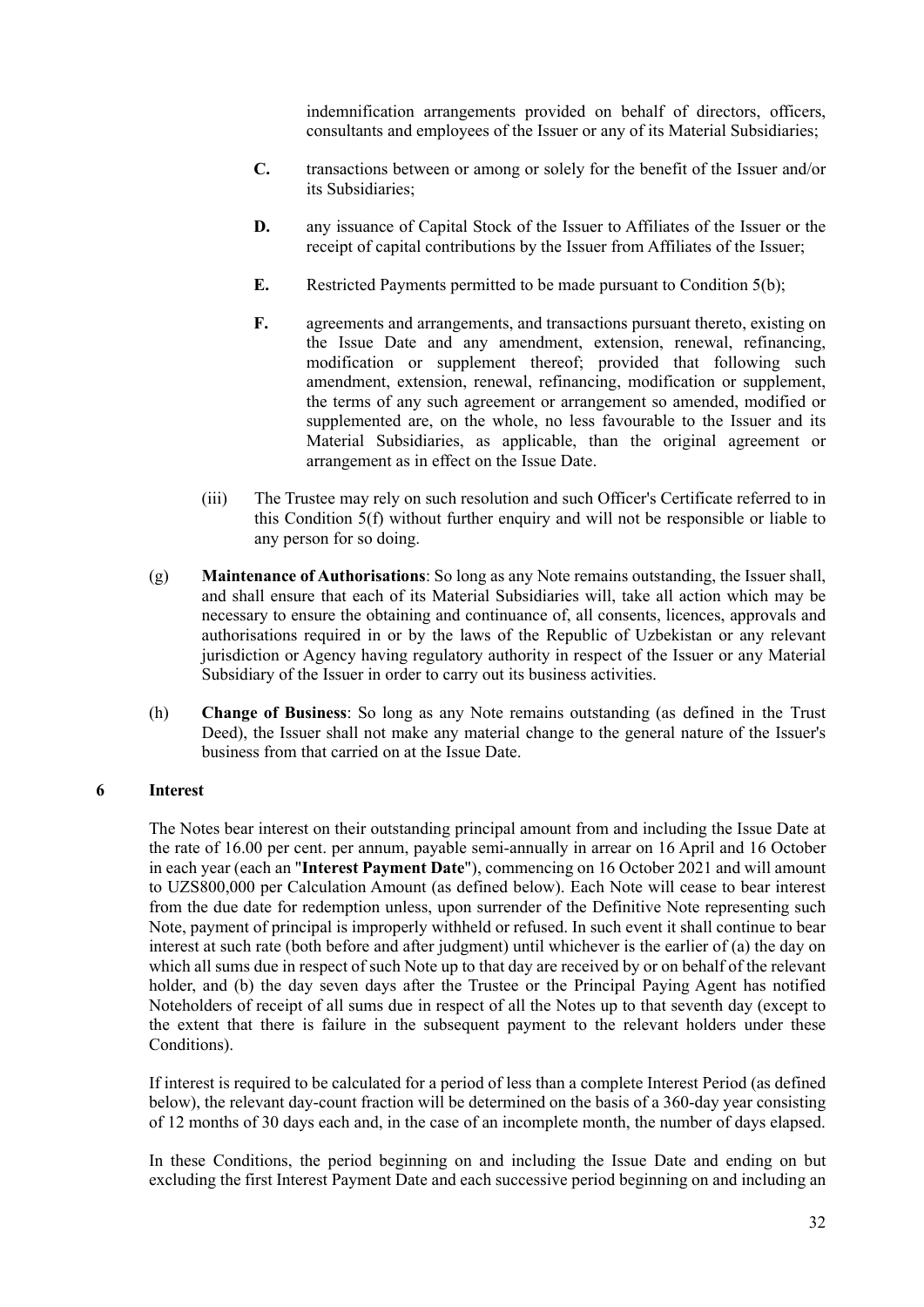Interest Payment Date and ending on but excluding the next succeeding Interest Payment Date is called an "**Interest Period**".

Interest in respect of any Note shall be calculated per UZS10,000,000 in principal amount of the Notes (the "**Calculation Amount**"). The amount of interest payable per Calculation Amount for any period shall be equal to the product of the rate of interest specified above, the Calculation Amount and the day-count fraction for the relevant period, rounding the resulting figure to the nearest cent (half a cent being rounded upwards).

#### **7 Redemption and Purchase**

- (a) **Final redemption:** Unless previously redeemed, or purchased and cancelled as provided below, the Notes will be redeemed at their principal amount on 16 April 2024 (the "**Maturity Date**"). The Notes may not be redeemed at the option of the Issuer other than in accordance with this Condition 7.
- (b) **Redemption for tax reasons:** The Notes may be redeemed at the option of the Issuer in whole, but not in part, at any time, on giving not less than 30 nor more than 60 days' notice to the Noteholders in accordance with Condition 17 and to the Trustee and Agents (which notice shall be irrevocable) at the principal amount thereof, together with interest accrued to (but excluding) the date fixed for redemption, if (i) immediately prior to the giving of such notice that the Issuer has or will become obliged to pay additional amounts as provided or referred to in Condition 9 as a result of any change in, or amendment to, the laws or regulations of the Republic of Uzbekistan or any political subdivision or any authority thereof or therein having power to tax, or any change in the application or official interpretation of such laws or regulations, which change or amendment has become or becomes effective on or after the Issue Date and (ii) such obligation cannot be avoided by the Issuer taking reasonable measures available to it; provided that no such notice of redemption shall be given earlier than 90 days prior to the earliest date on which the Issuer would be obliged to pay such additional amounts were a payment in respect of the Notes then due. Prior to the publication of any notice of redemption pursuant to this Condition, the Issuer shall deliver to the Trustee  $(x)$  an Officer's Certificate of the Issuer stating that the Issuer is entitled to effect such redemption and that the conditions precedent to the right of the Issuer to so redeem set out in (i) and (ii) above have occurred and (y) an opinion of independent legal advisers of recognised standing to the effect that the Issuer has or will become obliged to pay such additional amounts as a result of such change or amendment. The Trustee shall be entitled to accept and rely absolutely, without further enquiry and without liability to any person, upon such opinion and certificate as sufficient evidence of the satisfaction of the conditions precedent set out in (i) and (ii) above, in which event it shall be conclusive and binding on the Noteholders. All Notes in respect of which any such notice of redemption is given under this Condition shall be redeemed on the date specified in such notice in accordance with this Condition.
- (c) **Optional Redemption at Par**: the Issuer may, at any time on or after the date falling three months prior to the Maturity Date, on giving not less than 30 nor more than 60 days' irrevocable notice to the Noteholders (which notice shall specify the date fixed for redemption (the "**Par Optional Redemption Date**")) in accordance with Condition 17 and to the Trustee and Agents, redeem the Notes in whole or in part, at the principal amount thereof, together with interest and additional amounts (if any) accrued but unpaid to but excluding the Par Optional Redemption Date.

In the case of a partial redemption the notice to Noteholders shall also specify the nominal amount of Definitive Notes drawn and the serial numbers of the Definitive Notes to be redeemed, which shall have been drawn individually by lot in such place as the Trustee may approve and in such manner as it deems appropriate, subject to compliance with any applicable laws and stock exchange or other relevant authority requirements.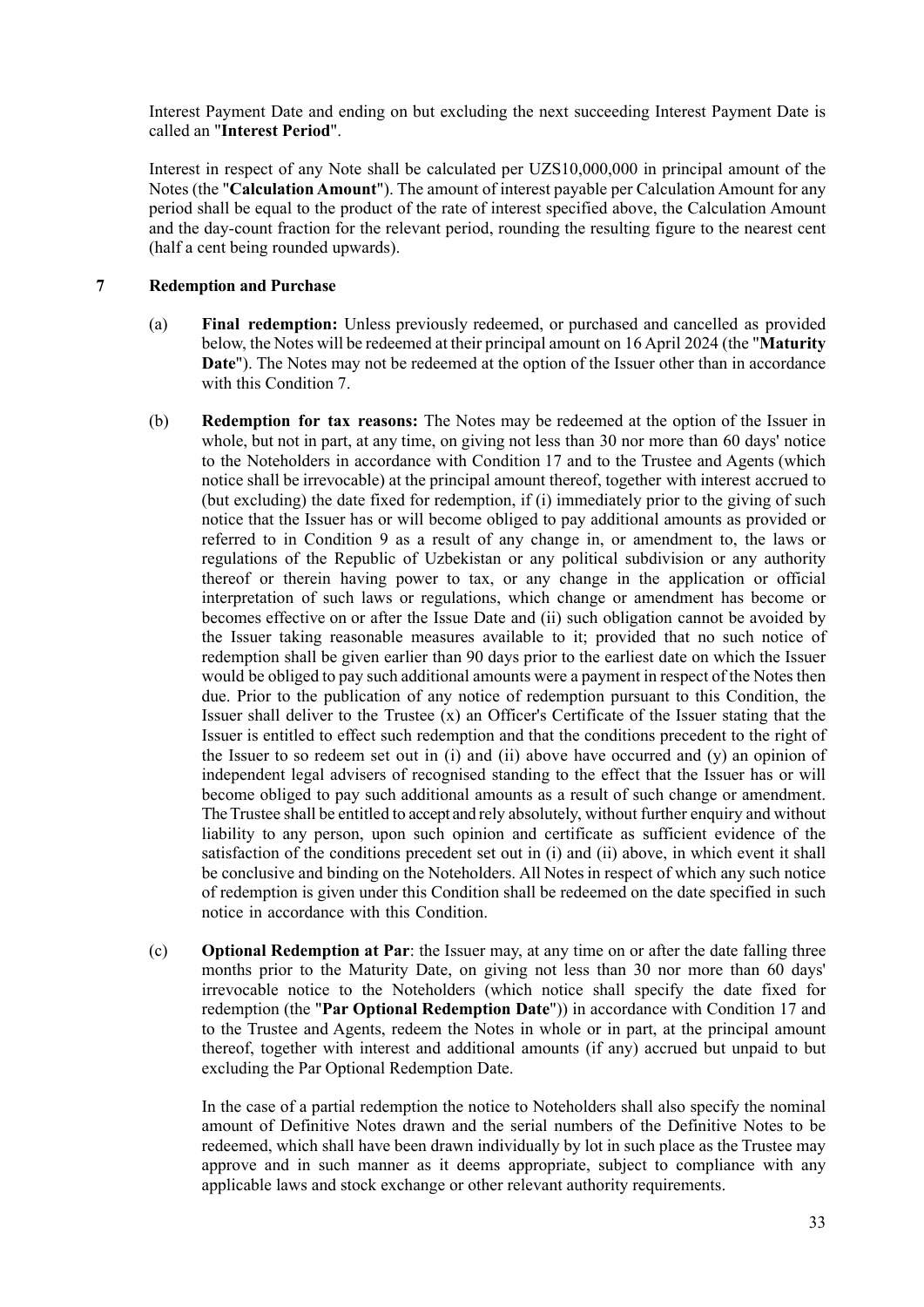- (d) **Redemption of Residual Amount Outstanding at the Option of the Issuer**: If 80 per cent. or more of the aggregate principal amount of the Notes then outstanding shall have been redeemed on the Change of Status Put Date in accordance with the provisions of Condition 7(g), the Issuer may, on giving not less than 30 nor more than 60 days' irrevocable notice to the Noteholders (which notice shall specify the date fixed for redemption) in accordance with Condition 17 and to the Trustee and Agents, redeem all, but not some only, of the Notes that remain outstanding at the principal amount thereof, together with interest and additional amounts (if any) accrued but unpaid to but excluding the date of such redemption.
- (e) **Purchase:** the Issuer and its Subsidiaries may at any time purchase or procure others to purchase for its account Notes in the open market or otherwise at any price. The Notes so purchased, while held by or on behalf of the Issuer or any such Subsidiary, shall not entitle the holder to vote at any meetings of the Noteholders and shall not be deemed to be outstanding for the purposes of calculating quorums at meetings of the Noteholders or for the purposes of Condition 13(a).
- (f) **Cancellation:** All Definitive Notes representing Notes purchased pursuant to this Condition 7 shall be either cancelled forthwith, held or, to the extent permitted by law, resold. Any Definitive Notes so cancelled may not be reissued or resold and the obligations of the Issuer in respect of any such Notes shall be discharged.
- (g) **Redemption at the option of Noteholders upon a Change of Status:** If at any time while any Note remains outstanding a Change of Status occurs, the Issuer shall, at the option of the holder of any such Note (the "**Change of Status Put Option**"), redeem or purchase such Note on the Change of Status Put Date (as defined below) at 100 per cent. of its principal amount together with (or, where purchased, together with an amount equal to) interest accrued to but excluding the Change of Status Put Date.

If a Change of Status occurs then, within 14 days of the occurrence of the Change of Status, the Issuer shall give notice (a "**Change of Status Notice**") to the Noteholders in accordance with Condition 17 specifying the nature of the Change of Status and the procedure for exercising the Change of Status Put Option.

To exercise the Change of Status Put Option, a holder of Notes must deliver at the specified office of any Paying Agent, on any business day (being a day on which commercial banks are open for business in the city where such Paying Agent has its specified office) falling within the period commencing on the date on which the Change of Status Notice is given to Noteholders as required by this Condition  $7(g)$  and ending 60 days after such date (the "**Change of Status Put Period**"), a duly signed and completed notice of exercise in the form obtainable from any specified office of any Paying Agent (a "**Change of Status Put Option Notice**") and in which the holder must specify a bank account to which payment is to be made under this paragraph accompanied by the applicable Definitive Note or Notes or evidence satisfactory to the Paying Agent concerned that the certificate for such Notes will, following the delivery of the Change of Status Put Option Notice, be held to its order or under its control.

The Issuer shall redeem or purchase (or procure the purchase of) the Notes the subject of each Change of Status Put Option Notice on the date (the "**Change of Status Put Date**") 14 days after the expiration of the Change of Status Put Period unless previously redeemed or purchased and cancelled. A Change of Status Put Option Notice given by a holder of any Note shall be irrevocable except where, prior to the due date of redemption, an Event of Default has occurred and is continuing, in which event such holder, at its option, may elect by notice to the Issuer to withdraw the Change of Status Put Option Notice and require the applicable Definitive Note or Notes to be returned.

For the purposes of this Condition  $7(g)$ :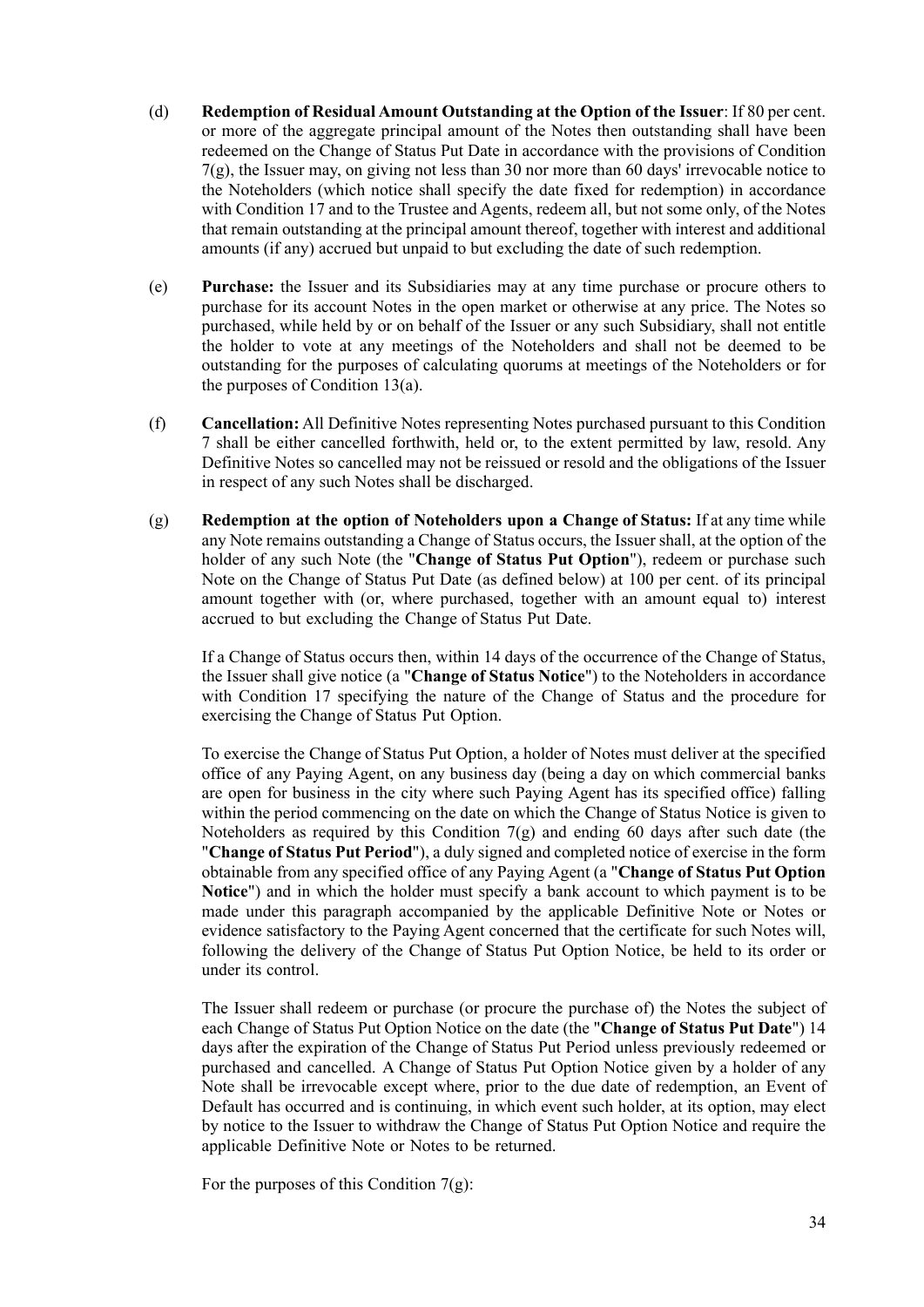- (i) "**Change of Status**" means the occurrence of both (x) a Change of Control and (y) an Adverse Ratings Event;
- (ii) a "**Change of Control**" will occur upon the consummation of any transaction (including, without limitation, any merger or consolidation) the result of which is that the Republic of Uzbekistan ceases to beneficially own (directly or indirectly) at least 50 per cent. plus one share of the issued and outstanding voting Capital Stock of, or otherwise to control, the Issuer; and
- (iii) an "**Adverse Ratings Event**" will occur if on, or within six months after, the date, or the announcement of the occurrence of the Change of Control (which period shall be extended so long as the rating of the Issuer or any Rated Security is under publicly announced consideration for possible downgrade by reason of such Change of Control by any of the Rating Agencies), the rating of the Issuer or any Rated Security is withdrawn or downgraded by any Rating Agency by reason of such Change of Control.

#### **8 Payments**

#### (a) **Method of Payment**

- (i) Payments of principalshall be made in U.S. Dollars and in the amounts calculated in accordance with Condition 8 (subject to surrender of the relevant Definitive Notes at the specified office of any Transfer Agent or of the Registrar if no further payment falls to be made in respect of the Notes represented by such Definitive Notes) in the manner provided in paragraph (ii) below.
- (ii) Interest on each Note shall be paid to the person shown on the Register at the close of business on the business day before the due date for payment thereof (the "**Record Date**"). Payments of interest on each Note shall be made by transfer to an account in U.S. Dollars in the amounts calculated in accordance with Condition 8 maintained by the payee with a bank.
- (iii) Amounts of interest and principal due in respect of the Notes will be calculated by the Calculation Agent for payment in U.S. Dollars by dividing the relevant Soum amounts by the Average Representative Market Rate on the applicable Rate Calculation Date. The Calculation Agent will, on each Rate Calculation Date, notify the Issuer and the Paying Agents of the amounts of interest and principal (stated in both Soum and U.S. Dollars) payable on any Interest Payment Date, the Maturity Date or any other date on which principal or interest becomes payable under these Conditions, as applicable, as well as the applicable Average Representative Market Rate.
- (iv) If the amount of principal being paid upon surrender of the relevant Definitive Note is less than the outstanding principal amount of such Definitive Note, the Registrar will annotate the Register with the amount of principal so paid and will (if so requested by the Issuer or a Noteholder) issue a new Definitive Note with a principal amount equal to the remaining unpaid outstanding principal amount. If the amount of interest being paid is less than the amount then due, the Registrar will annotate the Register with the amount of interest so paid.
- (b) **Payments subject to fiscal laws:** All payments in respect of the Notes are subject in all cases to (i) any applicable fiscal or other laws and regulations, but without prejudice to the provisions of Condition 9 and (ii) any withholding or deduction required pursuant to an agreement described in Section 1471(b) of the Code, or otherwise imposed pursuant to Sections 1471 through 1474 of the Code, any regulations or agreements thereunder, any official interpretations thereof, or (without prejudice to the provisions of Condition 9) any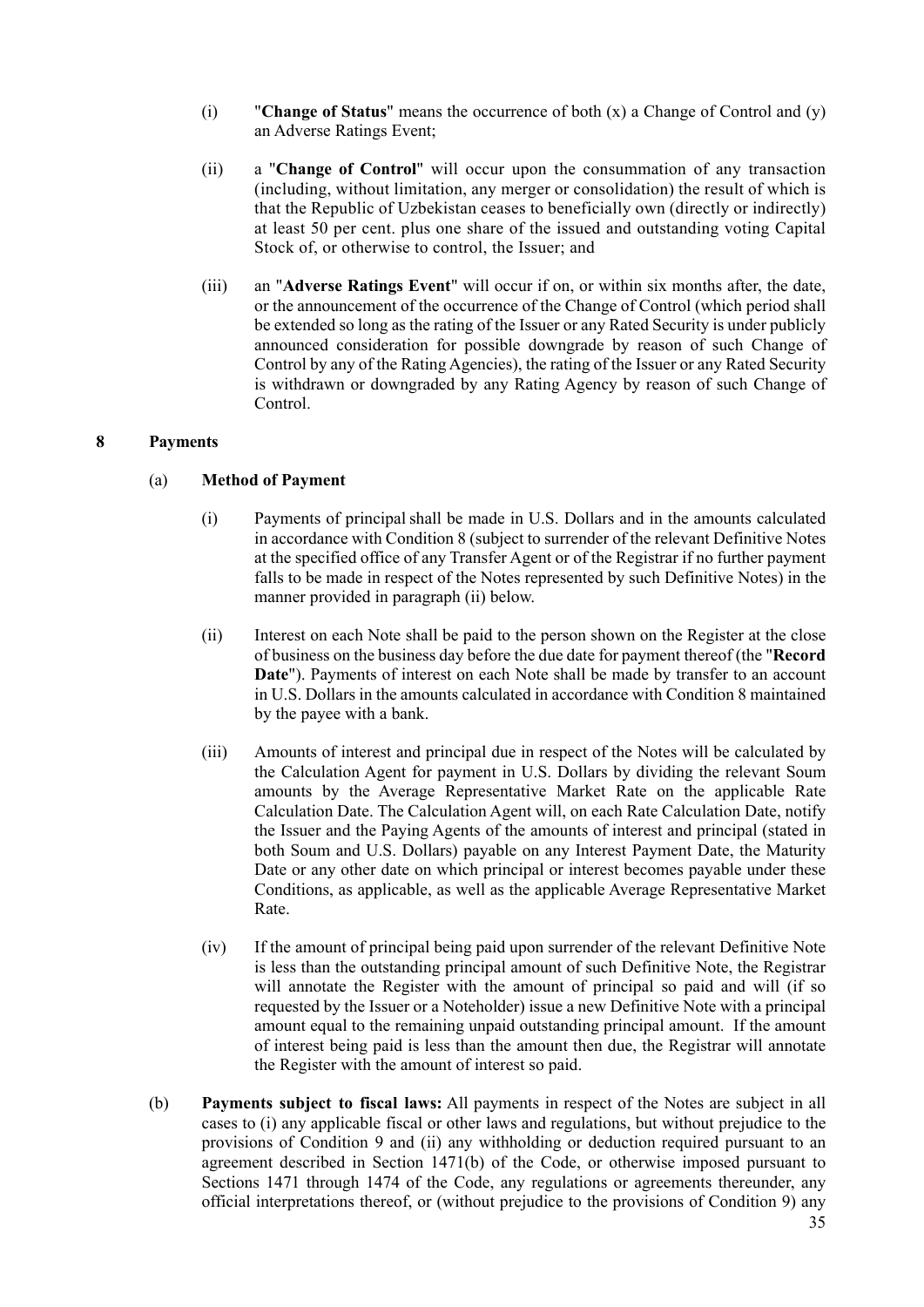law implementing an intergovernmental approach thereto. No commissions or expenses shall be charged to the Noteholders in respect of such payments.

- (c) **Agents:** The initial Agents and their initial specified offices are listed below. The Issuer reserves the right (subject to prior written approval of the Trustee (such approval not to be unreasonably withheld or delayed)) to vary or terminate the appointment of all or any of the Agents at any time (provided that no Agent shall be responsible for any costs or liabilities occasioned by any such termination) and appoint additional or other payment or transfer agents, provided that they will maintain (i) a Principal Paying Agent, (ii) a Registrar, (iii) a Transfer Agent, (iv) such other agents as may be required by any other stock exchange on which the Notes may be listed, in each case, as approved by the Trustee (such approval not to be unreasonably withheld or delayed). Notice of any such change will be provided as described in Condition 17 below.
- (d) **Delay in Payment:** Noteholders will not be entitled to any interest or other payment for any delay after the due date in receiving the amount due on a Note if the due date is not a business day, or if the Noteholder is late in surrendering or cannot surrender its Definitive Note (if required to do so).
- (e) **Non-Business Days:** If any date for payment in respect of any Note is not a business day, the holder shall not be entitled to payment until the next following business day nor to any interest or other sum in respect of such postponed payment. In this Condition 8, "**business day**" means a day (other than a Saturday or a Sunday) on which banks and foreign exchange markets are open for business in the place in which the specified office of the Principal Paying Agent is located and on which foreign exchange transactions may be carried on in U.S. Dollars in New York City.
- (f) All notifications, opinions, determinations, certificates, calculations, quotations and decisions given, expressed, made or obtained for the purposes of this Condition by the Calculation Agent will (in the absence of manifest error) be binding on the Issuer, the Paying Agents and the Noteholders and no liability to any such Person will attach to the Calculation Agent in connection with the exercise or non - exercise by it of its powers, duties and discretions for such purposes.

### **9 Taxation**

All payments of principal, interest and other amounts in respect of the Notes by the Issuer shall be made free and clear of, and without withholding or deduction for, any taxes, duties, assessments or governmental charges of whatsoever nature imposed, levied, collected, withheld or assessed by or within the Republic of Uzbekistan or any political subdivision or any authority thereof or therein having power to tax, unless such withholding or deduction is required by law. In that event, the Issuer shall pay such additional amounts as will result in receipt by the Noteholders of such amounts as would have been received by them had no such withholding or deduction been required, except that no such additional amounts shall be payable in respect of any Definitive Note:

- (i) held by a holder which is liable to such taxes, duties, assessments or governmental charges in respect of such Note by reason of its having some connection with the Republic of Uzbekistan other than the mere holding of such Definitive Note; or
- (ii) where (in the case of a payment of principal or interest on redemption) the relevant Definitive Note is surrendered for payment more than 30 days after the Relevant Date except to the extent that the relevant holder would have been entitled to such additional amounts if it had surrendered the relevant Definitive Note on the last day of such period of 30 days.

Notwithstanding any other provision of the Conditions, any amounts to be paid on the Notes by or on behalf of the Issuer will be paid net of any deduction or withholding imposed or required pursuant to an agreement described in Section 1471(b) of the Code, or otherwise imposed pursuant to Sections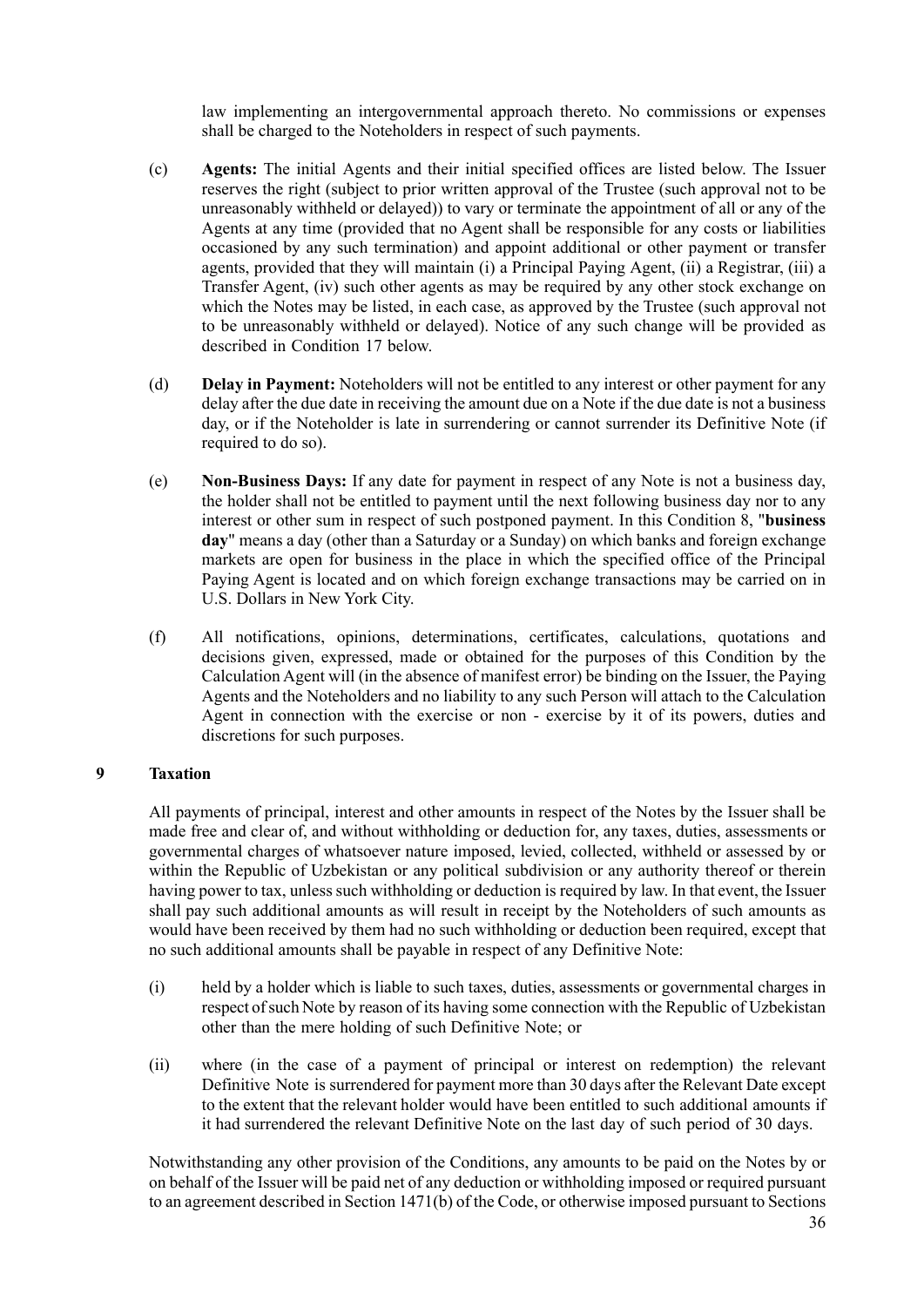1471 through 1474 of the Code (or any regulations thereunder or official interpretations thereof) or an intergovernmental agreement between the United States and another jurisdiction facilitating the implementation thereof (or any fiscal or regulatory legislation, rules or practices implementing such an intergovernmental agreement) (any such withholding or deduction, a "**FATCA Withholding**"). Neither the Issuer nor any other person will be required to pay any additional amounts in respect of FATCA Withholding.

"**Relevant Date**" in respect of any Note means the date on which payment in respect of it first becomes due or (if any amount of the money payable is improperly withheld or refused) the date on which payment in full of the amount outstanding is made or (if earlier) the date seven days after that on which notice is duly given to the Noteholders in accordance with Condition 17 that, upon further surrender of the Definitive Note representing such Note being made in accordance with the Conditions, such payment will be made, provided that payment is in fact made upon such surrender.

Any reference in these Conditions to principal or interest shall be deemed to include any additional amounts in respect of principal or interest (as the case may be) which may be payable under this Condition. If the Issuer becomes subject in respect of payments of principal or interest on the Notes to any taxing jurisdiction other than (or in addition to) the Republic of Uzbekistan, references in these Conditions to the Republic of Uzbekistan shall be construed as references to such other jurisdiction.

## **10 Events of Default**

The Trustee at its discretion may, and if so requested in writing by the holders of not less than onequarter in principal amount of the Notes then outstanding or if so directed by an Extraordinary Resolution shall, (subject in each case to being indemnified and/or secured and/or prefunded to its satisfaction) give notice to the Issuer that the Notes are, and they shall immediately become, due and repayable at their principal amount together with accrued interest if any of the following events occurs and is continuing (each, an "**Event of Default**"):

- (a) the Issuer fails to pay any amounts payable on any of the Notes when due and if such failure continues for a period of five days in relation to principal and 14 days in relation to interest; or
- (b) the Issuer does not perform or comply with any of its other obligations in the Notes or the Trust Deed which default (i) is (in the opinion of the Trustee) incapable of remedy and, in the case of a breach of an obligation under the Trust Deed, (in the opinion of the Trustee) materially prejudicial to the interests of the Noteholders or (ii) if in the opinion of the Trustee capable of remedy is not remedied within 30 days or such longer period as the Trustee may agree after notice of such default having been given to the Issuer by the Trustee in writing requesting the same to be remedied; or
- (c) (i) any other present or future Indebtedness of the Issuer or any of its Material Subsidiaries becomes due and payable prior to its stated maturity by reason of any default (howsoever described), or (ii) any such Indebtedness is not paid when due or, as the case may be, within any originally applicable grace period, or (iii) the Issuer or any of its Material Subsidiaries fails to pay when due any amount payable by it under any present or future guarantee for, or indemnity in respect of, any Indebtedness, provided that the aggregate amount of the relevant Indebtedness, guarantees and indemnities in respect of which one or more of the events mentioned above in this paragraph (c) have occurred equals or exceeds U.S.\$25,000,000 or its U.S. Dollar Equivalent; or
- (d) the occurrence of any of the following events:
	- (i) (A) the Issuer or any Material Subsidiary of the Issuer seeking, consenting or acquiescing in the introduction of proceedings for its liquidation or bankruptcy or the appointment to it of a liquidator or a similar officer;  $(B)$  the presentation or filing of a petition in respect of the Issuer or any Material Subsidiary of the Issuer in any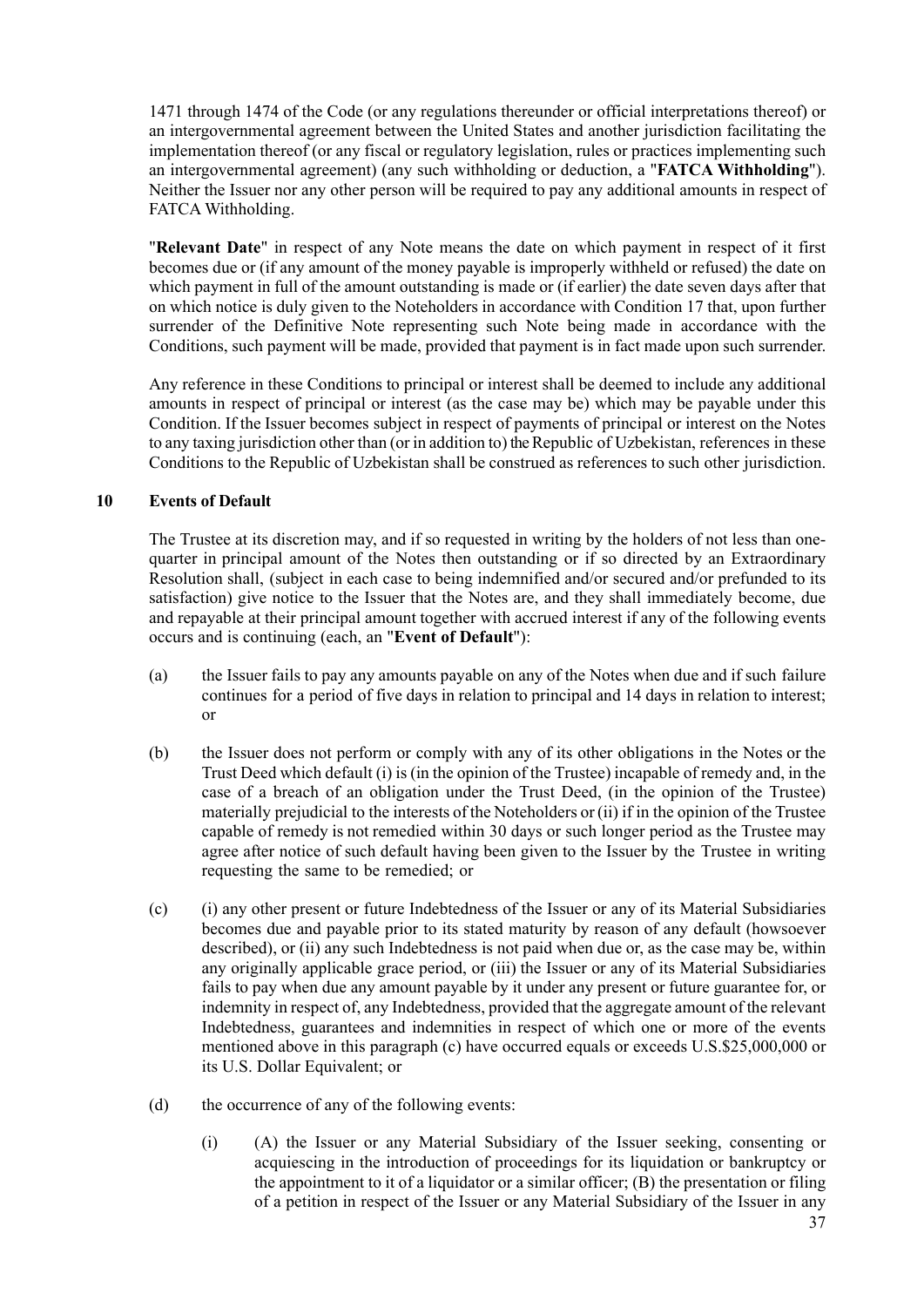court or before any agency for its bankruptcy, insolvency, dissolution or liquidation which, in the case of a petition presented or filed by a Person other than the Issuer, or such Material Subsidiary, as the case may be, is not dismissed or discharged within 60 days from the date of presentation or filing; (C) the institution of supervision, external management, examinership or bankruptcy management to the Issuer or any Material Subsidiary of the Issuer; (D) the convening of a meeting of creditors generally of the Issuer or any Material Subsidiary of the Issuer for the purposes of considering an amicable settlement with its creditors generally; and/or (E) any extra judicial liquidation or analogous act in respect of the Issuer or any Material Subsidiary by any Agency in the Republic of Uzbekistan; or

- (ii) the Issuer or any of its Material Subsidiaries: (A) fails or is unable or admits its inability to pay its debts generally as they become due; (B) consents by answer or otherwise to the commencement against it of an involuntary case in bankruptcy or to the appointment of a custodian of it or of a substantial part of its property;
- (iii) a court of competent jurisdiction enters an order for relief or a decree in an involuntary case in bankruptcy or for the appointment of a custodian in respect of the Issuer or any Material Subsidiary of the Issuer or a substantial part of their respective property and such order or decree remains undischarged for a period of 30 days;
- (iv) the shareholders of the Issuer approve any plan for the liquidation or dissolution of the Issuer (otherwise than for the purposes of or pursuant to an amalgamation, reorganisation or restructuring permitted by Condition 5(d)); or
- (v) the revocation of the banking licence of the Issuer or, if applicable, any Material Subsidiary of the Issuer.
- (e) a judgment, order, decree of a court or other appropriate law enforcement body from which no further appeal or judicial review is permissible under applicable law for the payment of any amount in excess of U.S.\$25,000,000 (or its U.S. Dollar Equivalent) is rendered against the Issuer or any of its Material Subsidiaries and continues unsatisfied and unstayed for a period of 30 days after the date thereof or, if later, the date therein specified for payment or on which such judgment or order otherwise becomes enforceable; or
- (f) an order of a court of competent jurisdiction is made or an effective resolution is passed for the winding-up, liquidation or dissolution of the Issuer or any of its Material Subsidiaries (otherwise than for the purposes of or pursuant to an amalgamation, reorganisation or restructuring permitted by Condition 5(d)) which event in the case of a Material Subsidiary of the Issuer is in the opinion of the Trustee materially prejudicial to the interests of the Noteholders; or
- (g) any action, condition or thing (including the obtaining or effecting of any necessary consent, approval, authorisation, exemption, filing, licence, order, recording or registration) at any time required to be taken, fulfilled or done in order (i) to enable the Issuer lawfully to enter into, exercise its rights and perform and comply with its obligations under the Notes and the Trust Deed, (ii) to ensure that those obligations are legally binding and enforceable and (iii) to make the Notes and the Trust Deed admissible in evidence in the courts of the Republic of Uzbekistan, is not taken, fulfilled or done; or
- (h) the validity of the Notes or the Trust Deed, as the case may be, is contested by the Issuer, or the Issuer shall deny any of its obligations thereunder or it is, or will become, unlawful for the Issuer to perform or comply with any of its obligations under or in respect of the Notes or the Trust Deed or any of such obligations shall become unenforceable or cease to be legal, valid and binding; or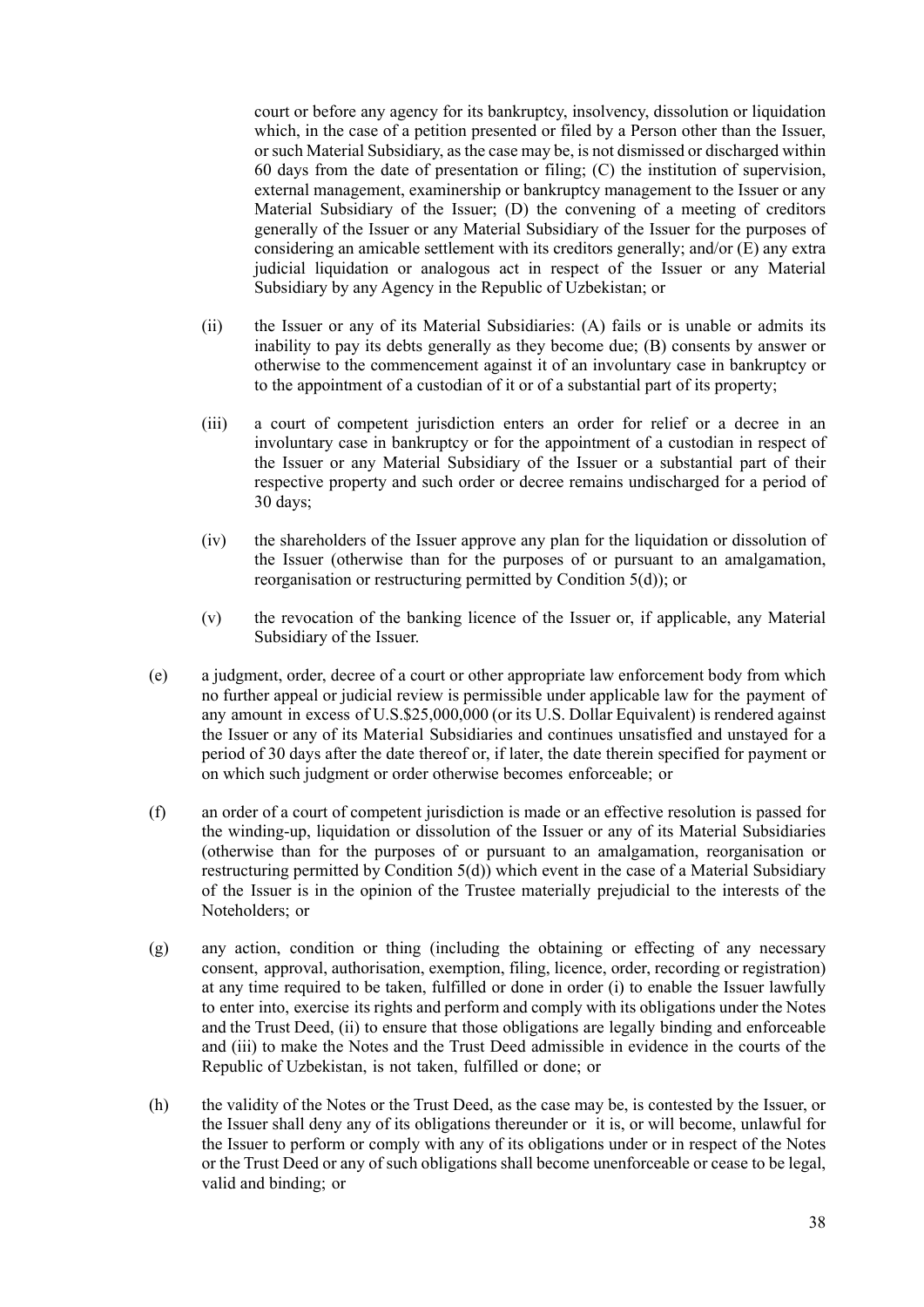(i) any event occurs which under the laws of any relevant jurisdiction has an analogous effect to any of the events referred to in paragraphs (d) and (f) above.

#### **11 Prescription**

Claims for the payment of principal and interest in respect of any Definitive Note shall be prescribed unless made within 10 years (for claims for the payment of principal) or five years (for claims for the payment of interest) from the appropriate Relevant Date in respect of them.

#### **12 Replacement of Definitive Notes**

If any Definitive Note is lost, stolen, mutilated, defaced or destroyed, it may be replaced at the specified office of the Registrar, subject to all applicable laws and stock exchange requirements, upon payment by the claimant of the expenses incurred in connection with such replacement and on such terms as to evidence, security, indemnity and otherwise as the Issuer may reasonably require. Mutilated or defaced Definitive Notes must be surrendered before replacements will be issued.

#### **13 Meetings of Noteholders, Modification and Waiver**

(a) **Meetings of Noteholders:** The Trust Deed contains provisions for convening meetings of Noteholders to consider matters affecting their interests, including the sanctioning by Extraordinary Resolution of a modification of any of these Conditions or any provisions of the Trust Deed. Such meetings shall be held in accordance with the provisions set out in the Trust Deed. Such a meeting may be convened by the Trustee upon receipt of a written request by Noteholders holding not less than 10 per cent. in principal amount of the Notes for the time being outstanding (subject to the Trustee being indemnified and/or secured and/or prefunded to its satisfaction against all costs and expenses). The quorum at any meeting convened to vote on an Extraordinary Resolution will be two or more persons holding or representing a clear majority in principal amount of the Notes for the time being outstanding, or at any adjourned meeting two or more persons being or representing Noteholders whatever the principal amount of the Notes held or represented, unless the business of such meeting includes consideration of proposals, *inter alia*, (i) to modify the maturity of the Notes or the dates on which interest is payable in respect of the Notes, (ii) to reduce or cancel the principal amount of, or interest on, the Notes, (iii) to alter the method of calculating the amount of any payment in respect of the Notes, (iv) to change the currency of payment of the Notes or (v) to modify the provisions concerning the quorum required at any meeting of Noteholders or the majority required to pass an Extraordinary Resolution, in which case the necessary quorum will be two or more persons holding or representing not less than twothirds, or at any adjourned meeting not less than 25 per cent., in principal amount of the Notes for the time being outstanding. Any Extraordinary Resolution duly passed shall be binding on Noteholders (whether or not they were present at the meeting at which such resolution was passed).

The Trust Deed provides that a resolution in writing signed by or on behalf of the holders of not less than two-thirds in principal amount of the Notes outstanding shall for all purposes be as valid and effective as an Extraordinary Resolution passed at a meeting of Noteholders duly convened and held. Such a resolution in writing may be contained in one document or several documents in the same form, each signed by or on behalf of one or more Noteholders.

(b) **Modification and Waiver:** The Trustee may agree, without the consent of the Noteholders, to (i) any modification of any of the provisions of the Trust Deed or the Notes which is, in the opinion of the Trustee, of a formal, minor or technical nature or is made to correct a manifest error, and (ii) any other modification (except as mentioned in the Trust Deed), and any waiver or authorisation of any breach or proposed breach of any of the provisions of the Notes or the Trust Deed, which is in the opinion of the Trustee not materially prejudicial to the interests of the Noteholders. Any such modification, authorisation or waiver shall be binding on the Noteholders and shall be notified to the Noteholders as soon as practicable thereafter.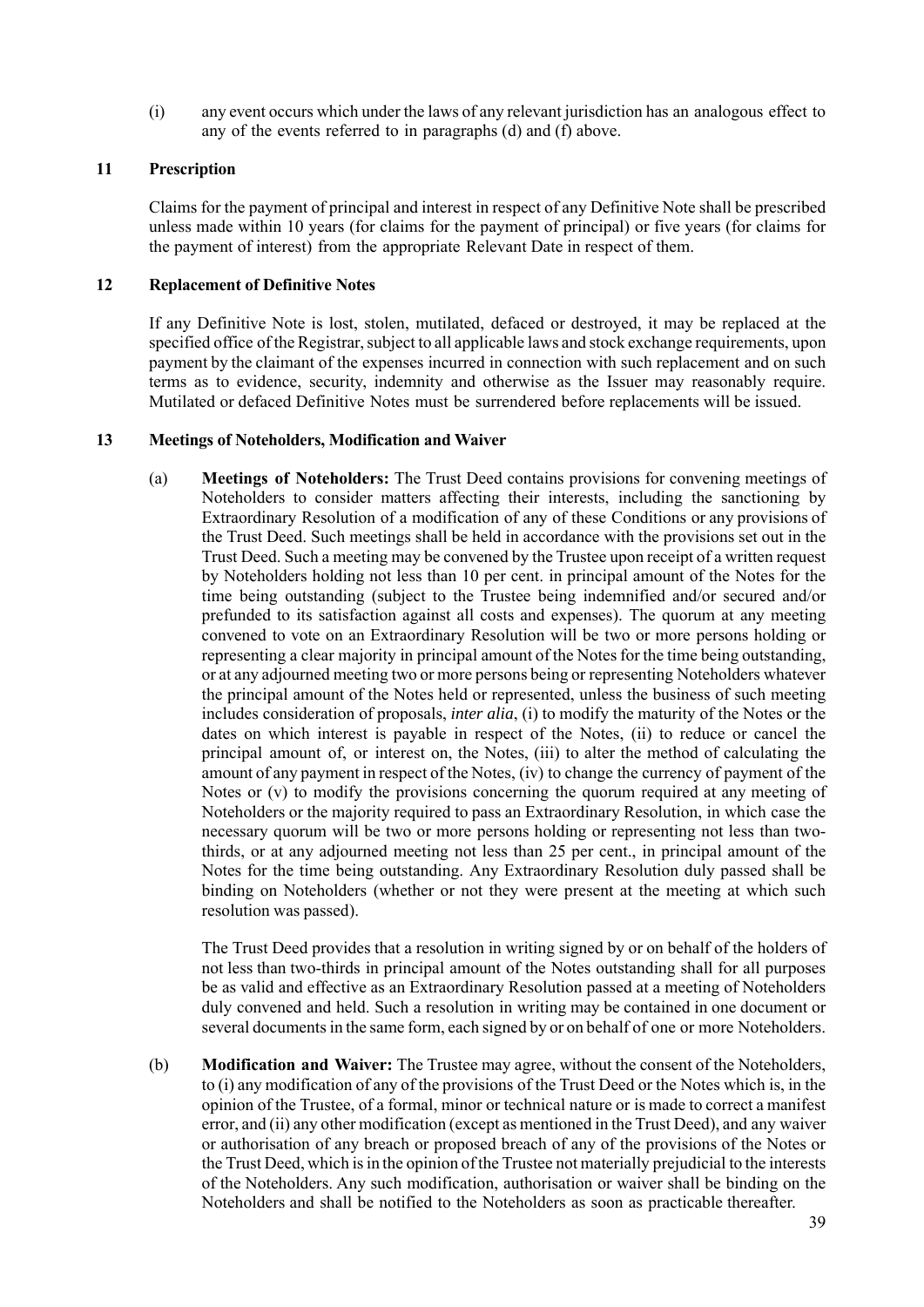(c) **Entitlement of the Trustee:** In connection with the exercise of its functions (including but not limited to those referred to in this Condition) the Trustee shall have regard to the interests of the Noteholders as a class and shall not have regard to the consequences of such exercise for individual Noteholders and the Trustee shall not be entitled to require, nor shall any Noteholder be entitled to claim, from the Issuer, the Trustee or any other Person, any indemnification or payment in respect of any tax consequences of any such exercise upon individual Noteholders.

### **14 Enforcement**

At any time after the Notes become due and payable, the Trustee may, at its discretion and without further notice, institute such steps, actions and/or proceedings against the Issuer as it may think fit to enforce the terms of the Trust Deed and the Notes, but it need not take, nor shall the Trustee be bound to take or omit to take, any such steps, actions and/or proceedings unless (i) it shall have been so directed by an Extraordinary Resolution or so requested in writing by Noteholders holding at least one-quarter in principal amount of the Notes outstanding and (ii) it shall have been indemnified and/or provided with security and/or prefunded in each case to its satisfaction. No Noteholder may proceed directly against the Issuer unless the Trustee, having become bound so to proceed, fails to do so within a reasonable time and such failure is continuing.

#### **15 Indemnification of the Trustee**

The Trust Deed contains provisions for the indemnification of the Trustee and for its relief from responsibility including provisions relieving it from taking action unless indemnified and/or secured and/or prefunded to its satisfaction. The Trustee is entitled to enter into business transactions with the Issuer and any entity related to the Issuer without accounting for any profit.

The Trust Deed also contains a provision permitting the Trustee to request a compliance certificate from the Issuer related to compliance with the Conditions in the circumstances described in the Trust Deed. The Trustee may rely without liability to Noteholders on a report, confirmation or certificate or any advice of any accountants, financial advisers, financial institution or any other expert, whether or not addressed to it and whether their liability in relation thereto is limited (by its terms or by any engagement letter relating thereto entered into by the Trustee or in any other manner) by reference to a monetary cap, methodology or otherwise. The Trustee may accept and shall be entitled to rely on any such report, confirmation or certificate or advice and such report, confirmation or certificate or advice shall be binding on the Issuer and the Noteholders.

#### **16 Further Issues**

The Issuer may from time to time, without the consent of the Noteholders, create and issue further securities having the same terms and conditions as the Notes in all respects (or in all respects except for the first payment of interest) and so that such further issue shall be consolidated and form a single series with the outstanding Notes. Any further securities forming a single series with the outstanding securities of any series (including the Notes) constituted by the Trust Deed or any deed supplemental to it shall be constituted by a deed supplemental to the Trust Deed.

#### **17 Notices**

Notices to the Noteholders shall be valid if sent to them by first class mail (airmail if overseas) at their respective addresses on the Register. Any such notice shall be deemed to have been given on the fourth day after the date of mailing. In addition, so long as the Notes are listed on the Stock Exchange, notices will be published in a manner which complies with the rules and regulations of the Stock Exchange. Any such notice shall be deemed to have been given on the date of such publication or, if published more than once or on different dates, on the first date on which publication is made.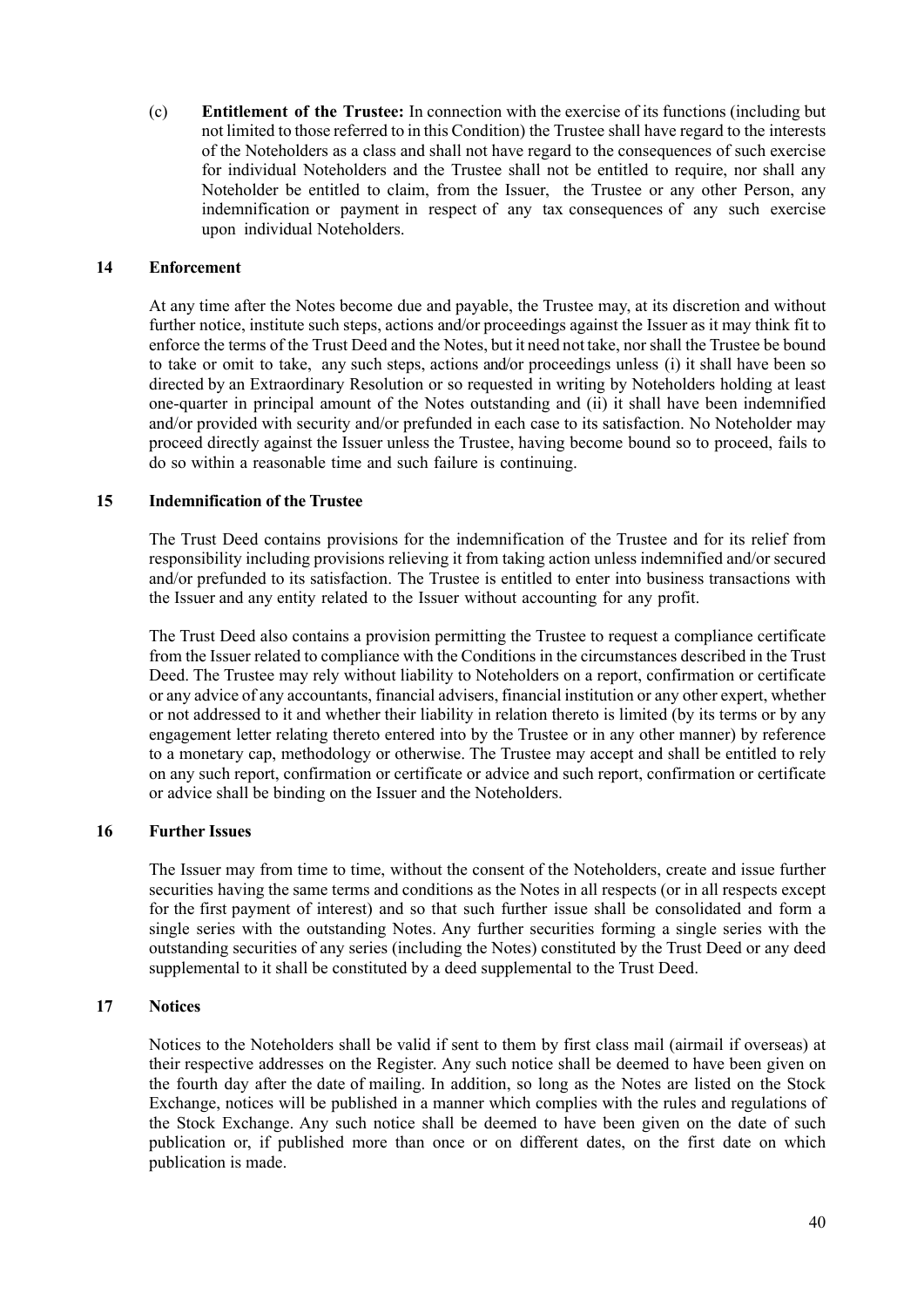## **18 Currency Indemnity**

If any sum due from the Issuer in respect of the Notes or any order or judgment given or made in relation thereto has to be converted from the currency (the "**first currency**") in which the same is payable under these Conditions or such order or judgment into another currency (the "**second currency**") for the purpose of (a) making or filing a claim or proof against the Issuer, (b) obtaining an order or judgment in any court or other tribunal or (c) enforcing any order or judgment given or made in relation to the Notes, the Issuer, shall indemnify each Noteholder on the written demand of such Noteholder, addressed and delivered to the Issuer, against any loss suffered as a result of any discrepancy between (i) the rate of exchange used for such purpose to convert the sum in question from the first currency into the second currency and (ii) the rate or rates of exchange at which such Noteholder may in the ordinary course of business purchase the first currency with the second currency upon receipt of a sum paid to it in satisfaction, in whole or in part, of any such order, judgment, claim or proof. This indemnity constitutes a separate and independent obligation of the Issuer and shall give rise to a separate and independent cause of action.

## **19 Contracts (Rights of Third Parties) Act 1999**

No person shall have any right to enforce any term or condition of the Notes under the Contracts (Rights of Third Parties) Act 1999.

#### **20 Governing Law**

The Notes and the Trust Deed and any non-contractual obligations arising out of or in connection with any of them are governed by, and shall be construed in accordance with, English law.

#### **21 Arbitration, Consent to Enforcement and Waiver of Immunity**

- (a) **Arbitration:** Any dispute arising out of or connected with the Notes and the Trust Deed, including a dispute as to the validity, existence or termination of the Notes and the Trust Deed and/or this Condition 21 or any non-contractual obligation arising out of or in connection with the Notes and the Trust Deed (a "**Dispute**"), shall be referred to and finally resolved by arbitration whose seat shall be in London, England, conducted in the English language by three arbitrators pursuant to the rules of the London Court of International Arbitration ("**LCIA**") (such arbitration to also be administered by the LCIA in accordance with those rules), which rules are deemed to be incorporated by reference into this Condition with the exception that any provision of such rules relating to the nationality of an arbitrator shall, to that extent, not apply and save that, unless the parties agree otherwise, the third arbitrator, who shall act as chairman of the tribunal, shall be nominated by the two arbitrators nominated by or on behalf of the parties. If the third arbitrator is not so nominated within 30 days of the date of nomination of the later of the two partynominated arbitrators to be nominated, the third arbitrator shall be chosen by the LCIA. Sections 45 and 69 of the UK Arbitration Act 1996 shall not apply.
- (b) In any such arbitration, in the event of a declared public health emergency by either the World Health Organisation (the "**WHO**") or a national government, as a consequence of which it is inadvisable or prohibited for the parties and/or their legal representatives to travel to, or attend any hearing ordered by the tribunal, the following shall apply:
	- (i) any such hearing shall be held via video or telephone conference upon the order of the tribunal;
	- (ii) the parties agree that no objection shall be taken to the decision, order or award of the tribunal following any such hearing on the basis that the hearing was held by video or telephone conference; and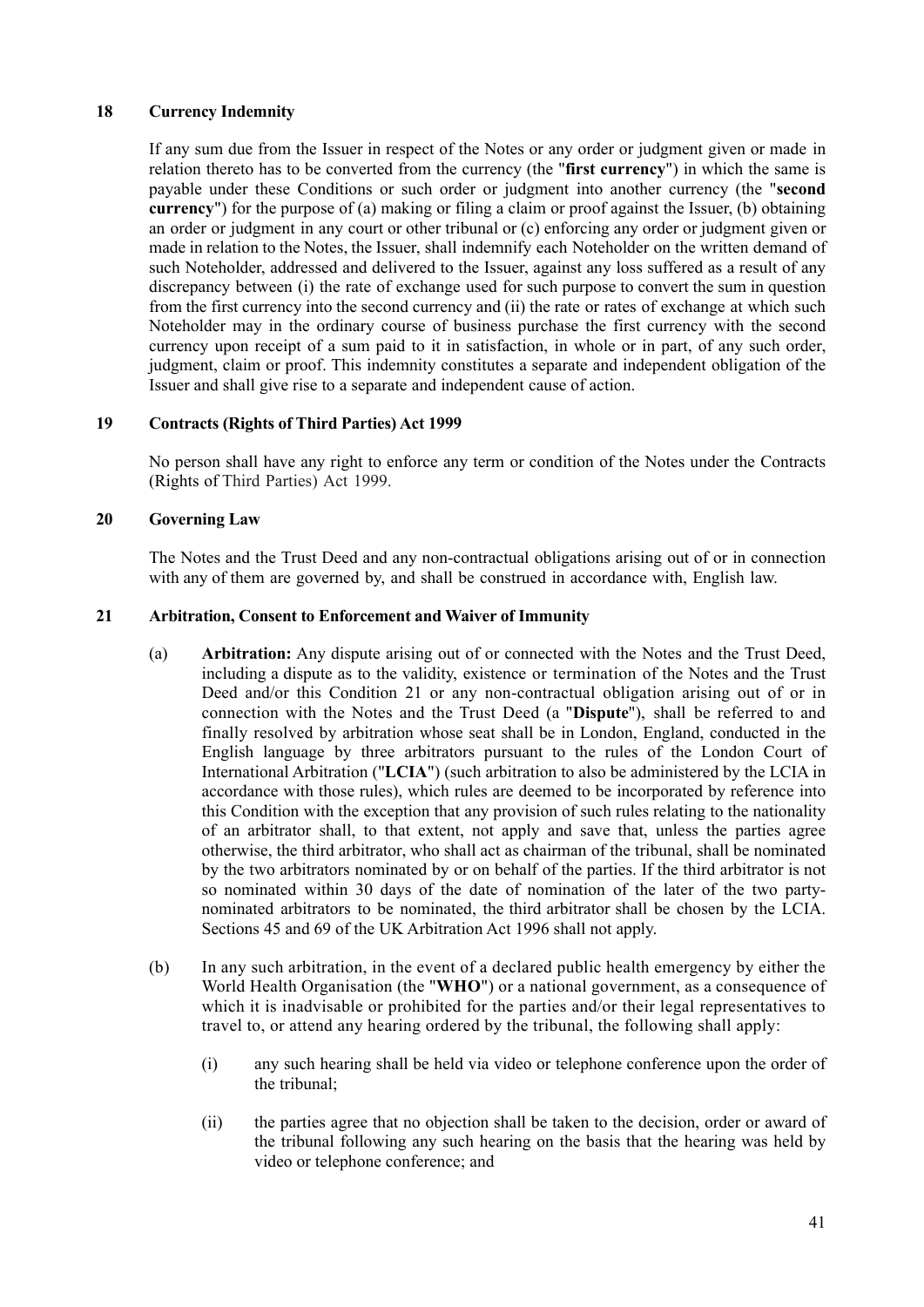- (iii) in exceptional circumstances only the tribunal shall have the discretion to order that a hearing shall be held in person, but only after full and thorough consideration of the prevailing guidance of the WHO and any relevant travel or social distancing restrictions or guidelines affecting the parties and/or their legal representatives and the implementation of appropriate mitigation.
- (c) **Agent for Service of Process:** The Issuer has appointed the Ambassador of the Republic of Uzbekistan to the Court of St. James's from time to time at the Embassy of the Republic of Uzbekistan, currently located at 41 Holland Park, London, W11 3RP as its agent in England to receive service of process in any Proceedings in England in connection with the Notes and the Trust Deed.
- (d) **Consent to enforcement etc.:** The Issuer consents generally in respect of any Disputes to the giving of any relief or the issue of any process in connection with such Disputes including (without limitation) the making, enforcement or execution against any property whatsoever (irrespective of its use or intended use) of any judgment or award which may be made or given in such Disputes.
- (e) **Waiver of immunity:** To the extent that the Issuer may in any jurisdiction claim for itself or its assets or revenues immunity from suit, execution, attachment (whether in aid of execution, before the making of a judgment or an award or otherwise) or other legal process including in relation to the enforcement of a judgment or award and to the extent that such immunity (whether or not claimed) may be attributed in any such jurisdiction to the Issuer or its respective assets or revenues, the Issuer agrees not to claim and irrevocably waives such immunity.

## **22 Definitions**

In these Conditions, the following terms shall have the following meanings:

"**Affiliate**", in respect of any specified Person, means any other Person directly or indirectly controlling or controlled by or under direct or indirect common control with such specified Person, and, in the case of a natural Person, any immediate family member of such Person. For purposes of this definition, "**control**", as used with respect to any Person, shall mean the possession, directly or indirectly, of the power to direct or cause the direction of the management or policies of such Person, whether through the ownership of voting securities, by agreement or otherwise. For purposes of this definition, the terms "**controlling**", "**controlled by**" and "**under common control with**" shall have correlative meanings;

"**Agency**" means any agency, authority, central bank, department, committee, government, legislature, ministry, minister, official or public or statutory person (whether autonomous or not) of, or of the government of, any state or supra-national body;

### "**Asset Sale**" means

- (a) the sale, lease, conveyance or other disposition of any tangible or intangible assets or rights or revenues of the Issuer or a Material Subsidiary of the Issuer in one or more transactions or series of transactions (whether related or not);
- (b) the issuance of Capital Stock in any Material Subsidiary of the Issuer or the sale of Capital Stock in any of its Material Subsidiaries.

Notwithstanding the foregoing, none of the following items will be deemed to be an Asset Sale:

(a) any single transaction or series of related transactions that involves assets having a Fair Market Value of less than 7.5 per cent. of the consolidated total assets of the Issuer (as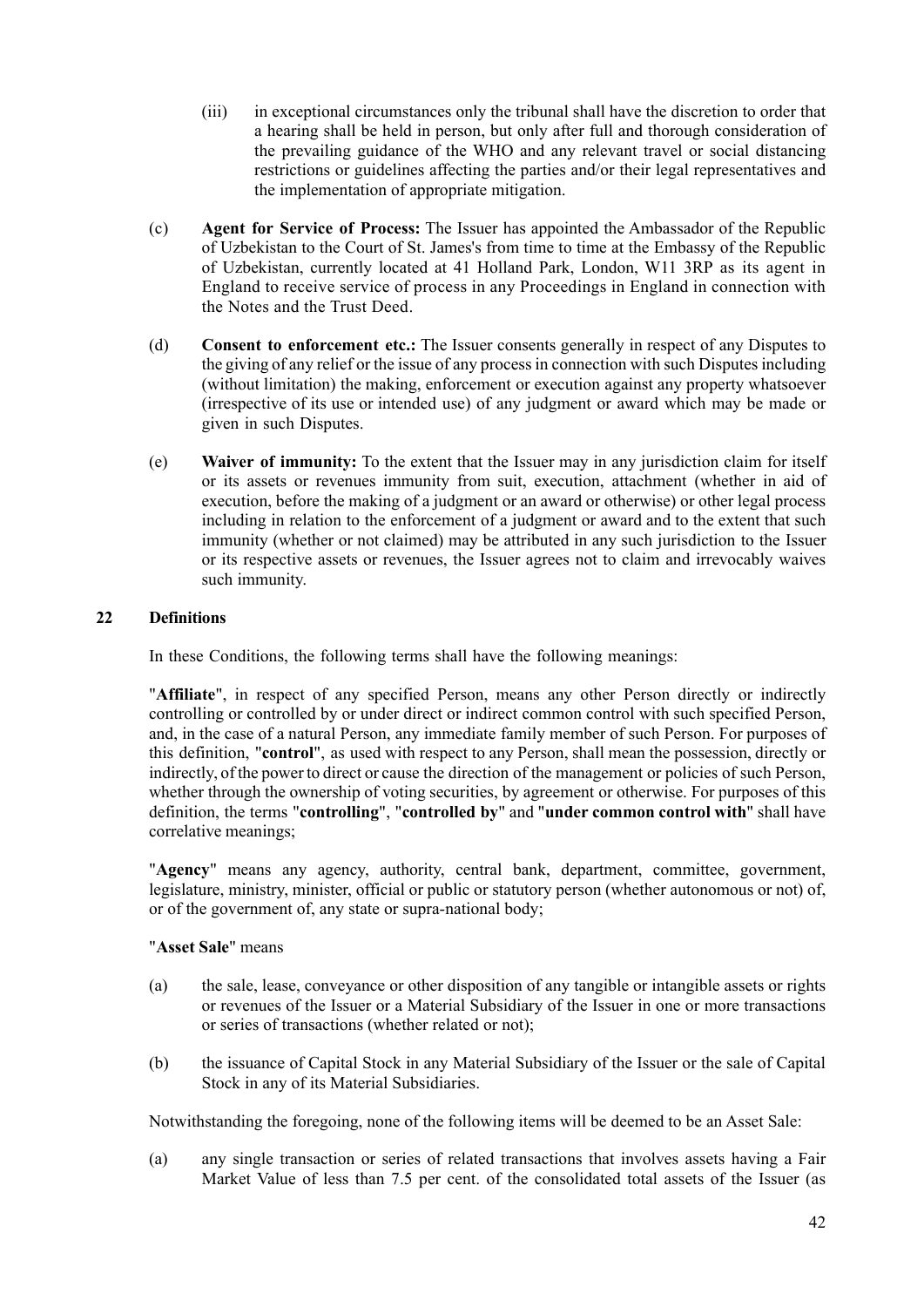calculated by reference to the most recent consolidated financial statements of the Issuer delivered to the Trustee pursuant to Condition 5(c));

- (b) any sale or other disposition of Capital Stock in a Subsidiary not involved in carrying out banking business or any sale or other disposition of other assets that are not used or useful in the conduct of banking business or are no longer useful in the conduct of the business of the Issuer or its Subsidiaries;
- (c) a transfer of assets between or among the Issuer and its Subsidiaries;
- (d) any sale, lease, conveyance or other disposition of any assets of the Issuer or any of its Subsidiaries or property pledged as collateral by or to the Issuer or any of its Subsidiaries in the ordinary course of the Issuer's or, as the case may be, the relevant Subsidiary's business;
- (e) an issuance or other disposition of Capital Stock by a Material Subsidiary of the Issuer to the Issuer or to a Subsidiary of the Issuer;
- (f) the creation of a Security Interest;
- (g) a payment or other disposition that does not violate Condition 5(b) and Condition 5(d);
- (h) a transaction that does not violate Condition  $5(f)(ii)A$ ;
- (i) the sale or other disposition of assets received by the Issuer or any of its Material Subsidiaries in compromise or settlement of claims of the Issuer or any of its Material Subsidiaries; and
- (j) the sale, transfer or other disposition of any revenues or assets (or any part thereof) the subject of any securitisation of receivables, asset-backed financing or similar financing structure originated by the Issuer or any of its Material Subsidiaries whereby all payment obligations are to be discharged primarily from such assets or revenues, provided that the value of such assets or revenues, asset-backed financing, or similar financing structures, when aggregated with the value of all assets or revenues subject to a Security Interest permitted under paragraph (h) of the definition of "Permitted Security Interest", does not, at any time, exceed 20 per cent. of the Group's total loans and advances to customers before provision for expected credit losses as calculated by reference to the most recent consolidated financial statements of the Issuer delivered to the Trustee pursuant to Condition 5(c).

"**Auditors**" means the auditors for the time being of the Issuer or, if they are unable or unwilling promptly to carry out any action requested of them under these Conditions, such other firm of accountants of international standing as may be selected by the Issuer for the purpose and notified in writing to the Trustee;

"**Average Representative Market Rate**" shall mean the arithmetic mean of the Representative Market Rates for the last five FX Business Days immediately before (and including) the applicable Rate Calculation Date. In the event that the Calculation Agent is unable to make this calculation due to the unavailability of Representative Market Rates necessary for the calculation, then the Calculation Agent shall take the arithmetic mean of the CBU Rate for the last five days that such CBU Rate was published;

"**Board of Directors**" means with respect to the Issuer, its Council (Supervisory Board); with respect to a corporation, the board of directors or managers of the corporation and, in the case of any other corporation having both a supervisory board and an executive or management board, the executive or management board (except where the supervisory board is expressly indicated); with respect to a partnership, the board of directors of the general partner of the partnership; and with respect to any other Person, the board or committee of such Person serving a similar function;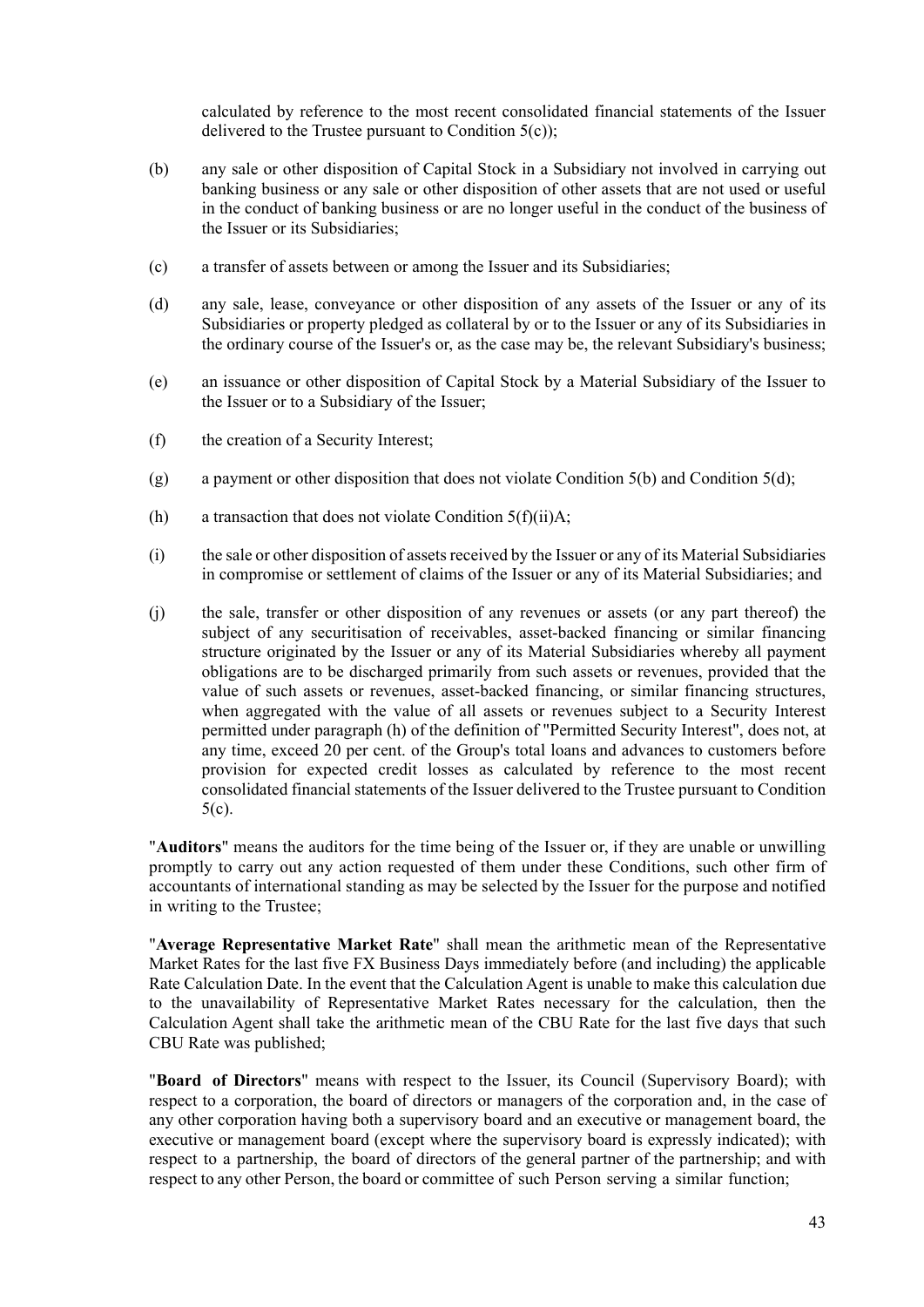"**business day**" means (except where expressly defined otherwise) a day which banks and foreign exchange markets are open for business in the place in which the specified office of the Principal Paying Agent is located and on which foreign exchange transactions may be carried on in U.S. Dollars in New York City;

"**Calculation Agent**" shall mean The Bank of New York Mellon, London Branch, or any successor thereof;

"**Calculation Business Day**" shall mean an FX Business Day used to determine the Average Representative Market Rate;

"**Capital Stock**" means, with respect to any Person, any and all shares, interests (including partnership interests), rights to purchase, warrants, options, participations or other equivalents (however designated, whether voting or non-voting) of such Person's equity, including any Preferred Stock of such Person, whether now outstanding or issued after the Issue Date, including without limitation, all series and classes of such Capital Stock but excluding any debt securities convertible into or exchangeable for such Capital Stock;

"**CBU**" means the Central Bank of Uzbekistan;

"**CBU Capital Adequacy Ratio**" means a ratio of the Issuer's CBU Regulatory Capital to the CBU Risk Weighted Assets calculated by reference to the Uzbek accounting standards;

"**CBU Capital Regulation**" means the Regulation of the Central Bank of Uzbekistan No. 14/3 dated 13 June 2015, as amended, supplemented or restated or superseded from time to time;

"**CBU Leverage Ratio**" means a ratio of the Issuer's CBU Tier 1 Capital to total assets and offbalance sheet instruments and derivative (financial) instruments less intangible assets and the sum of all investments in capital of unconsolidated economic entities, including debt obligations, which form capital of such economic entities and capital investments of other banks, calculated in accordance with the CBU Capital Regulation;

"**CBU Regulatory Capital**" means the regulatory capital (*regulyativ kapital*) as such term is defined in the CBU Capital Regulation;

"**CBU Risk-Weighted Assets**" means the aggregate of balance sheet assets and off-balance sheet engagements, weighted for credit, market and operational risk in accordance with the CBU Capital Regulation;

"**CBU Tier 1 Capital**" means the Tier 1 Capital (*regulyativ kapital I darajali kapital*) as such term is defined in the CBU Capital Regulation;

"**CBU Tier 1 Capital Adequacy Ratio**" means a ratio of the Issuer's CBU Tier 1 Capital to the CBU Risk-Weighted Assets;

"**Code**" means the United States Internal Revenue Code of 1986, as amended;

"**Consolidated Net Profit**" means, for any period, the net profit of the Issuer and its Subsidiaries for such period, on a consolidated basis, determined in accordance with IFRS;

"**control**" shall have the meaning provided in the definition of "Affiliate" and "**controlled**" shall be construed accordingly;

"**Deferred Capital Stock**" means a dividend or distribution declared by the Issuer and which a shareholder of the Issuer has irrevocably instructed the Issuer to retain and apply towards consideration for any future Capital Stock to be issued by the Issuer to such shareholder;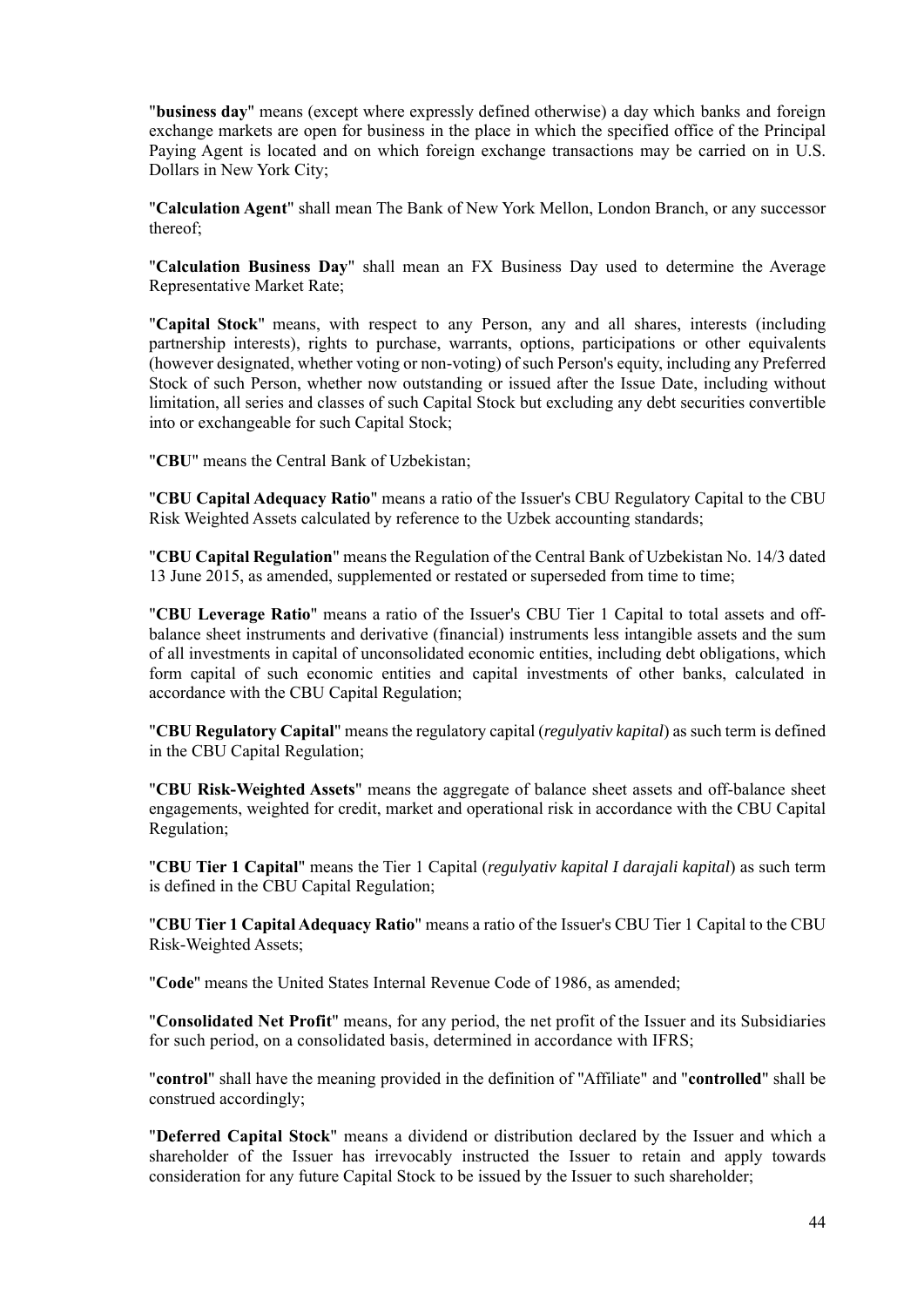"**Fair Market Value**" means the price that would be paid in an arm's length transaction between an informed and willing seller under no compulsion to sell and an informed and willing buyer under no compulsion to buy, as determined in good faith by the Board of Directors of the Issuer or the relevant Material Subsidiary of the Issuer (unless otherwise provided in these Conditions) whose determination shall be conclusive;

"**FX Business Day**" shall mean, solely for the purposes of determining the Representative Market Rate, a day, other than a Saturday or Sunday, on which commercial banks and foreign exchange markets are open for business in (i) Tashkent, Uzbekistan; and (ii) London.

"**Group**" means the Issuer and its consolidated Subsidiaries taken as a whole;

"**guarantee**" means any obligation, contingent or otherwise, of any Person directly or indirectly guaranteeing any Indebtedness of any Person and any obligation, direct or indirect, contingent or otherwise, of such Person:

- (a) to purchase or pay (or advance or supply funds for the purchase or payment of) such Indebtedness of such Person (whether arising by virtue of partnership arrangements, or by agreements to keep-well, to purchase assets, goods, securities or services, to take-or-pay or to maintain financial statement conditions or otherwise); or
- (b) entered into for the purpose of assuring in any other manner the obligee of such Indebtedness of the payment thereof or to protect such obligee against loss in respect thereof (in whole or in part);

The term "**guarantee**" used as a verb has a corresponding meaning. The term "**guarantor**" shall mean any Person guaranteeing any obligation.

"**Hedging Obligations**" means, with respect to any Person, the obligations of such Person under:

- (a) interest rate swap agreements, interest rate cap agreements and interest rate collar agreements;
- (b) other agreements or arrangements designed to protect such Person against fluctuations in interest rates; and
- (c) any foreign currency futures contract, option or similar agreement or arrangement designed to protect such Person against fluctuations in foreign currency rates;

"**IFRS**" means International Financial Reporting Standards (formerly International Accounting Standards), issued by the International Accounting Standards Board ("**IASB**") and interpretations issued by the International Financial Reporting Interpretations Committee of the IASB (as amended, supplemented or re-issued from time to time);

**"Indebtedness"** means, with respect to any Person at any date of determination (without duplication):

- (a) all indebtedness of such Person for borrowed money;
- (b) all obligations of such Person evidenced by bonds, debentures, notes or other similar instruments;
- (c) all Lease Obligations of such Person;
- (d) all indebtedness of other Persons guaranteed or indemnified by such Person, to the extent such indebtedness is guaranteed or indemnified by such Person;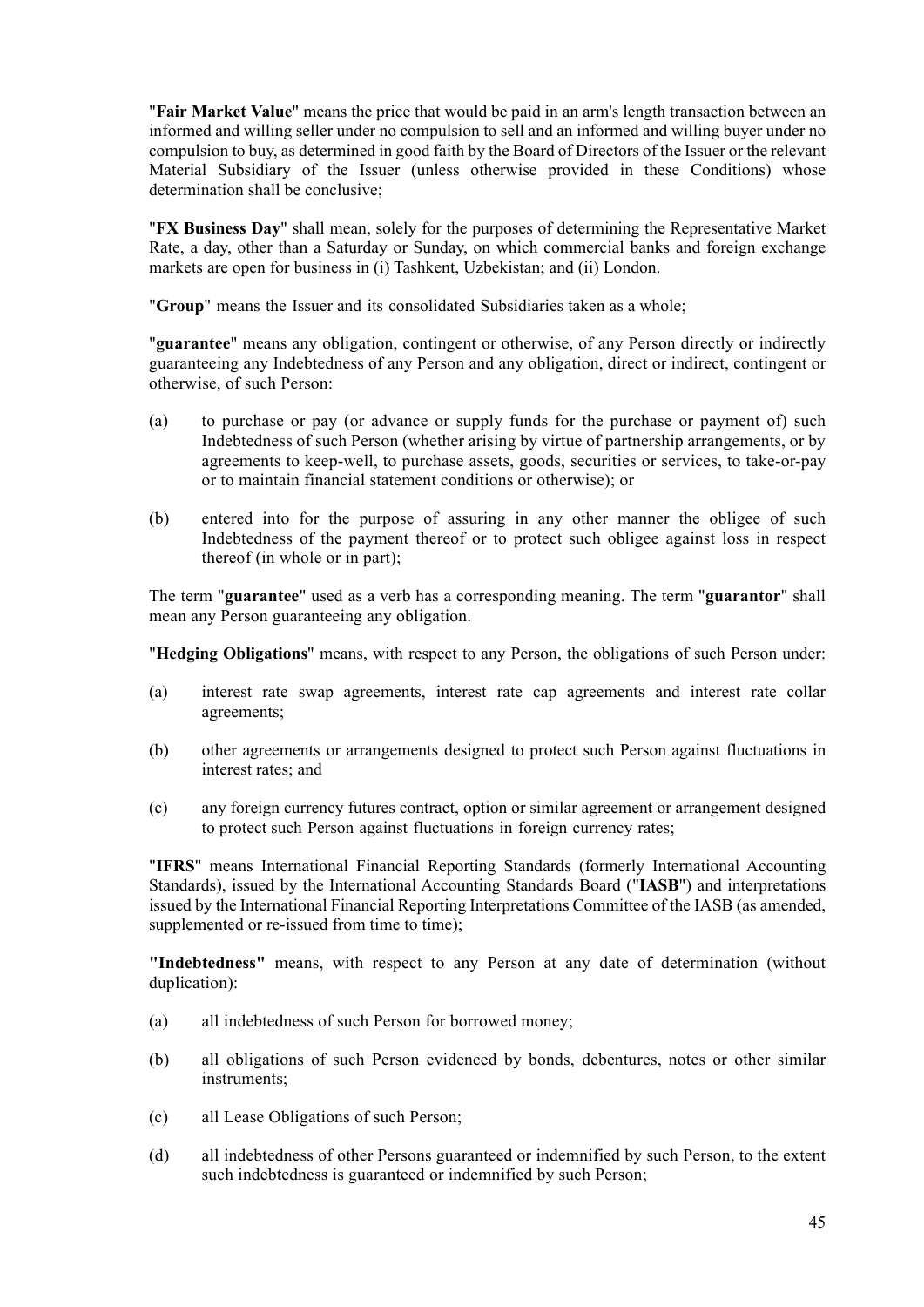- (e) to the extent not otherwise included in this definition, all Hedging Obligations of such Person, provided, however, that if and to the extent that netting is permitted by applicable laws (including the laws of the Republic of Uzbekistan), the amount of any such Hedging Obligations for the purposes of this paragraph (e) shall be equal at any time to the net payments under such agreement or arrangement giving rise to such Hedging Obligation that would be payable by such Person at the termination of such agreement or arrangement;
- (f) any amount raised by acceptance under any acceptance credit facility; and
- (g) any amount raised under any other transaction having the economic or commercial effect of a borrowing,

and the amount of Indebtedness of any Person at any date shall be the outstanding balance at such date of all unconditional obligations, as described above, and with respect to contingent obligations, as described above, the maximum liability which would arise upon the occurrence of the contingency giving rise to the obligation;

"**Issue Date**" means 16 April 2021;

"**Lease Obligation**" means, at the time any determination thereof is to be made, the amount of the liability under any lease contract that would at that time be required to be treated as a balance sheet liability in accordance with IFRS;

"**Material Adverse Effect**" means a material adverse effect on (a) the business, condition (financial or otherwise), results of operations or prospects of the Issuer or the Group, (b) the ability of the Issuer to perform its obligations under the Trust Deed and the Notes or (c) the validity or enforceability of the Trust Deed and the Notes;

"**Material Subsidiary**" means any Subsidiary of the Issuer:

- (a) which, according to the most recent audited consolidated financial statements of the Issuer delivered to the Trustee pursuant to Condition 5(c) accounted for more than 5 per cent. of the profit before tax of the Group or which, according to the most recent audited consolidated financial statements of the Issuer delivered to the Trustee pursuant to Condition 5(c), was the owner of more than 5 per cent. of the consolidated total assets of the Group; or
- (b) to which are transferred substantially all of the assets and undertakings of a Subsidiary of the Issuer which immediately prior to such transfer was a Material Subsidiary (with effect from the date of such transaction).

The Issuer does not have any Material Subsidiaries as of the Issue Date;

"**Officer**" means the chief financial officer, the chairman or the first deputy chairman of the Board of Directors, the chairman or the first deputy chairman of the Management Board or other person holding a corresponding or similar position of responsibility;

"**Officer's Certificate**" means a certificate executed on behalf of the Issuer by one Officer;

#### "**Permitted Security Interest**" means:

- (a) any Security Interest in existence on the Issue Date;
- (b) any Security Interests granted by any Material Subsidiary of the Issuer in favour of the Issuer or any Material Subsidiary of the Issuer;
- (c) any Security Interests imposed or required by statute, operation of law or any Government resolution;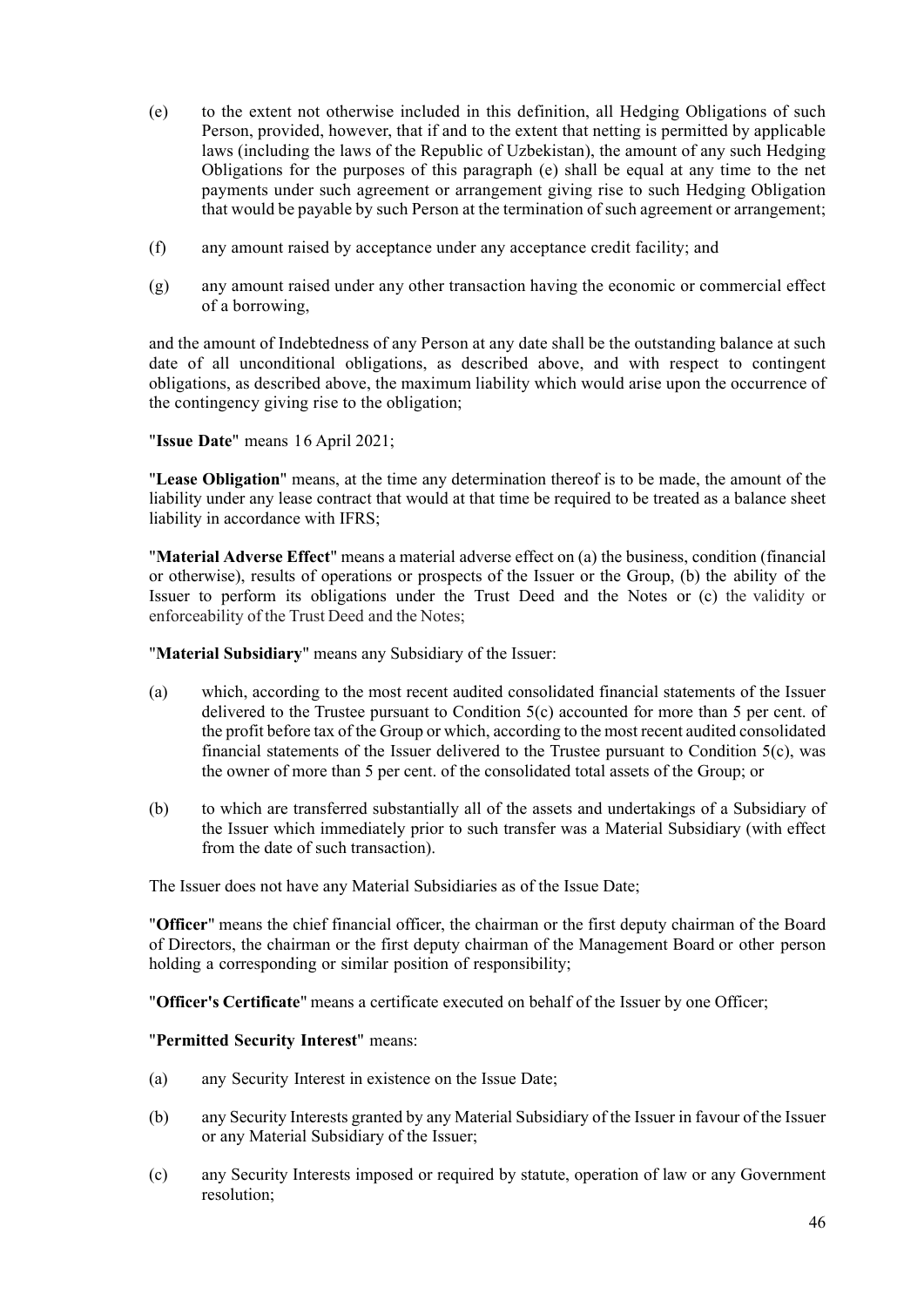- (d) any Security Interests securing Indebtedness of a Person existing at the time that such Person is merged into or consolidated with the Issuer or a Material Subsidiary of the Issuer or becomes a Material Subsidiary of the Issuer, provided that such Security Interests (i) were not created in contemplation of such merger or consolidation or event; and (ii) do not extend to any assets or property of the Issuer or any Material Subsidiary of the Issuer (other than those of the Person acquired and its Material Subsidiaries (if any));
- (e) any Security Interests already existing on assets or property acquired or to be acquired by the Issuer or a Material Subsidiary of the Issuer, provided that such Security Interests were not created in contemplation of such acquisition and do not extend to any other assets or property (other than the proceeds of such acquired assets or property);
- (f) any netting or set-off arrangement entered into by the Issuer or any of its Material Subsidiaries in the ordinary course of its banking business for the purpose of netting debit and credit balances;
- (g) Security Interests arising pursuant to any order of attachment, distraint or similar legal process arising in connection with court proceedings or as security for costs and expenses in any such proceedings, so long as the execution or other enforcement thereof is effectively stayed and the claims secured thereby are being contested in good faith by appropriate proceedings;
- (h) any Security Interest upon, or with respect to, any present or future assets or revenues of the Issuer or any part thereof which is created pursuant to any securitisation of receivables, assetbacked financing or similar financing structure and whereby all payment obligations secured by such Security Interest or having the benefit of such Security Interest, are to be discharged solely from such assets or revenues, provided that the value of assets or revenues subject to such Security Interest when aggregated with the value of assets or revenues which are the subject of any securitisation of receivables, asset-backed financing or similar financing structure permitted pursuant to Condition 5(e), does not, at any such time, exceed 20 per cent. of the Group's total loans and advances to customers before provision for expected credit losses as calculated by reference to the most recent consolidated financial statements of the Issuer delivered to the Trustee pursuant to Condition 5(c);
- (i) any Security Interest granted upon or with regard to any property hereafter acquired by the Issuer or any Material Subsidiary to secure the purchase price of such property or to secure Indebtedness incurred solely for the purpose of financing the acquisition of such property and transactional expenses related to such acquisition (other than a Security Interest created in contemplation of such acquisition), provided that the maximum amount of Indebtedness thereafter secured by such Security Interest does not exceed the purchase price of such property (including transactional expenses) or the Indebtedness incurred solely for the purpose of financing the acquisition of such property;
- (j) any Security Interest arising in the ordinary course of banking business including without limitation: Security Interests pursuant to any agreement (or other applicable terms and conditions) which is standard or customary in the relevant market (and not for the purpose of raising credit or funds for the operation of the Issuer or any Material Subsidiary of the Issuer), in connection with  $(x)$  contracts entered into substantially simultaneously for sales and purchases at market prices of securities or precious metals (y) the establishment of margin deposits and similar securities in connection with trading in securities or precious metals or (z) the Issuer's foreign exchange dealings or other proprietary trading activities including, without limitation in the case of  $(x)$ ,  $(y)$  and  $(z)$ , Repos;
- (k) any Security Interest in respect of Hedging Obligations entered into for non-speculative purposes;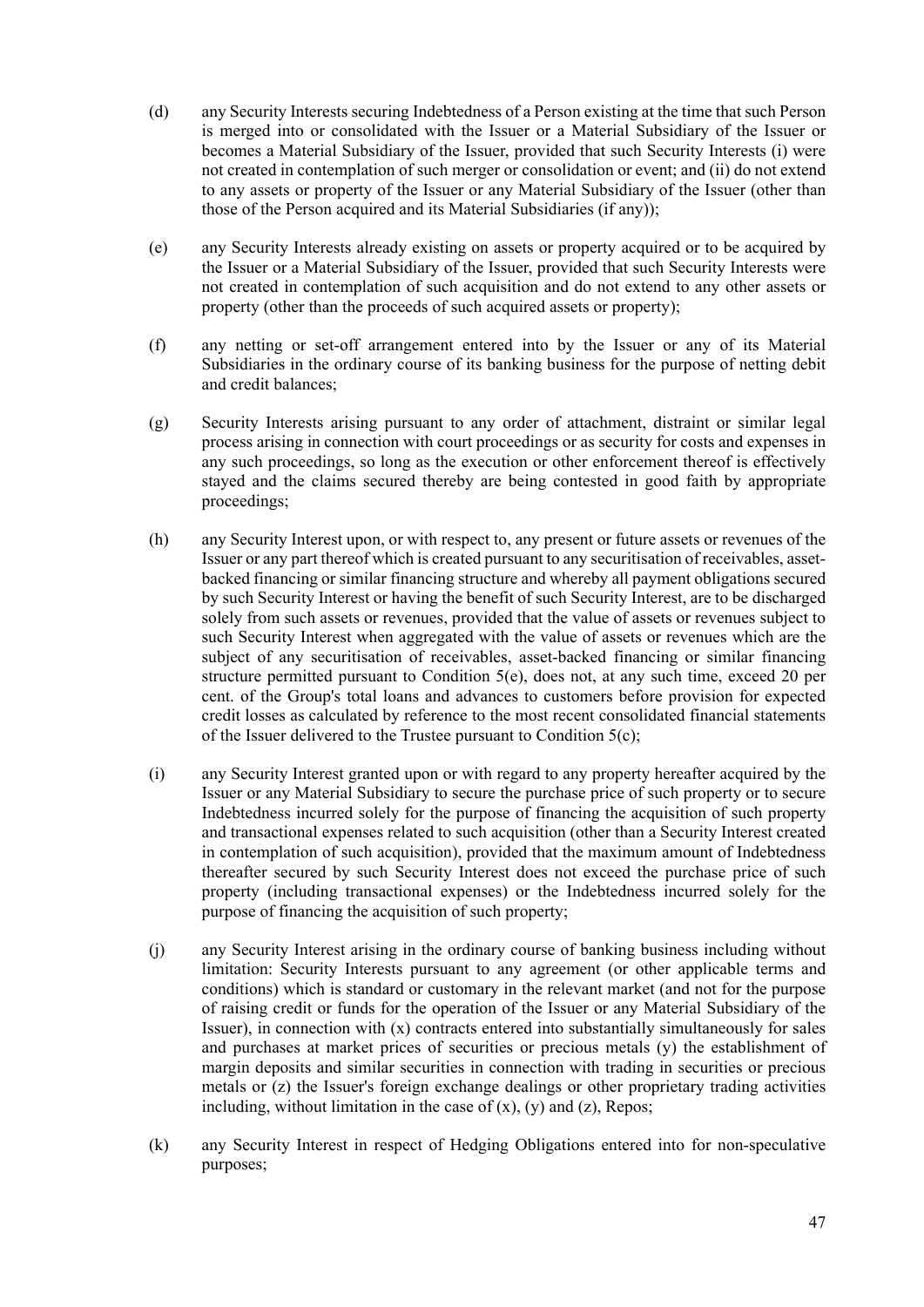- (l) any Security Interest on property acquired (or deemed to be acquired) under a finance lease, or claims arising from the use or damage to such property, provided that any such encumbrance secures only rentals and other amounts payable under such lease;
- (m) any Security Interests arising in relation to any Project Finance Debt;
- (n) any Security Interests arising out of the refinancing, extension, renewal or refunding of any Indebtedness secured by a Security Interest permitted by any of the above exceptions, provided that the Indebtedness thereafter secured by such Security Interest does not exceed the amount of the original Indebtedness and such Security Interest is not extended to cover any property not previously subject to such Security Interest; and
- (o) any Security Interests not otherwise permitted by the preceding paragraphs (a) through (n), provided that the aggregate principal amount of the Indebtedness secured by such Security Interests does not at any time exceed 20 per cent. of the Group's consolidated total assets as published in the most recent consolidated financial statements of the Issuer delivered to the Trustee pursuant to Condition 5(c);

"**Person**" means any individual, corporation, partnership, joint venture, association, joint stock company, trust, unincorporated organisation, limited liability company or government or other entity;

"**Potential Event of Default**" means an event or circumstance which, with the giving of notice, lapse of time, issue of a certificate and/or fulfilment of any other requirement provided for in Condition 10, would constitute an Event of Default;

"**Preferred Stock**", as applied to the Capital Stock of any Person, means Capital Stock of any class or classes (however designated) which is preferred as to the payment of dividends or distributions, or as to the distribution of assets upon any voluntary or involuntary liquidation or dissolution of such Person, over shares of Capital Stock of any other class of such Person;

"**Project Finance Debt**" means any Indebtedness incurred in relation to any asset solely for purposes of financing the whole or any part of the acquisition, creation, construction, improvement or development of such asset where the financial institutions to which such indebtedness is owed have recourse solely to the applicable project borrower (where such project borrower is formed solely or principally for the purpose of the relevant project) and/or to such assets (or any derivative asset thereof) or any other similar non-recourse Indebtedness which is properly regarded as project finance debt;

"**Rated Security**" means the Notes and any Indebtedness of the Issuer or any of its Subsidiaries having an initial maturity of one year or more which is rated by a Rating Agency;

"**Rate Calculation Date**" shall mean the fourth FX Business Day preceding each Interest Payment Date, the Maturity Date or any other date on which principal or interest becomes payable under these Conditions;

"**Rating Agency**" means each of S&P Global Ratings Europe Limited, Moody's Investors Service Limited, Fitch Ratings Limited, any of their affiliates or successors;

"**Reference Banks**" shall mean "National Bank for Foreign Economic Activity of the Republic of Uzbekistan" Joint-Stock Company, Joint-Stock Commercial Bank "Uzbek Industrial and Construction Bank", Joint Stock Commercial Bank "Asaka" and Joint Stock Commercial Mortgage Bank "Ipoteka Bank" or their legal successors;

"**Representative Market Rate**" shall mean, with respect to any Calculation Business Day, the Soum / U.S. Dollar daily official (market) foreign exchange rate for the previous FX Business Day, expressed as the amount of Soum per one U.S. Dollar and as reported by the Central Bank of the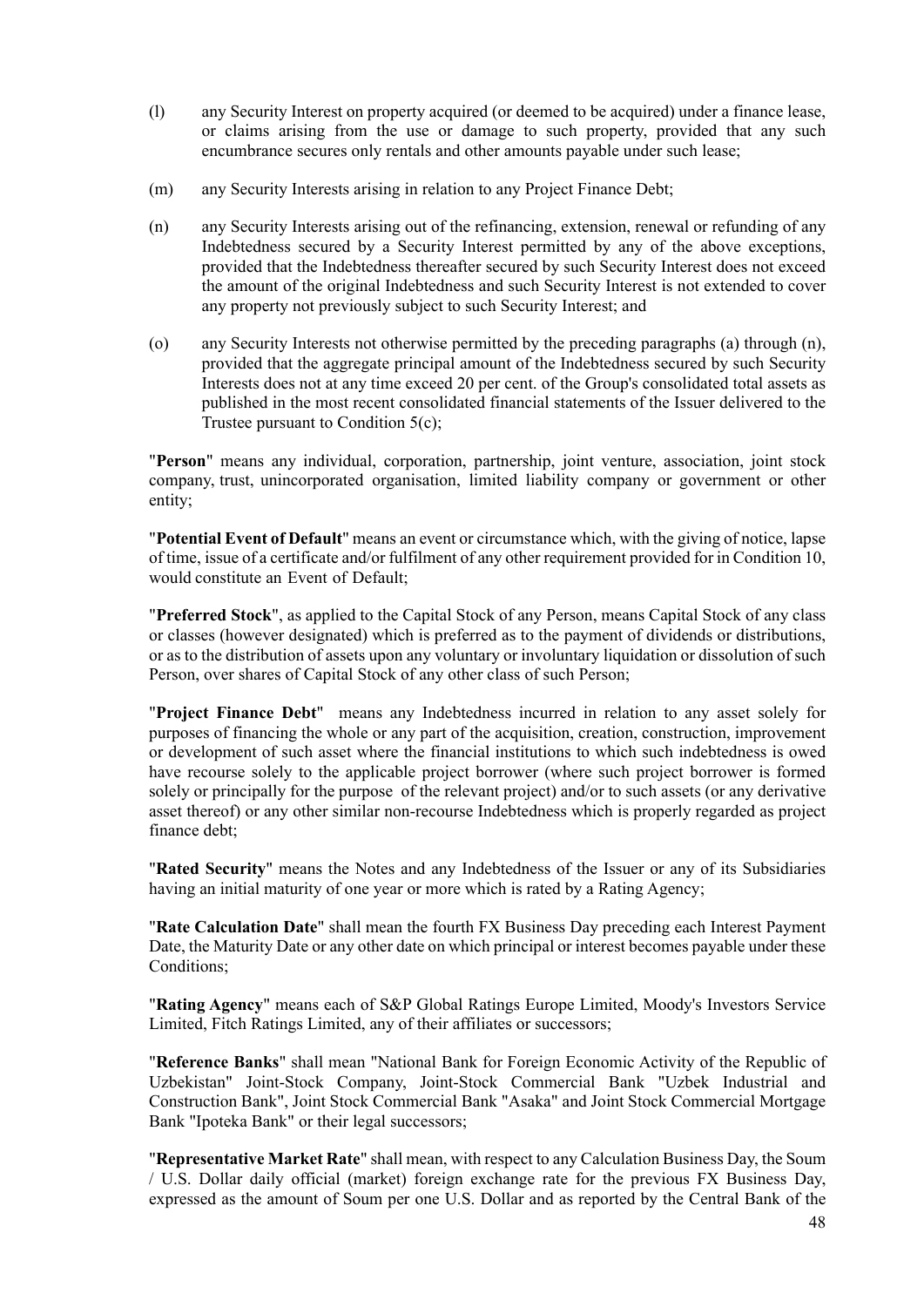Republic of Uzbekistan (the "**CBU**") and published on its website (https://cbu.uz/en/ or any successor page thereto) (the "**CBU Rate**"), as determined by the Calculation Agent. In the event that the CBU Rate is unavailable for any Calculation Business Day, then the Issuer must approach the Reference Banks on the immediately following FX Business Day for the Soum / U.S. Dollar exchange rate at noon Tashkent time on such Calculation Business Day for the professional market and then once sourced, the Issuer shall provide the Calculation Agent with those rates for the equivalent amount to be calculated and the Calculation Agent shall determine the Representative Market Rate by taking the arithmetic mean of the polled exchange rates, provided that at least two quotations are obtained. The Calculation Agent will not have any obligation to contact any Reference Bank directly;

"**Repo**" means a securities repurchase or resale agreement or reverse repurchase or resale agreement, a securities borrowing agreement or any agreement relating to securities which is similar in effect to any of the foregoing and for purposes of this definition, the term "securities" means any Capital Stock, share, debenture or other debt or equity instrument, or derivative thereof, whether issued by any private or public company, any government or Agency or instrumentality thereof or any supranational, international or multilateral organisation.

"**Restricted Payment**" with respect to the Issuer or any of its Subsidiaries means:

- (a) the declaration or payment of any dividends or any other distributions of any sort in respect of its Capital Stock (including any payment in connection with any merger or consolidation involving such Person) or similar payment to the direct or indirect holders of its Capital Stock (other than (A) dividends or distributions payable solely in its Capital Stock, Deferred Capital Stock or in options, warrants or other rights to purchase such stock, (B) dividends or distributions payable solely to the Issuer or a Wholly-Owned Subsidiary of the Issuer and (C) pro rata dividends or other distributions made by a Subsidiary of the Issuer that is not a Wholly-Owned Subsidiary of the Issuer to minority stockholders (or owners of an equivalent interest in the case of a Subsidiary that is an entity other than a corporation));
- (b) the purchase, repurchase, redemption, defeasance or other acquisition or retirement for value of any Capital Stock of the Issuer held by any Person (other than by a Subsidiary) or of any Capital Stock of a Subsidiary of the Issuer held by any Affiliate of the Issuer (other than by a member of the Group), including in connection with any merger or consolidation and including the exercise of any option to exchange any Capital Stock (other than into Capital Stock of the Issuer that is not Capital Stock that, by its terms (or by the terms of any security into which it is convertible, or for which it is exchangeable, in each case at the option of the holder of Indebtedness of such Capital Stock), or upon the happening of any event, matures or is mandatorily redeemable, pursuant to a sinking fund obligation or otherwise, or redeemable at the option of the holder thereof, in whole or in part, on or prior to the first anniversary of the Maturity Date);
- (c) the purchase, repurchase, redemption, defeasance or other acquisition or retirement for value, prior to scheduled maturity or scheduled repayment of any Subordinated Obligations of the Issuer or any Subsidiary of the Issuer (except for the repayment of inter-company debt owed by any member of the Group to any other member of the Group from time to time).

"**Stock Exchange**" means the London Stock Exchange plc;

"**Subordinated Obligations**" means, with respect to any Person, any Indebtedness of such Person (whether outstanding on the Issue Date or thereafter incurred) which is subordinate or junior in right of payment to the Notes pursuant to a written agreement to that effect;

"**Subsidiary**" means, in relation to any Person (the "**first person**"), at any particular time, any other Person (the "**second person**") (i) which the first person controls or has the power to control and (ii) which is (or is required under IFRS to be) consolidated in or with the financial statements of the first person;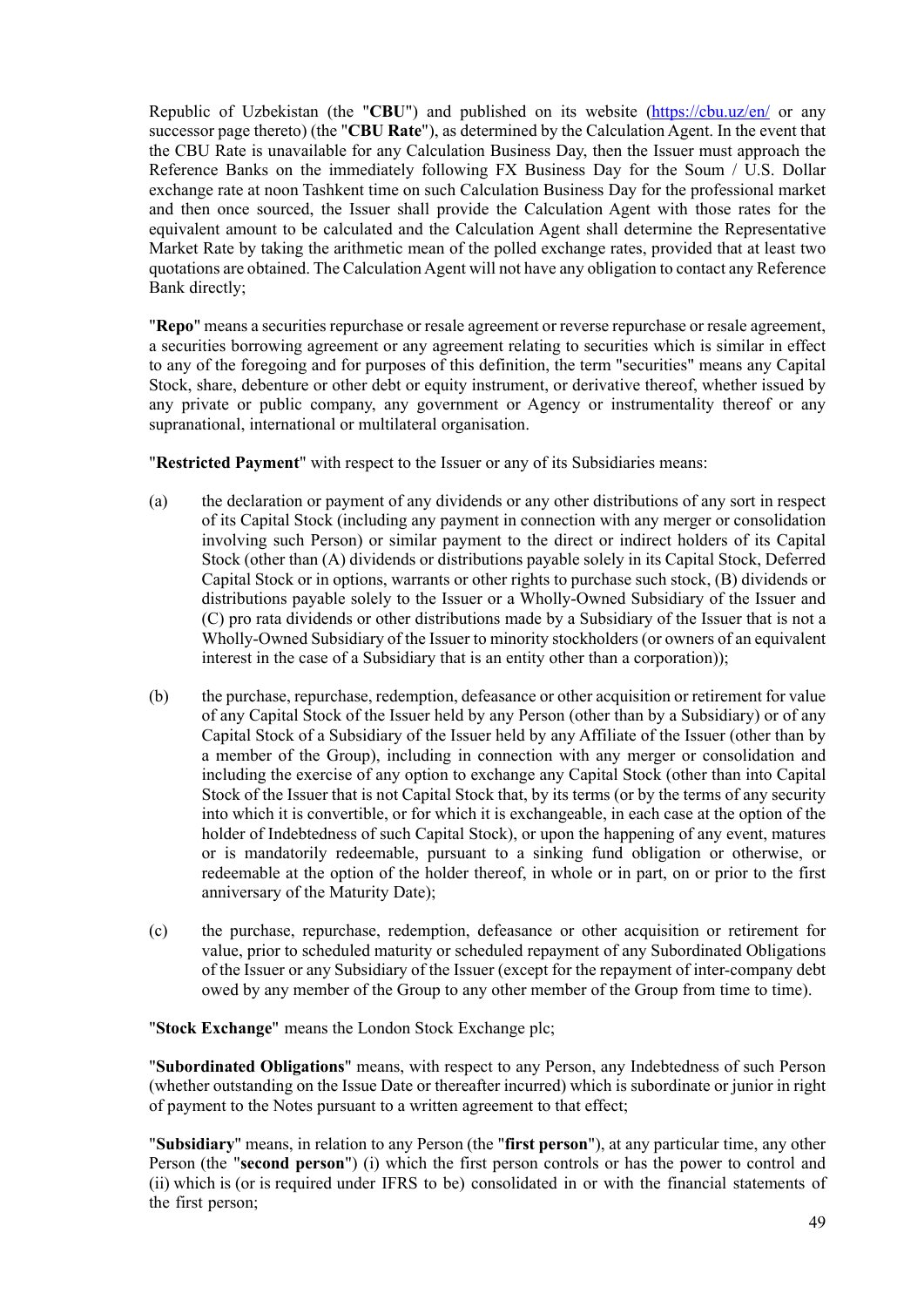"**Soum**" means the lawful currency for the time being of the Republic of Uzbekistan;

"**Taxes**" means any taxes, levies, duties, imports or other charges or withholding of a similar nature no matter where arising (including interest and penalties thereon and additions thereto);

"**U.S. Dollars**", "**dollars**" or the sign "**\$**" means such coin or currency of the United States of America as at the time of payment shall be legal tender for the payment of public and private debts;

"**U.S. Dollar Equivalent**" means with respect to any amount denominated in a currency other than U.S. Dollars, at any time for the determination thereof, the amount of U.S. Dollars obtained by converting such other currency involved into U.S. Dollars at the spot rate for the purchase of U.S. Dollars with the applicable foreign currency as quoted by Reuters at approximately 11:00 am (New York time) on the date not more than two business days prior to the date of determination; and

"**Wholly - Owned Subsidiary**" of any specified Person means a Subsidiary of such Person all of the outstanding Capital Stock or other ownership interests of which shall at the time be owned by such Person or by one or more Wholly-Owned Subsidiaries of such Person.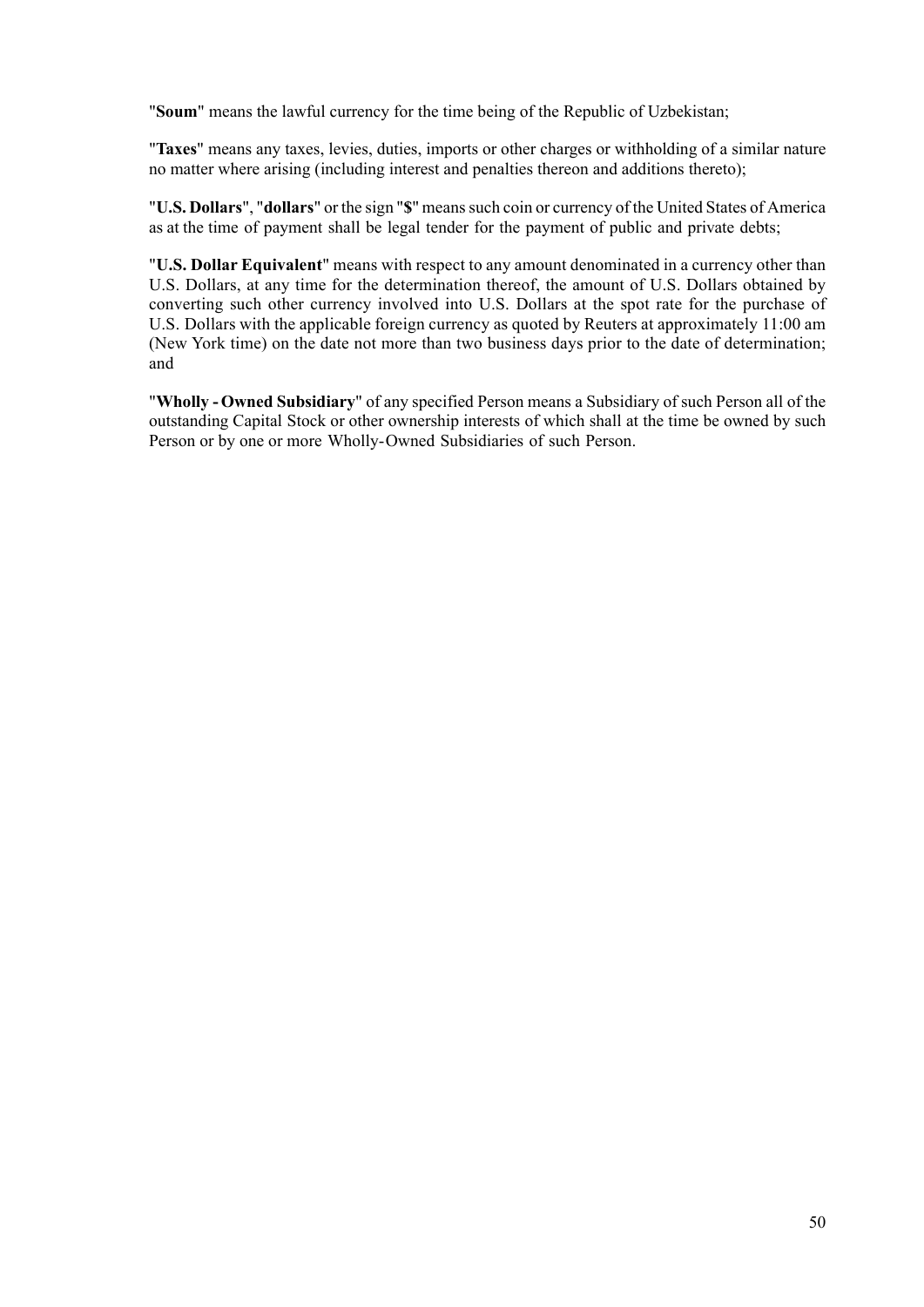# **7. Summary of Provisions Relating to the Notes while in Global Form**

The Notes will be evidenced on issue by the Global Note, deposited with a common depositary for Euroclear and Clearstream, Luxembourg and registered in the name of a nominee of such common depositary.

Beneficial interests in the Global Note may be held only through Euroclear or Clearstream, Luxembourg at any time. See "—*Book-entry Procedures for the Global Note*".

By acquisition of a beneficial interest in the Global Note, the purchaser thereof will be deemed to represent, among other things, that it is purchasing such beneficial interests in an offshore transaction in accordance with Rule 903 of Regulation S.

Beneficial interests in the Global Note will be subject to certain restrictions on transfer set forth therein and in the Paying Agency Agreement, and the Notes will bear the legends set forth thereon regarding such restrictions.

Save in the case of the issue of replacement Notes pursuant to Condition 12, the Issuer, the Transfer Agents and the Registrar shall make no charge to the holders for the registration of any holding of Notes or any transfer thereof or for the issue of any Notes or for the delivery thereof at the specified office of a Transfer Agent or the Registrar or by uninsured post to the address specified by the holder, but such registration, transfer, issue or delivery shall be effected against such indemnity from the holder or the transferee thereof as the Registrar or the relevant Transfer Agent may require in respect of any tax or other duty of whatever nature which may be levied or imposed in connection with such registration, transfer, issue or delivery. Except in the limited circumstances described below, owners of beneficial interests in the Global Note will not be entitled to receive physical delivery of Note certificates in definitive form (the "**Definitive Notes**"). The Notes are not issuable in bearer form.

#### **Amendments to Conditions**

The Global Note contains provisions that apply to the Notes that it represents, some of which modify the effect of the above Conditions. The following is a summary of those provisions:

#### *Payments*

Payments of principal and interest in respect of Notes evidenced by the Global Note will be made to the person who appears on the register of Noteholders at the close of business on the Record Date as holder of the Global Note against presentation and (if no further payment falls to be made in respect of the relevant Notes) surrender of the Global Note to or to the order of the Principal Paying Agent (or to or to the order of such other Paying Agent as shall have been notified to the Noteholders for this purpose), which shall endorse such payment or cause such payment to be endorsed in the appropriate schedule to the Global Note (such endorsement being prima facie evidence that the payment in question has been made). Interest in respect of the Notes represented by the Global Note will be paid from the Interest Commencement Date in arrear at the rates, on the dates for payment, and in accordance with the method of calculation provided for in the Conditions, save that the calculation is made in respect of the total aggregate amount of the Notes represented by the Global Note, together with such other sums and additional amounts (if any) as may be payable under the Conditions, in accordance with the Conditions.

#### *Notices*

So long as the Notes are evidenced by the Global Note and the Global Note is held by or on behalf of a clearing system, notices to Noteholders may be given by delivery of the relevant notice to that clearing system for communication by the notice to entitled account holders rather than in the manner specified in the Conditions and shall be deemed to be given to holders of interests in the Global Note with the same effect as if they had been given to such Noteholder in accordance with the Conditions; provided, however, that as long as the Notes are listed on the London Stock Exchange, all notices will also be given in accordance with the rules of the London Stock Exchange. Any such notice will be deemed to have been given on the day the same has been delivered to the relevant clearing systems.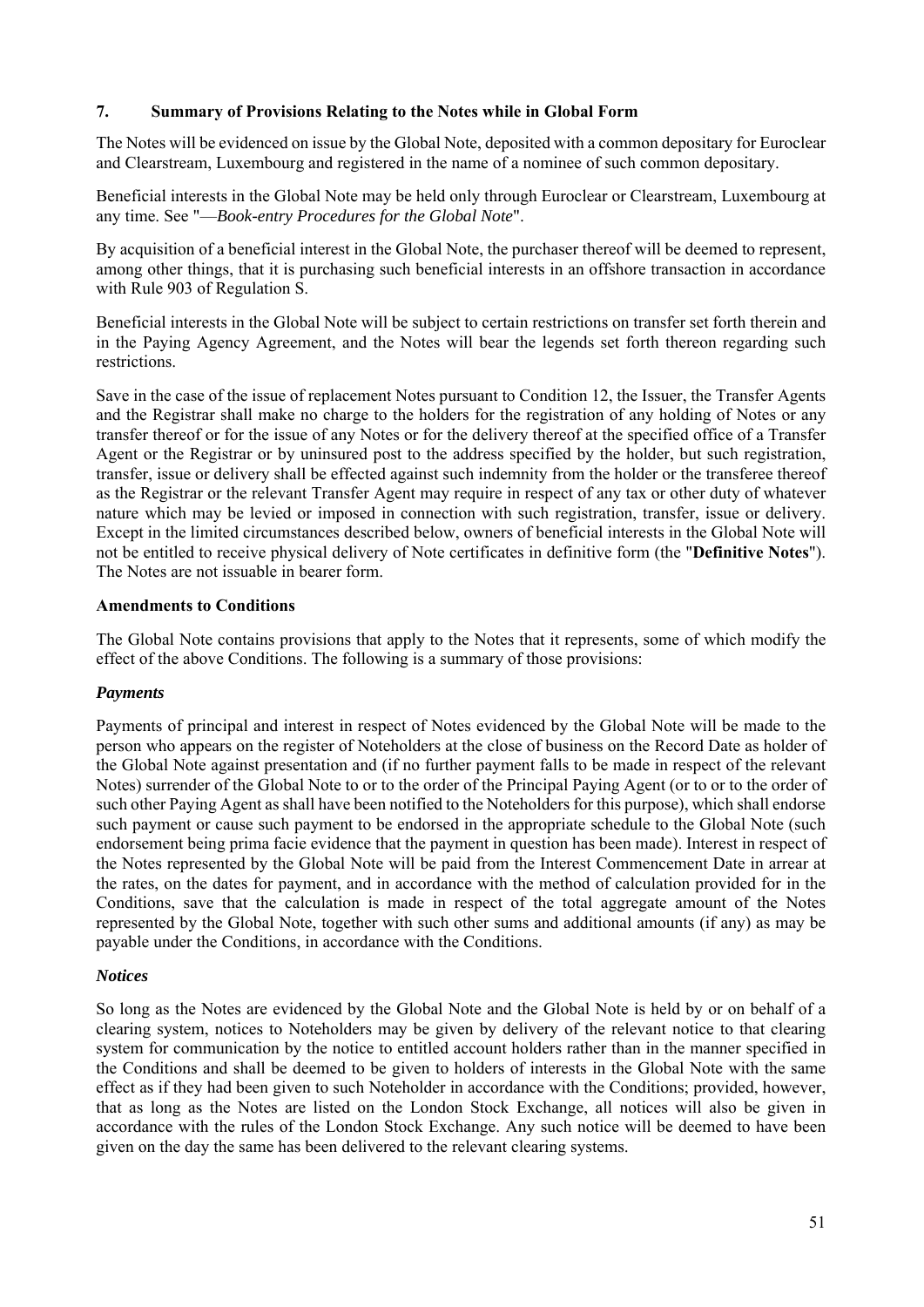# *Record Date*

Notwithstanding Condition 8(a)(ii), "Record Date" shall mean the Clearing System Business Day before the relevant due date for payment, where "Clearing System Business Day" means a day when Euroclear and Clearstream, Luxembourg is open for business.

#### *Meetings*

The holder of the Global Note will be treated as being two persons for the purposes of any quorum requirements of, or the right to demand a poll at, a meeting of Noteholders and in any such meeting as having one vote in respect of each U.S.\$1,000 in principal amount of Note represented by the Global Note.

#### *Trustee's Powers*

Notwithstanding anything contained in the Trust Deed, in considering the interests of Noteholders while the Global Note is held on behalf of a clearing system, the Trustee may, to the extent it considers it appropriate to do so in the circumstances, have regard to any information provided to it by such clearing system or its operator as to the identity (either individually or by category) of its accountholders with entitlements to the Global Note and may consider such interests, and treat such accountholders, as if such accountholders were the holders of the Global Note.

## *Issuer's Option*

So long as the Notes are evidenced by the Global Note and the Global Note is held by or on behalf of a clearing system, any option of the Issuer provided for in the Conditions shall be exercised by the Issuer giving notice to the Noteholders and the relevant clearing systems (or procuring that such notice is given on its behalf) within the time limits set out in and containing the information required by the Conditions, except that the notice shall not be required to contain the serial numbers of Notes drawn in the case of a partial exercise of an option and, accordingly, no drawing of Notes shall be required. In the event that any option of the Issuer is exercised in respect of some but not all of the Notes, the rights of accountholders with a clearing system in respect of the Notes will be governed by the standard procedures of Euroclear, Clearstream, Luxembourg or any other clearing system (as the case may be).

#### *Noteholder's Option*

So long as the Notes are evidenced by the Global Note and such Global Note is held by or on behalf of a clearing system, the exercise of the option of Noteholders provided for in Condition 7(g) will be subject to the normal rules and operating procedures of such clearing system.

#### *Electronic Consent and Written Resolution*

While the Global Note is registered in the name of any nominee for a clearing system, then:

- (a) approval of a resolution proposed by the Issuer or the Trustee (as the case may be) given by way of electronic consents communicated through the electronic communications systems of the relevant clearing system(s) in accordance with their operating rules and procedures by or on behalf of the holders of not less than two-thirds in principal amount of the Notes outstanding (an "**Electronic Consent**" as defined in the Trust Deed) shall, for all purposes (including matters that would otherwise require an Extraordinary Resolution to be passed at a meeting in respect of which the special quorum provisions specified in the Notes apply) take effect as an Extraordinary Resolution passed at a meeting of Noteholders duly convened and held, and shall be binding on all Noteholders whether or not they participated in such Electronic Consent; and
- (b) where Electronic Consent is not being sought, for the purpose of determining whether a Written Resolution (as defined in the Trust Deed) has been validly passed, the Issuer and the Trustee shall be entitled to rely on consent or instructions given in writing directly to the Issuer and/or the Trustee, as the case may be, by (a) accountholders in the clearing system with entitlements to the Global Note and/or, (b) where the accountholders hold any such entitlement on behalf of another person, on written consent from or written instruction by the person for whom such entitlement is ultimately beneficially held, whether such beneficiary holds directly with the accountholder or via one or more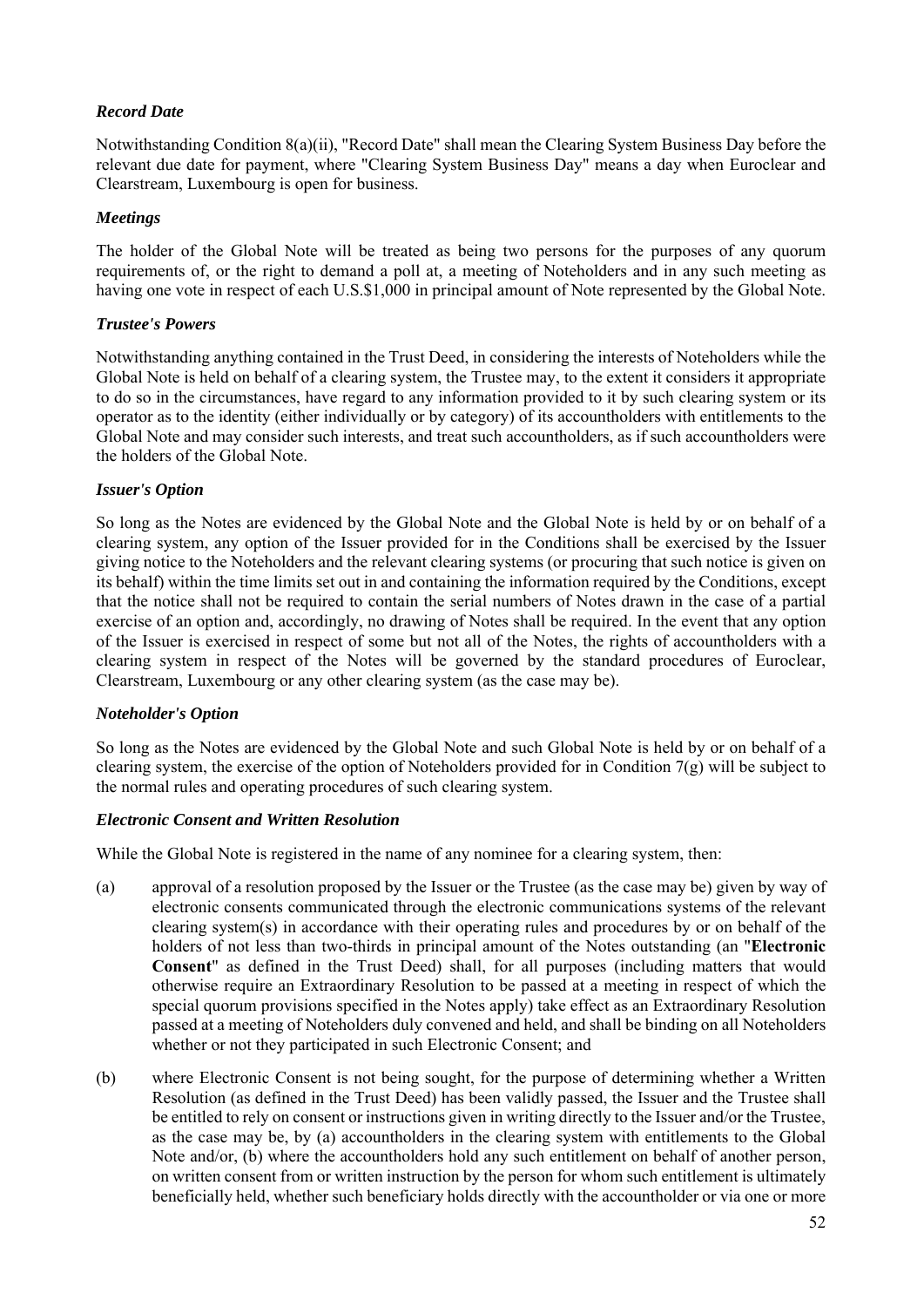intermediaries. For the purpose of establishing the entitlement to give any such consent or instruction, the Issuer and the Trustee shall be entitled to rely on any certificate or other document issued by, in the case of (a) above, Euroclear, Clearstream, Luxembourg or any other relevant alternative clearing system (the "**relevant clearing system**") and in the case of (b) above, the relevant clearing system and the accountholder identified by the relevant clearing system for the purposes of (b) above. Any resolution passed in such manner shall be binding on all Noteholders, even if the relevant consent or instruction proves to be defective. Any such certificate or other document shall be conclusive and binding for all purposes. Any such certificate or other document may comprise any form of statement or print out of electronic records provided by the relevant clearing system (including Euroclear's EUCLID or Clearstream, Luxembourg's CreationOnline system) in accordance with its usual procedures and in which the accountholder of a particular principal or nominal amount of the Notes is clearly identified together with the amount of such holding. Neither the Issuer nor the Trustee shall be liable to any person by reason of having accepted as valid or not having rejected any certificate or other document to such effect purporting to be issued by any such person and subsequently found to be forged or not authentic.

#### **Exchange for Definitive Notes**

## *Exchange*

The Global Note will be exchangeable, free of charge to the holder, in whole but not in part, for Notes in definitive, registered form if Euroclear or Clearstream, Luxembourg, as the case may be, is closed for business for a continuous period of 14 days (other than by reason of holidays, statutory or otherwise) or announces an intention permanently to cease business or does in fact do so, by the holder giving notice to the Registrar or any Transfer Agent.

The Registrar will not register the transfer of, or exchange of interests in, the Global Note for Definitive Notes for a period of 15 calendar days ending on the date for any payment of principal or interest or on the date of optional redemption in respect of the Notes.

"**Exchange Date**" means a day falling not later than 90 days after that on which the notice requiring exchange is given and on which banks are open for business in the city in which the specified office of the Registrar or the Transfer Agent is located.

# *Delivery*

In such circumstances, the Global Note shall be exchanged in full for Definitive Notes and the Issuer will, at the cost of the Issuer (but against such indemnity as the Registrar or any relevant Transfer Agent may require in respect of any tax or other duty of whatever nature which may be levied or imposed in connection with such exchange), cause sufficient Definitive Notes to be executed and delivered to the Registrar for completion, authentication and dispatch to the relevant Noteholders. A person having an interest in the Global Note must provide the Registrar with a written order containing instructions and such other information as the Issuer and the Registrar may require to complete, execute and deliver such Notes.

#### *Legends*

The holder of a Definitive Note may transfer the Notes evidenced thereby in whole or in part in the applicable minimum denomination by surrendering it at the specified office of the Registrar or any Transfer Agent, together with the completed form of transfer thereon.

#### **Book-entry Procedures for the Global Note**

For each series of Notes evidenced by the Global Note, custodial and depositary links are to be established between Euroclear and Clearstream, Luxembourg to facilitate the initial issue of the Notes and cross-market transfers of the Notes associated with secondary market trading. See "—*Settlement and Transfer of Notes*".

#### **Euroclear and Clearstream, Luxembourg**

The Global Note will have an ISIN and Common Code. The Global Note will be deposited with a common depositary for Euroclear and Clearstream, Luxembourg and registered in the name of a nominee of such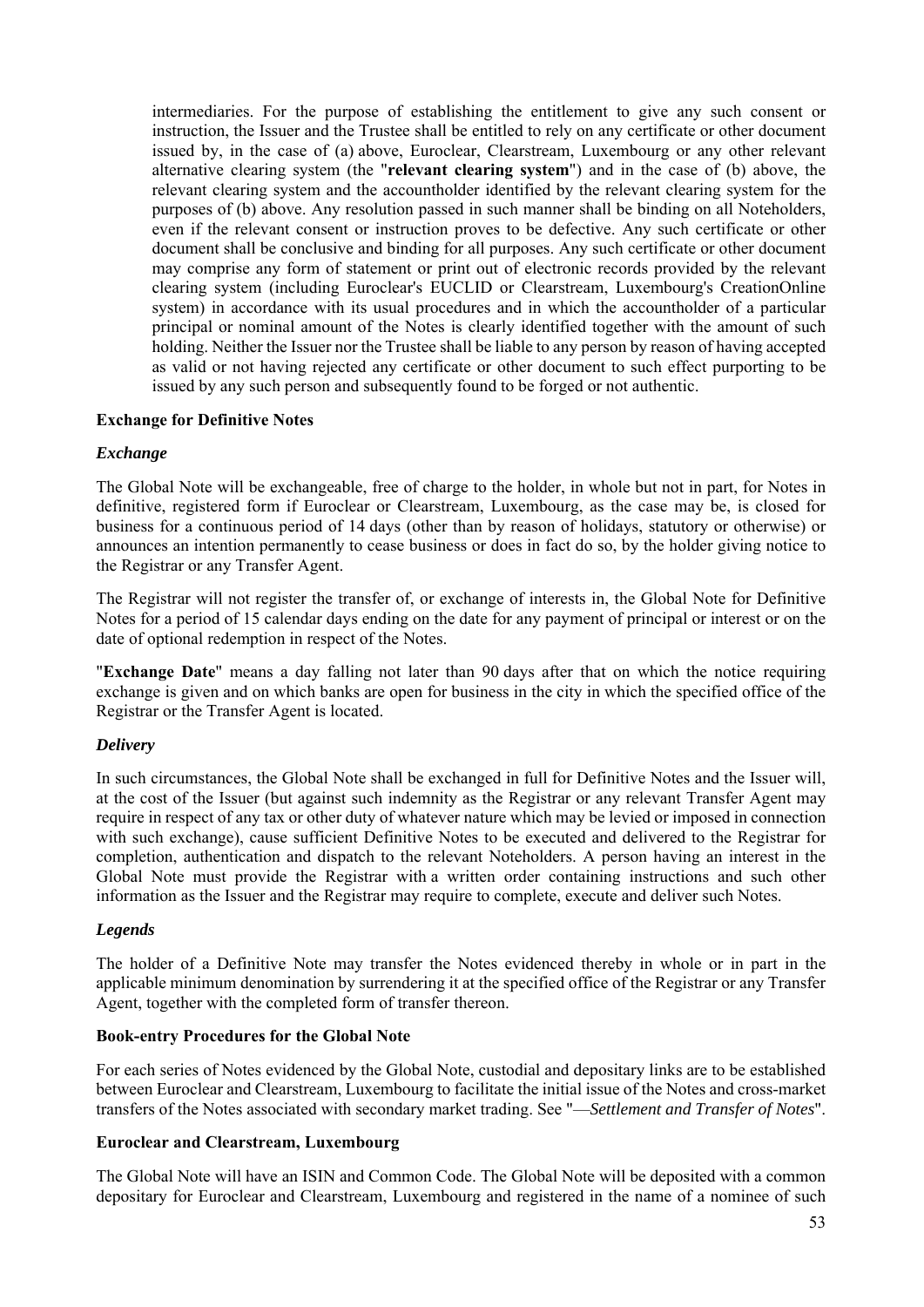common depositary. The address of Euroclear is 1 Boulevard du Roi Albert II, 1210 Brussels, Belgium, and the address of Clearstream, Luxembourg is 42 Avenue JF Kennedy, L-1855, Luxembourg.

#### **Euroclear and Clearstream, Luxembourg**

Euroclear and Clearstream, Luxembourg each hold securities for their customers and facilitate the clearance and settlement of securities transactions through electronic book-entry transfer between their respective accountholders. Indirect access to Euroclear and Clearstream, Luxembourg is available to other institutions that clear through or maintain a custodial relationship with an accountholder of either system. Euroclear and Clearstream, Luxembourg provide various services including safekeeping, administration, clearance and settlement of internationally-traded securities and securities lending and borrowing. Euroclear and Clearstream, Luxembourg also deal with domestic securities markets in several countries through established depositary and custodial relationships. Euroclear and Clearstream, Luxembourg have established an electronic bridge between their two systems across which their respective customers may settle trades with each other. Their customers are worldwide financial institutions including underwriters, securities brokers and dealers, banks, trust companies and clearing corporations. Investors may hold their interests in the Global Note directly through Euroclear or Clearstream, Luxembourg if they are accountholders ("**Direct Participants**") or indirectly ("**Indirect Participants**" and, together with Direct Participants, "**Participants**") through organisations that are accountholders therein.

## **Relationship of Participants with Clearing Systems**

Each of the persons shown in the records of Euroclear or Clearstream, Luxembourg as the holder of a Note evidenced by the Global Note must look solely to Euroclear or Clearstream, Luxembourg (as the case may be) for his share of each payment made by the Issuer to the holder of the Global Note and in relation to all other rights arising under the Global Note, subject to and in accordance with the respective rules and procedures of Euroclear and Clearstream, Luxembourg (as the case may be). The Issuer expects that, upon receipt of any payment in respect of Notes evidenced by the Global Note, the common depositary by whom such note is held, or nominee in whose name it is registered, will immediately credit the relevant participants' or holders' accounts in the relevant clearing system with payments in amounts proportionate to their respective beneficial interests in the principal amount of the Global Note as shown on the records of the relevant clearing system or its nominee. The Issuer also expects that payments by Direct Participants in any clearing system to owners of beneficial interests in the Global Note held through such Direct Participants in any clearing system will be governed by standing instructions and customary practices. Save as aforesaid, such persons shall have no claim directly against the Issuer in respect of payments due on the Notes for so long as the Notes are evidenced by the Global Note and the obligations of the Issuer will be discharged by payment to the registered holder, as the case may be, of the Global Note in respect of each amount so paid. None of the Issuer, the Trustee or any Agent will have any responsibility or liability for any aspect of the records relating to or payments made on account of ownership interests in the Global Note or for maintaining, supervising or reviewing any records relating to such ownership interests.

#### **Settlement and Transfer of Notes**

Subject to the rules and procedures of each applicable clearing system, purchases of Notes held within a clearing system must be made by or through Direct Participants, which will receive a credit for such Notes on the clearing system's records. The ownership interest of each actual purchaser of each such note (the "**Beneficial Owner**") will in turn be recorded on the Direct and Indirect Participants' records. Beneficial Owners will not receive written confirmation from any clearing system of their purchase, but Beneficial Owners are expected to receive written confirmations providing details of the transaction, as well as periodic statements of their holdings, from the Direct or Indirect Participant through which such Beneficial Owner entered into the transaction.

Transfers of ownership interests in Notes held within the clearing system will be affected by entries made on the books of Participants acting on behalf of Beneficial Owners. Beneficial Owners will not receive certificates representing their ownership interests in such Notes unless and until interests in the Global Note held within a clearing system are exchanged for Definitive Notes.

No clearing system has knowledge of the actual Beneficial Owners of the Notes held within such clearing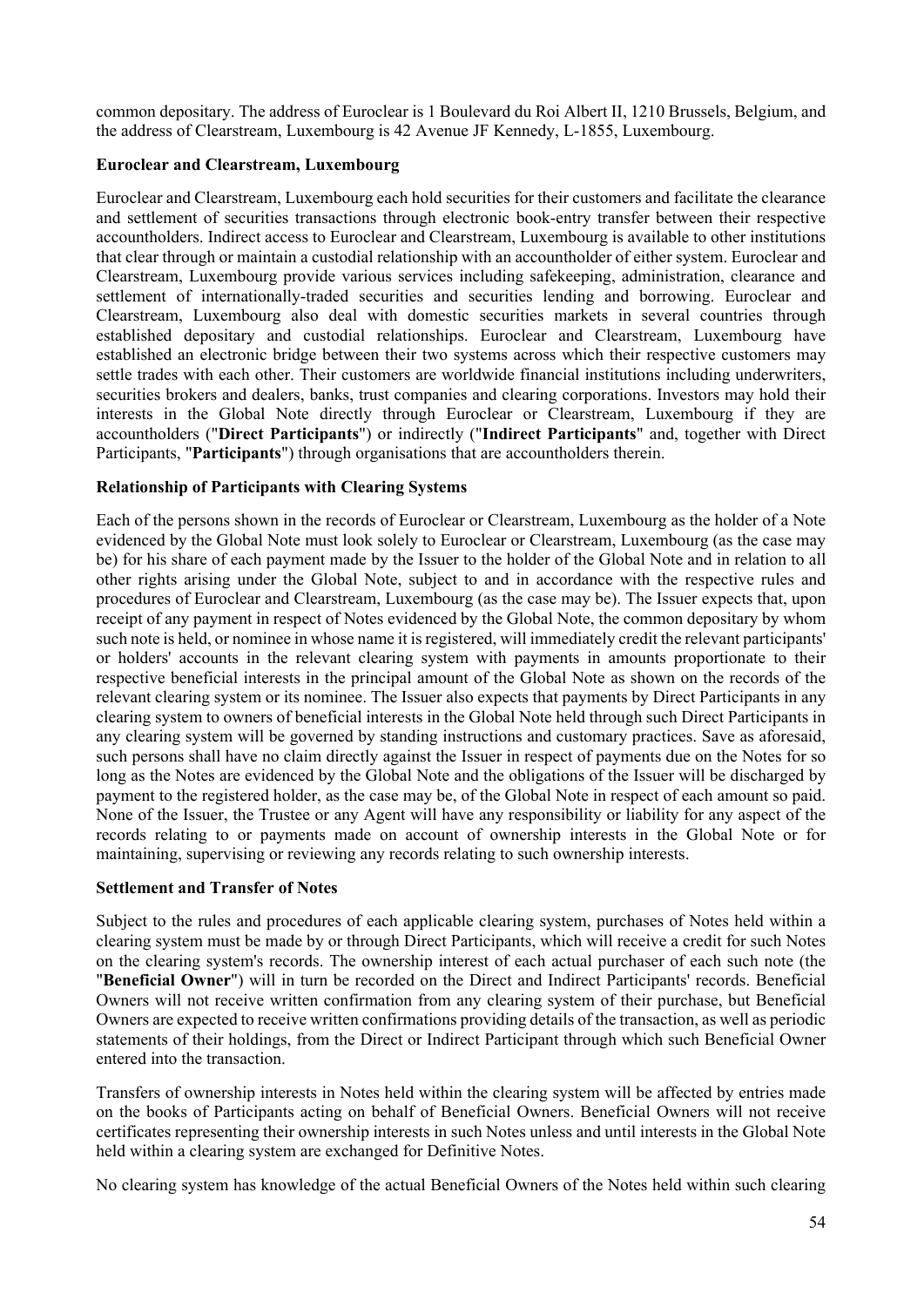system and their records will reflect only the identity of the Direct Participants to whose accounts such Notes are credited, which may or may not be the Beneficial Owners. The Participants will remain responsible for keeping account of their holdings on behalf of their customers. Conveyance of notices and other communications by the clearing systems to Direct Participants, by Direct Participants to Indirect Participants, and by Direct Participants and Indirect Participants to Beneficial Owners will be governed by arrangements among them, subject to any statutory or regulatory requirements as may be in effect from time to time.

The laws of some jurisdictions may require that certain persons take physical delivery in definitive form of securities. Consequently, the ability to transfer interests in a Global Note to such persons may be limited.

#### **Trading between Euroclear and/or Clearstream, Luxembourg Participants**

Secondary market sales of book-entry interests in the Notes held through Euroclear or Clearstream, Luxembourg to purchasers of book-entry interests in the Notes held through Euroclear or Clearstream, Luxembourg will be conducted in accordance with the normal rules and operating procedures of Euroclear and Clearstream, Luxembourg and will be settled using the procedures applicable to conventional eurobonds.

#### **Pre-issue Trades Settlement**

It is expected that delivery of Notes will be made against payment therefor on the closing date thereof, which could be more than two business days following the date of pricing. Purchasers of Notes may be affected by such local settlement practices, and purchasers of Notes between the relevant date of pricing and the relevant closing date should consult their own advisors.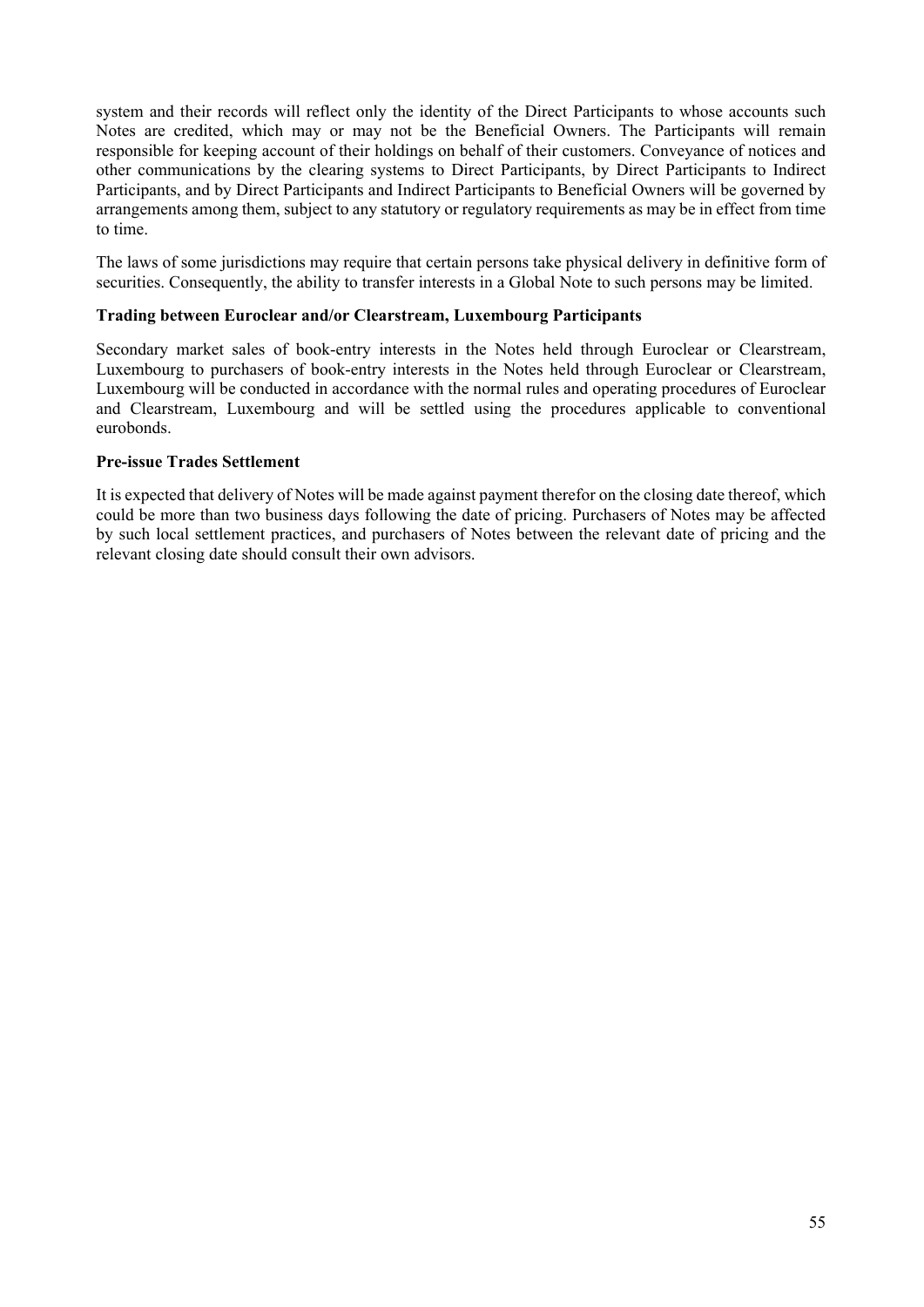# **8. General Information**

- 1. The issue of the Notes was duly authorised by a resolution of the Issuer's Supervisory Board dated 25 January 2021.
- 2. As at the date of this Information Memorandum, no legal actions or claims of material importance are pending or threatened against the Issuer.